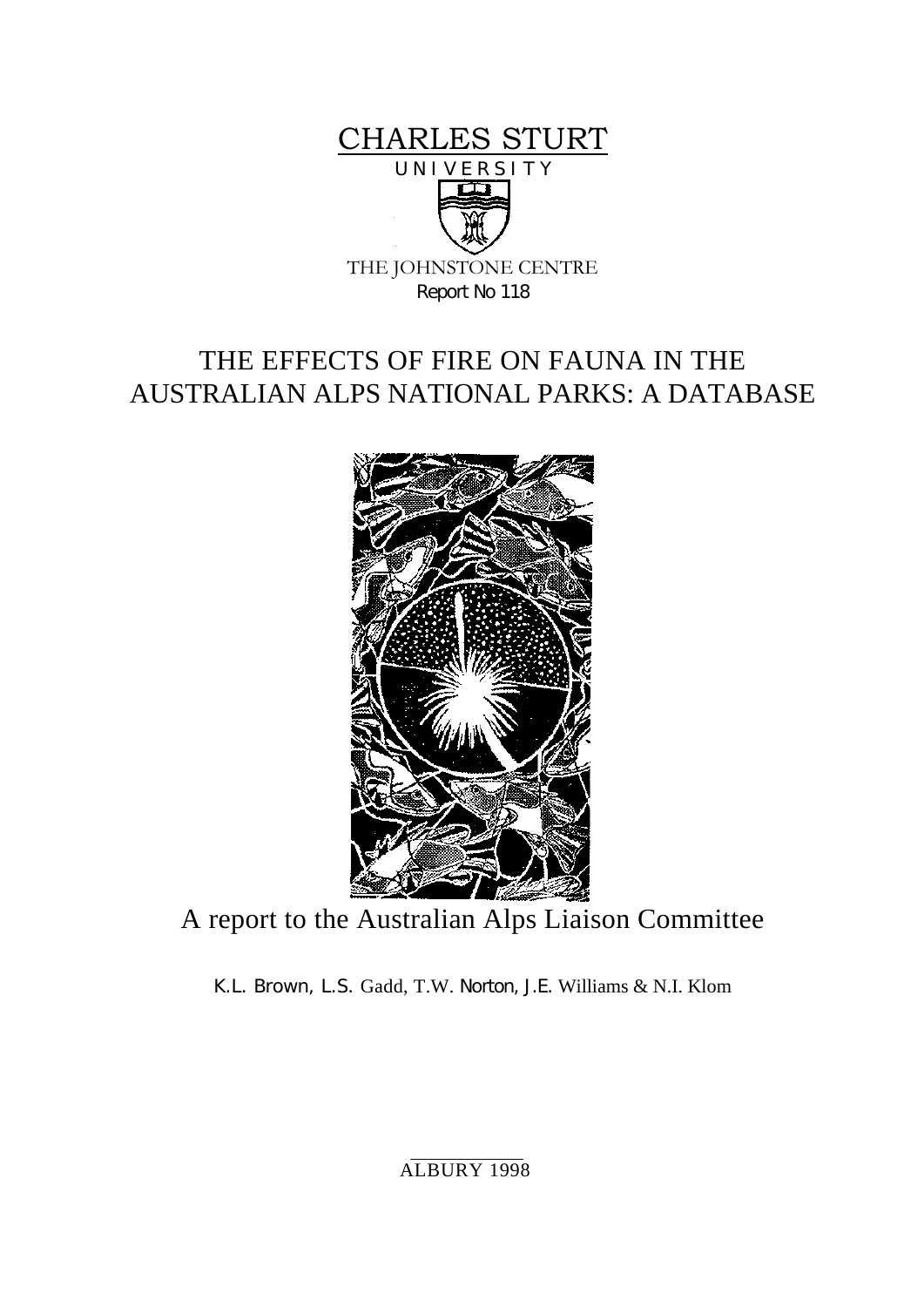Cataloguing in Publication provided by Albury Campus Library, Charles Sturt University

The effects of fire on fauna in the Australian Alps National Parks: a database / K.L. Brown ... (et al.] - Albury. NSW: Charles Stun University, Johnstone Centre of Parks, Recreation & Heritage. 1998. I v., - (Report/ Johnstone Centre of Parks, Recreation & Heritage, no. 118) DDC 577.209944 ISBN 1875758 79 8 1. Animals-Effect of fires on-Australia-Australian Alps (N.S.W. and Vic.) 2. National parks and reserves-Australian Alps (N.S. W. and Vic.)- Management

I. Brown, K.L. 11. Charles Sturt University. Johnstone Centre of Parks, Recreation & Heritage. Ill. Tide IV. Series.

# **Acknowledgements**

We would like to acknowledge the assistance of a number of people in this compilation of this report and database. In particular we thank Dave Woods and Ken Green of the Jindabyne office of Kosciuszko National Park, (NSW NPWS) who offered guidance and information for the project, as well as helpful comments on the draft. Patrick Lupica and Rob Hunt (NSW NP WS), Trish McDonald and Mark Lintermans (ACT Parks & Conservation Service), Barbara Baxter, Paul Foreman, Glenn Johnson, Joy Sloan, and Steve de Voogd (DNRE, Vic.) all provided information needed in the compilation of the database.

Atlas records from NSW, ACT and Victoria for fauna species found in each of the AANP was made available to us and we gratefully acknowledge this. Dick Cooper from the NSW Bird Atlassers also made additional information available from their database on birds in the NSW Alpine Parks.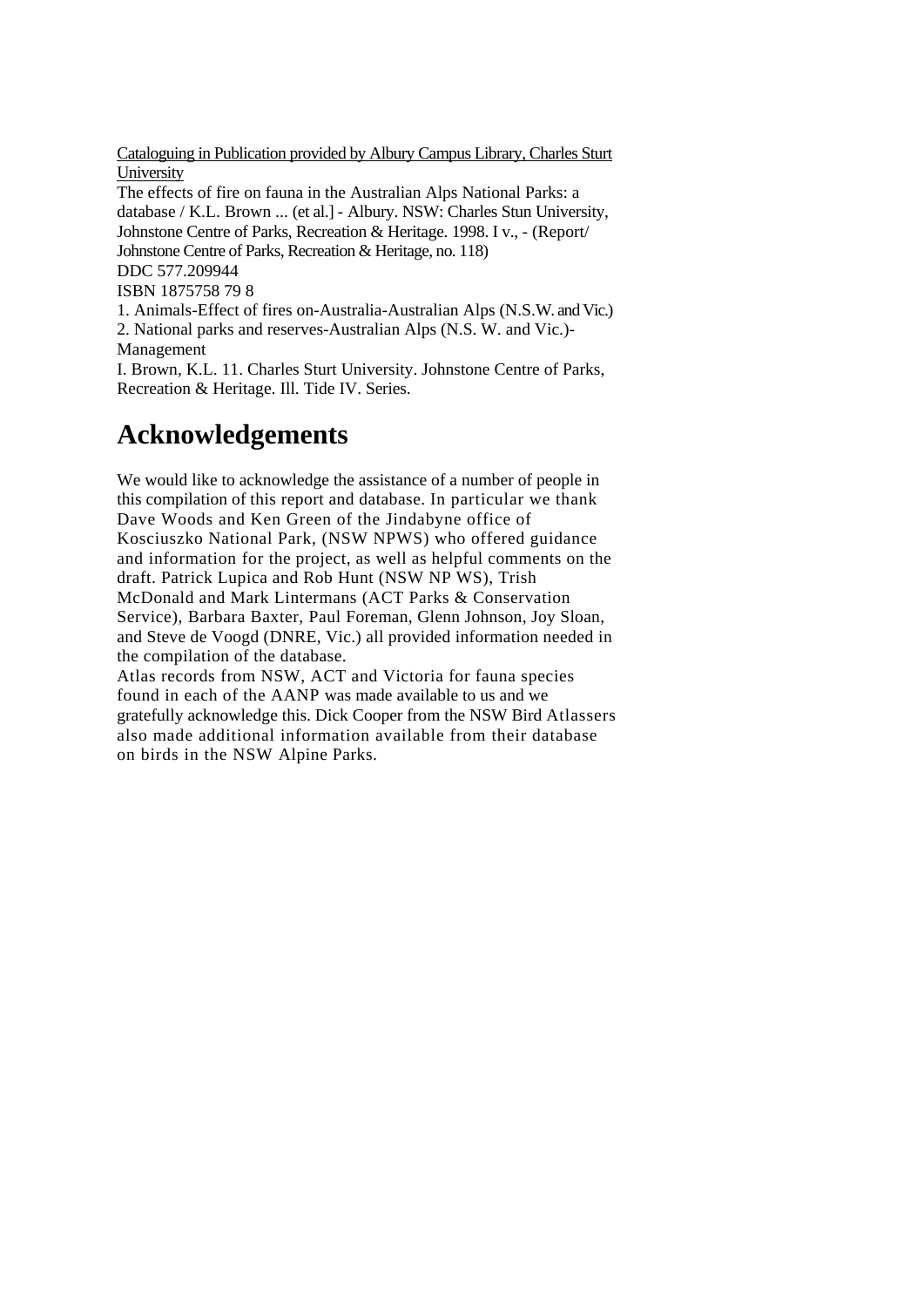| 2.1 Comparisons of Broad community/faunal-habitat classification between |  |
|--------------------------------------------------------------------------|--|
| the States and Territory and use in fire management planning  3          |  |
|                                                                          |  |
|                                                                          |  |
|                                                                          |  |
|                                                                          |  |
|                                                                          |  |
|                                                                          |  |
|                                                                          |  |
|                                                                          |  |
|                                                                          |  |
|                                                                          |  |
|                                                                          |  |
|                                                                          |  |
|                                                                          |  |
|                                                                          |  |
| Includes both natural and artificial lakes within the AANP. Rock outcrop |  |
|                                                                          |  |
|                                                                          |  |
|                                                                          |  |
|                                                                          |  |
|                                                                          |  |
| 3.0 Understanding fire regimes as a basis for management 8               |  |
|                                                                          |  |
|                                                                          |  |
|                                                                          |  |
|                                                                          |  |
| 4.0 Fire Regimes and implications for faunal diversity 14                |  |
| 4.1 Terminology used in the Fire and Fauna database 15                   |  |
|                                                                          |  |
|                                                                          |  |
|                                                                          |  |
|                                                                          |  |
|                                                                          |  |
|                                                                          |  |
|                                                                          |  |
|                                                                          |  |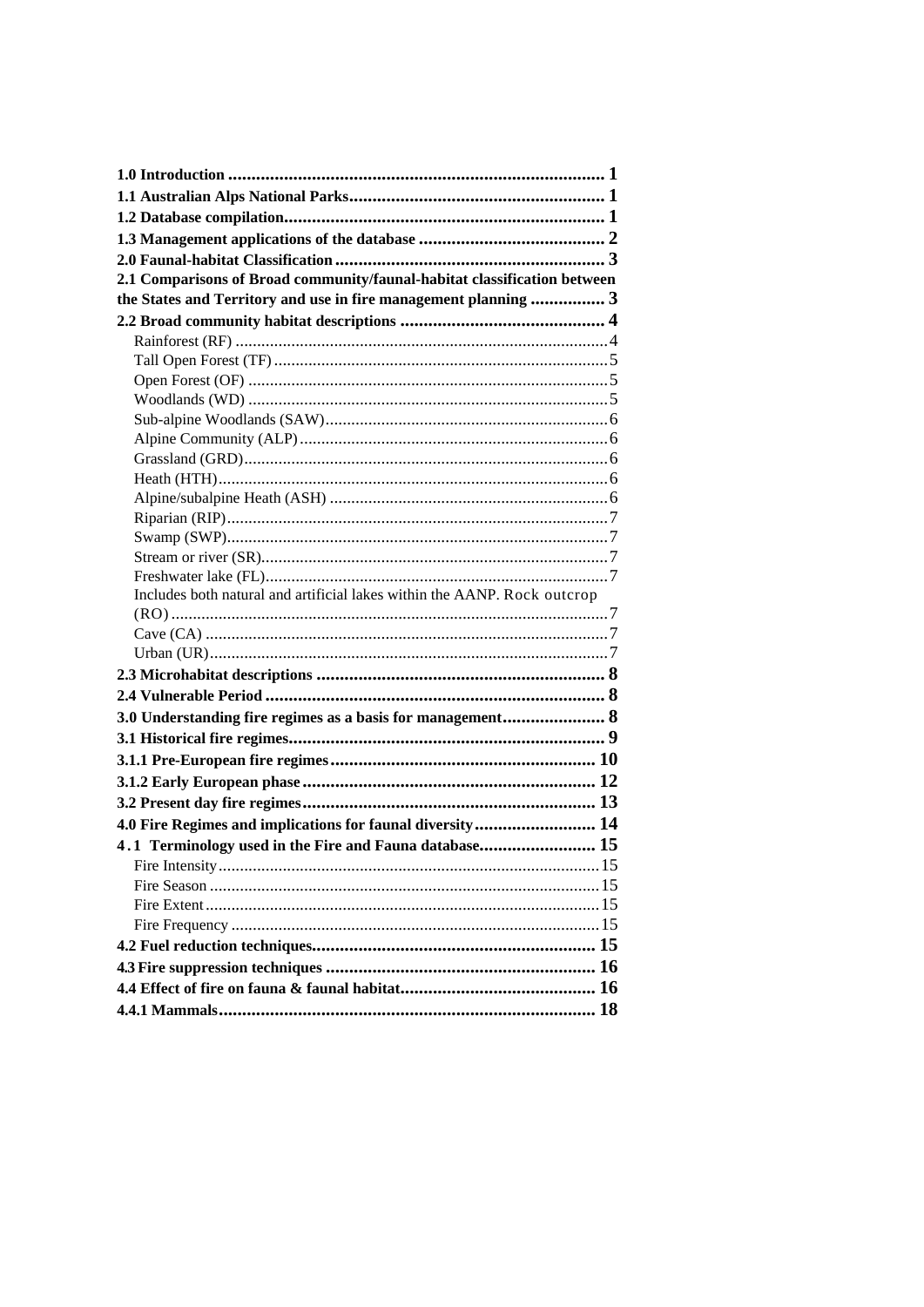| 4.5 Threatened fauna species - implications for fire management  23 |    |
|---------------------------------------------------------------------|----|
|                                                                     |    |
|                                                                     |    |
|                                                                     |    |
|                                                                     |    |
|                                                                     |    |
|                                                                     |    |
|                                                                     |    |
|                                                                     |    |
| Common Wallaroo - eastern race (Macropus robustus robustus)         |    |
|                                                                     |    |
|                                                                     |    |
| Brush-tailed Rock Wallaby (Petrogale pencillata)26                  |    |
|                                                                     |    |
|                                                                     |    |
|                                                                     |    |
|                                                                     |    |
|                                                                     |    |
|                                                                     |    |
|                                                                     |    |
|                                                                     |    |
|                                                                     |    |
|                                                                     |    |
|                                                                     |    |
| Southern Corroboree Frog (Pseudophryne corroboree)28                |    |
|                                                                     |    |
| $453$ Rirde                                                         |    |
|                                                                     | 29 |
|                                                                     |    |
|                                                                     |    |
|                                                                     |    |
|                                                                     |    |
|                                                                     |    |
|                                                                     |    |
|                                                                     |    |
|                                                                     |    |
|                                                                     |    |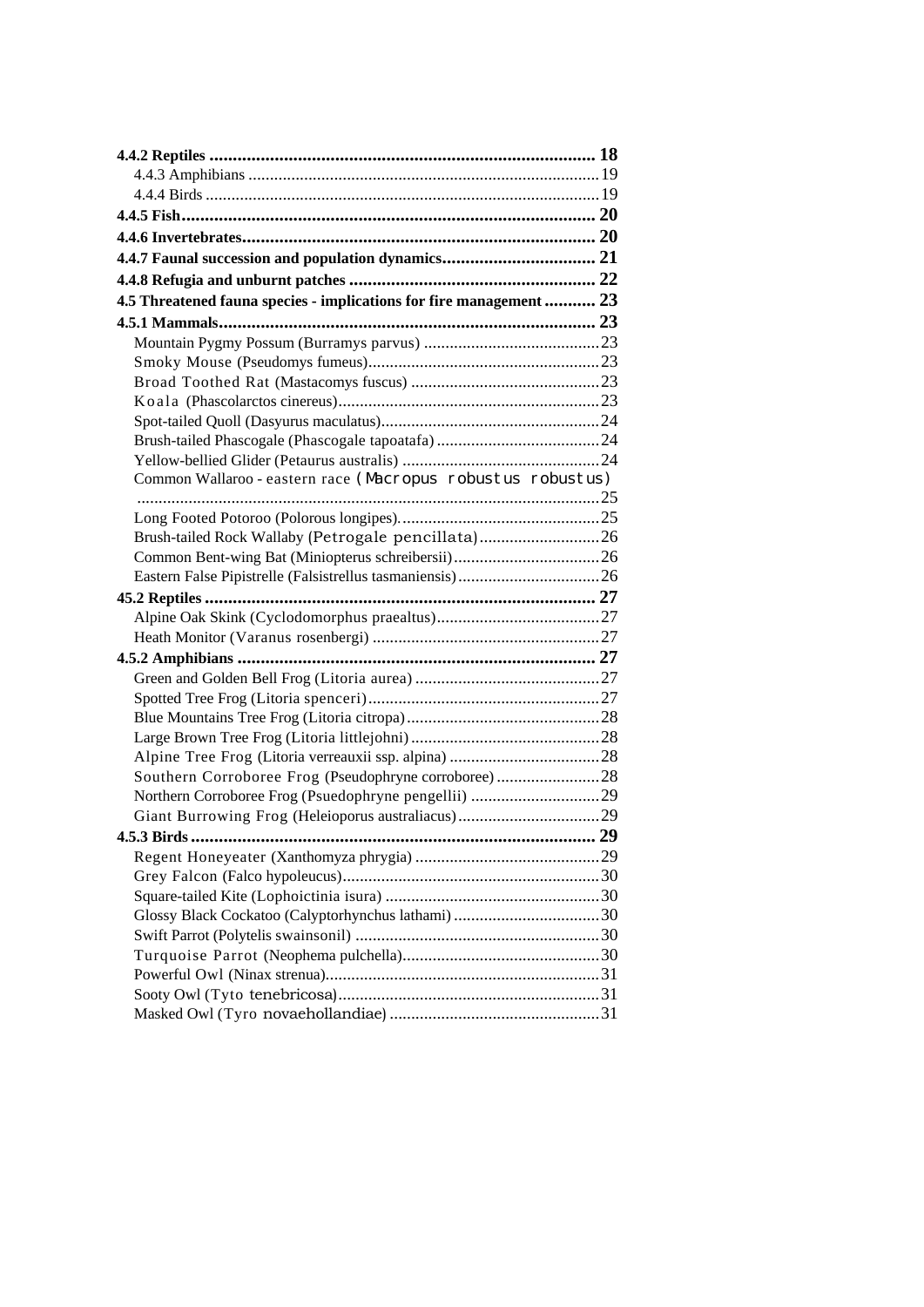| 1.               |  |
|------------------|--|
| $\mathfrak{D}$ . |  |
| $\mathcal{F}$    |  |
| $\overline{4}$   |  |
| 4.1              |  |
| 4.1              |  |
| 4.2              |  |
| 5 <sub>1</sub>   |  |
|                  |  |
|                  |  |
|                  |  |
|                  |  |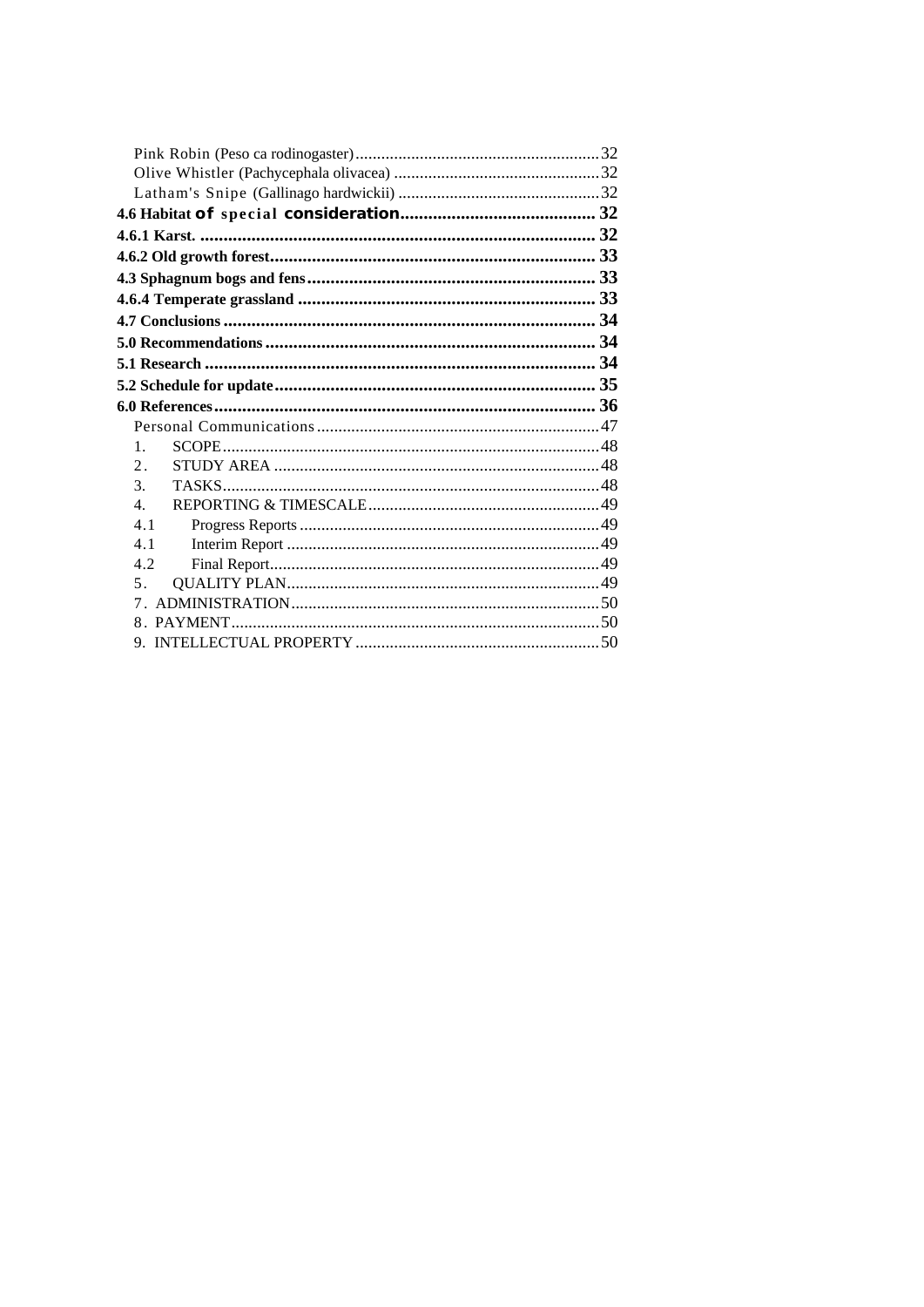# **Abbreviations**

| <b>AANP</b> | <b>Australian Alps National Parks</b>         |
|-------------|-----------------------------------------------|
| AALC        | <b>Australian Alps Liaison Committee</b>      |
| ACT         | <b>Australian Capital Territory</b>           |
| ALP         | <b>Alpine National Park</b>                   |
| AWP         | Avon Wilderness Park                          |
| <b>BNP</b>  | Brindabella National Park                     |
| <b>BNR</b>  | Bimberi Nature Reserve                        |
| <b>DNRE</b> | Department of Natural Resources & Environment |
| <b>KNP</b>  | Kosciuszko National Park                      |
| <b>NNP</b>  | Namadgi National Park                         |
| <b>NPWS</b> | National Parks and Wildlife Service           |
| <b>NSW</b>  | New South Wales                               |
| <b>SRNP</b> | <b>Snowy River National Park</b>              |
| <b>SRNR</b> | <b>Scabby Range Nature Reserve</b>            |
| Vic.        | Victoria                                      |
|             |                                               |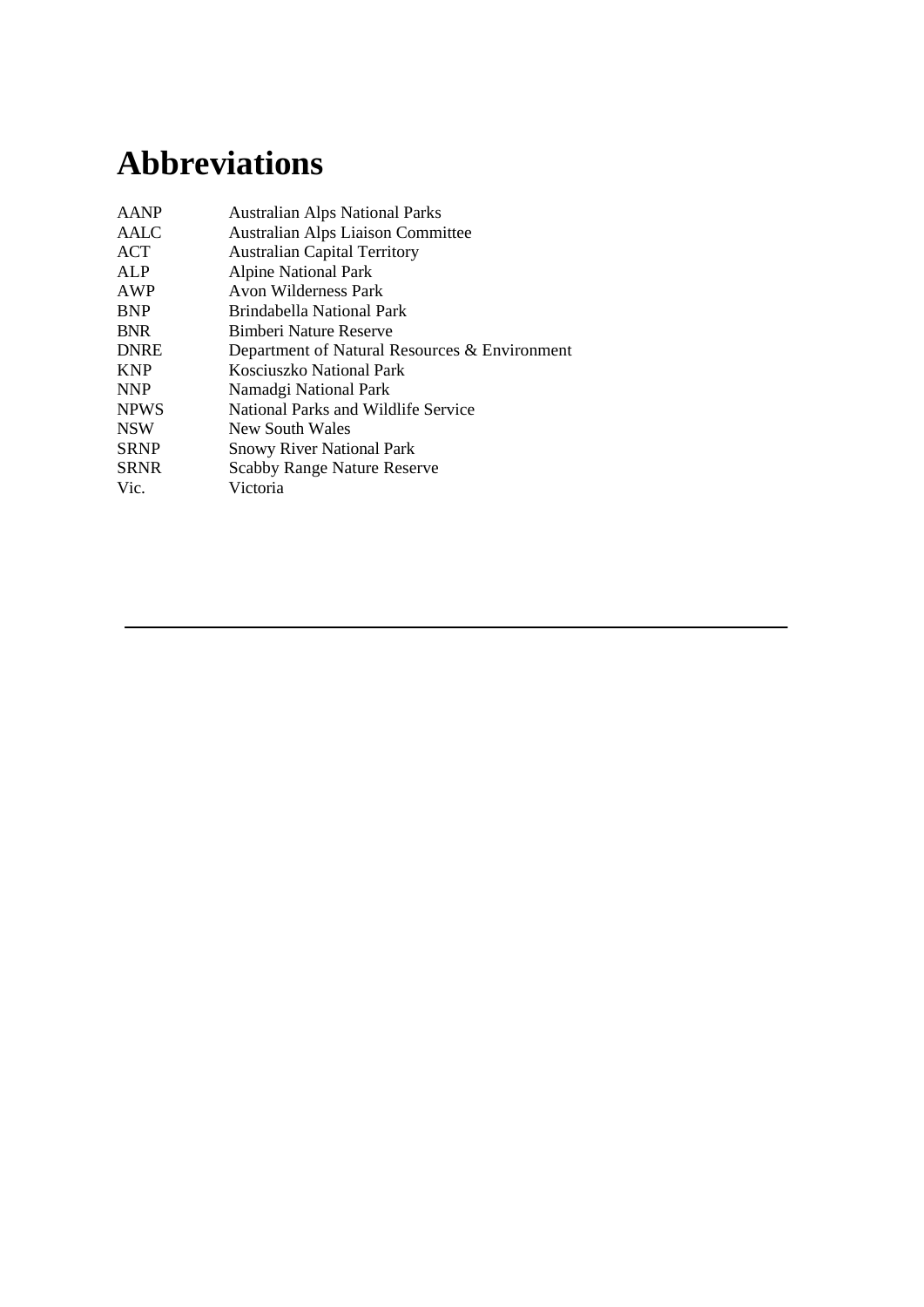### <span id="page-6-0"></span>**1.0 Introduction**

This report and the FIRE AND FAUNA database have been compiled for the Australian Alps Liaison Committee (AALC). The faunal habitat information in the database is based on a fauna-habitat matrix for Kosciuszko National Park (KNP) developed by Woods (1996)\_ The database provides information on the effects or possible effects of fire on vertebrates recorded within the Australian Alps National Parks (AANP). Where known, effects of various aspects of fire regimes, fuel reduction activities, and fire suppression techniques on fauna and habitat, are included. Recommendations are made for future research, and an update of the fire and fauna database. A copy of the project brief is appended

### <span id="page-6-1"></span>**1.1 Australian Alps National Parks**

The area covered in the database encompasses the AANP including; Namadgi National Park (ACT), Kosciuszko National Park, Brindabella National Park, Bimberi Nature Reserve, Scabby Range Nature Reserve (NS W), and the Alpine National Park, Avon Wilderness Park and Snowy River National Park (Victoria). The Australian Alps National Parks span from near Canberra in the North to the north-east of Melbourne in the South. They contain a great diversity of environments, rare and threatened flora and fauna, and have world heritage values. The AANP do not consist entirely of alpine areas, but also contain large areas of foothills and montane landforms. Elevation ranges from approximately 300m to 2230m. A large number of vertebrate fauna exist in a variety of vegetation/habitat complexes within the AANP.

### <span id="page-6-2"></span>**1.2 Database compilation**

A full vertebrate species list for the AANP was compiled using data from State atlas records, published literature, fauna survey reports and anecdotal reports. Sixty one species of mammals, 27 species of amphibians, 46 species of reptiles, and 205 species of birds have been recorded. It is possible that some species have not yet been recorded within the Australian Alps, or that species lists for particular parks are not complete. This is especially relevant for Scabby Range Nature Reserve and Bimberi Nature Reserve where fauna surveys have not been undertaken. Recent and current fauna surveys for the Victorian Regional Forest Agreement in central Gippsland and north-east Victoria may too increase the species list for Victorian parks.

The fauna-habitat matrix (Woods 1996) was reviewed and used to classify habitat for fauna species in the database. The fauna-habitat matrix (Woods 1996) uses broad vegetation community descriptions and specific microhabitat descriptions to classify habitat for species and is based upon those categories used in the Atlas of NSW Wildlife database. It was decided to build upon the Woods matrix (1996) because it was the most comprehensive database developed in terms of relating fauna and broad community/habitat in the AANP available. Most importantly, those vegetation/habitat categories chosen are easily recognisable in the field by inexperienced users. Further categories of habitat based on dominant vegetation were added to encompass all areas within the AANP. An explanation of how habitat-vegetation categories were compared between the States is found in section 2.1.

The known effects of fire on fauna in the AANP are covered in a literature review by Walter (1997) and are reviewed in this document. There is a paucity of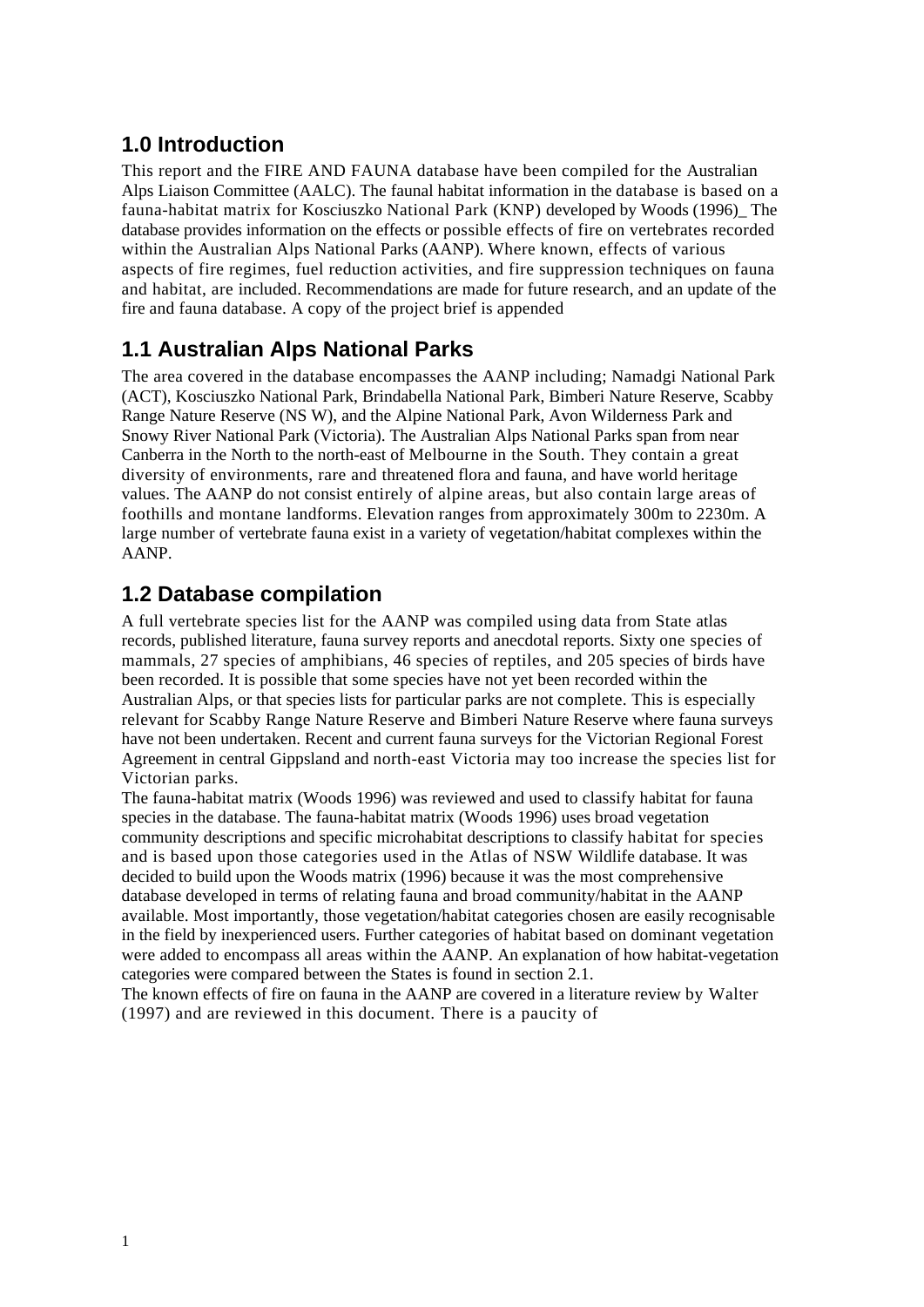information on the effects of fire and fire related activities on fauna and habitat within the Australian Alps. The database covers known effects of fire regimes on fauna and habitat within the Australian Alps, but research findings used in the database have not necessarily been confined to research undertaken within the AANP. In addition research findings from closely related species in other parts of Australia have been used to speculate on possible reactions of fauna to fire in the AANP.

In the Fire and Fauna database, components of the fire regime *including* fire intensity, fire extent, fire season and fire frequency are used to catalogue data on faunal responses to fire. In addition the implications of fuel reduction burning and fire related practices are also examined for fauna species. An explanation of terminology used is found in section 4.1.

### <span id="page-7-0"></span>**1.3 Management applications of the database**

The fire and fauna database has been developed in a Microsoft Excel spreadsheet format to allow for ease of use and *manipulation* of data by a range of users. Users of the database are encouraged to add, delete or manipulate the matrix data to suit their needs, provided an original copy is kept intact, Reference material used in the database is listed fully in the reference section of this report. Unreferenced passages within the database are the expert opinion of the database authors, based on current knowledge of faunal habitat requirements and responses of fauna to fire.

The simple format of the database allows users with a wide variety of computing skills to access *information* easily. Users of the database should be aware that the broad-based approach used to cover all areas of the AANP, may not necessarily represent what actually occurs on the ground in specific areas of the

AANP. For example *Pseudomys fumeus* (Smokey Mouse) will not occur in all woodland areas with a heathy understorey. It is therefore recommended that information contained the database be used as a guide, and that users filter information with the appropriate heritage management authorities/experts within their departments.

Fire managers are able to quickly access the data contained in the spreadsheet matrix during times of wildfire suppression and when planning fuel reduction measures. Crossreferencing between fauna, habitat and the likely effects of fire, if known, is possible using the database. Given the known habitat, land managers can easily access information on fauna likely to be present and assess fire *management* options. The fire and fauna database will be particularly useful for land managers *planning* for fuel reduction burning in areas where threatened fauna is known to occur or may possibly occur. With this information, fire management practices can be modified to suit particular species requirements. Research *indicating* particular fire thresholds for fauna should be added to the database as it becomes available.

The lack of *information* on many species found within the AANP in relation to fire is highlighted *in* the database. Both short and long term studies *in* the AANP are desperately needed to establish the effects of fire on fauna and habitat, particularly in terms of fire thresholds for threatened species.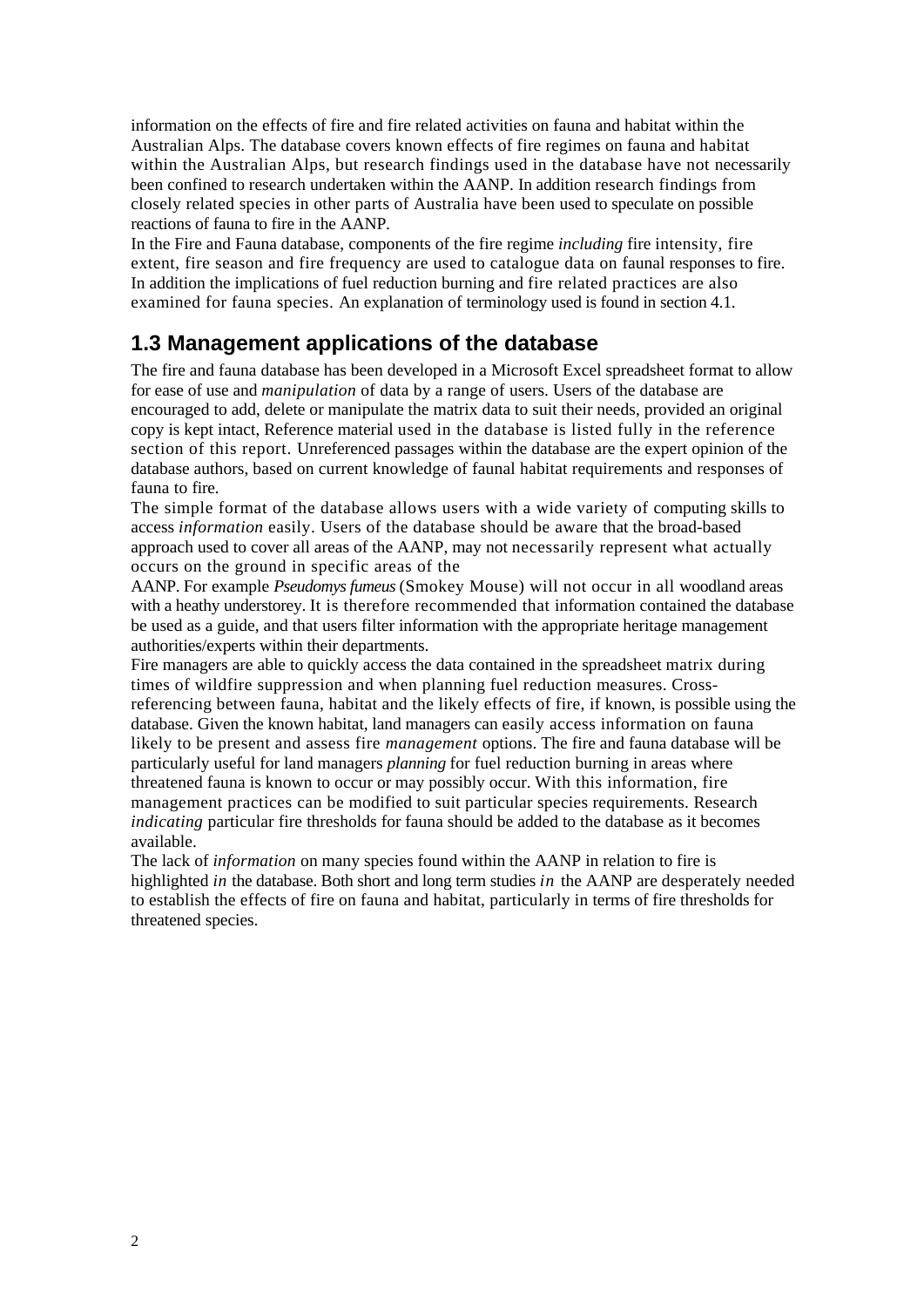#### <span id="page-8-0"></span>**2.0 Faunal-habitat Classification**

Faunal-habitat classification is useful in terms of fire management within protected areas. The relationships between fire, fauna and plants is extremely complex, however the responses of fauna to fire are known to operate partially through the response of habitat, particularly vegetation, to fire.

#### <span id="page-8-1"></span>**2.1 Comparisons of Broad community/faunal-habitat classification between the States and Territory and use in fire management planning**

NSW, Victoria and the ACT each use different vegetation based community and/or habitat descriptors to document fauna records in their respective wildlife Atlas's. An attempt to illustrate relationships between descriptors used in this database (based on Woods 1996) and those used in Victoria and the ACT, is included below, however relationships are not clear-cut. Fire management strategies are based to varying degrees on vegetation alliances by each of the state management agencies.

Table 1. Comparisons of Broad community/Faunal-habitat classification between the States and Territory.

Vegetation complexes within Kosciuszko National Park have been mapped using a variety of tools including LANDSAT (Wimbush *et u1.* 1993). The NPWS

fauna species-habitat matrix (Woods 1996) incorporates those vegetation complexes and it is on the Wimbush *el at.* (1993) classification that the vegetation units and associated strategies within the Kosciuszko National Park Fire Management Resource Document (NPWS 1997) have been broadly based. A description of vegetation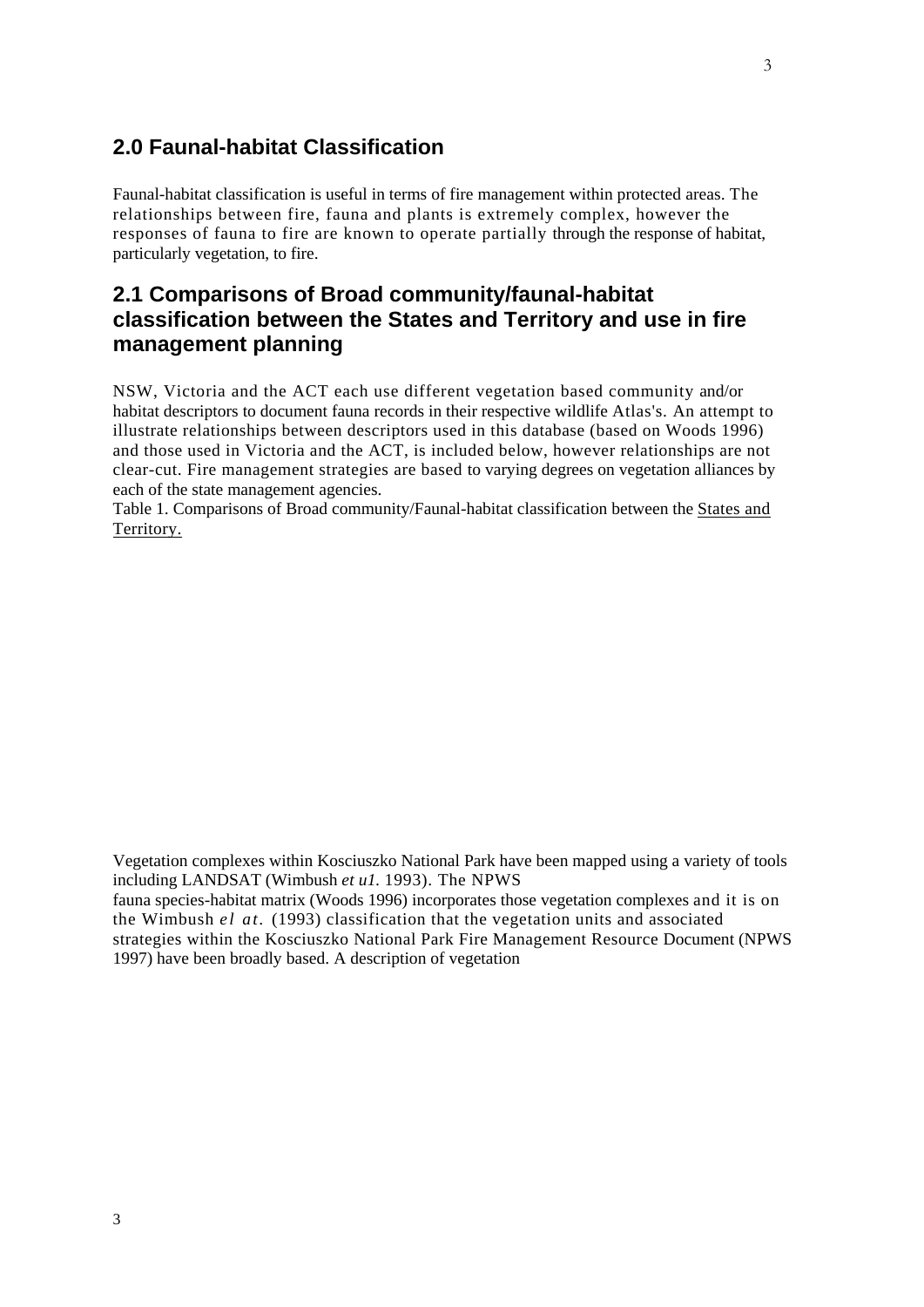communities is summarised in the Resource Document (NPWS 1997). The other NSW parks within the Australian Alps group are in the process of developing both general management and fire management plans and classifications of vegetation/habitat have not been finalised at this stage.

Victoria is currently mapping vegetation alliances in terms of Ecological Vegetation Classes (EVC's). EVC's are based on both dominant overstorey and structural components of vegetation, gained from satellite imagery and field nothing. Despite an attempt at gaining state-wide classification, floristic components of particular EVC alliances may vary between regions (Foreman pers comm.). In addition, not all maps of the Victorian Alpine Parks have been finalised, notably those of Avon Wilderness Park and areas within central Gippsland. It is expected that all of these areas will be mapped by the end of 1998, and that Regional Forest Agreement fauna surveys will be completed, allowing for clarification of fauna-habitat relationships. Because the Ecological Vegetation Classes are numerous, Broad

Vegetation Types (BVT's) for the Victorian AANP are listed in Table 1, in an attempt to show the relationship between vegetation types used in Victoria and that used in the database. BVT's are modeled on broad scale land systems and are considerably more simplified than EVC's.

Fire management within the Victorian AANP is not based upon BVT's or EVC's. Each of the Parks and sub-units of the ANP have broad-based fire management guidelines outlined within their management plans, regional fire management plans and the "Code of practices for fire management on public lands" (Department of Conservation and Natural Resources Victoria 1995).

Namadgi National Park has been classified into three broad vegetation community types for fire management. These include *Forest and woodland, Woodland,* and *Grassland.* Forest and woodlands are further defined in terms of dominant overstorey. While a more detailed classification of vegetation has been undertaken for NNP. the Draft Bushfire (Fuel) Management Plan (ACT Department of Urban Services 1997) does not utilise these classes for tire management strategies at present. A need for more research into appropriate fire management for vegetation within the park is recognised in the plan.

### <span id="page-9-0"></span>**2.2 Broad community habitat descriptions**

The following definitions of broad community/habitat are modified from those used by Woods (1996) to incorporate all areas within the AANP. Codes used in the database are provided for each habitat description.

### <span id="page-9-1"></span>*Rainforest (RF)*

Temperate rainforests within the AANP are dominated by non-sclerophyllous vegetation and often appear as disjunct communities. They are generally restricted to moist east facing gullies in montane areas, but can occur on sheltered mountain slopes and plateaus. Dominant species of the overstorey can include *,Nothofagus cunninghamii* (Myrtle Beech) and *Atherosperma moschatum* (Southern Sassafras). Acacias such as *Acacia dealbata* (Silver wattle) and *A. melanxylon* (Blackwood) and smaller trees and tall shrubs such as *Olearia argophylla*  (Musk Daisy-bush) and *Pittosporum bicolor* (Banyalla) are often present in the mid-strata. Ferns are common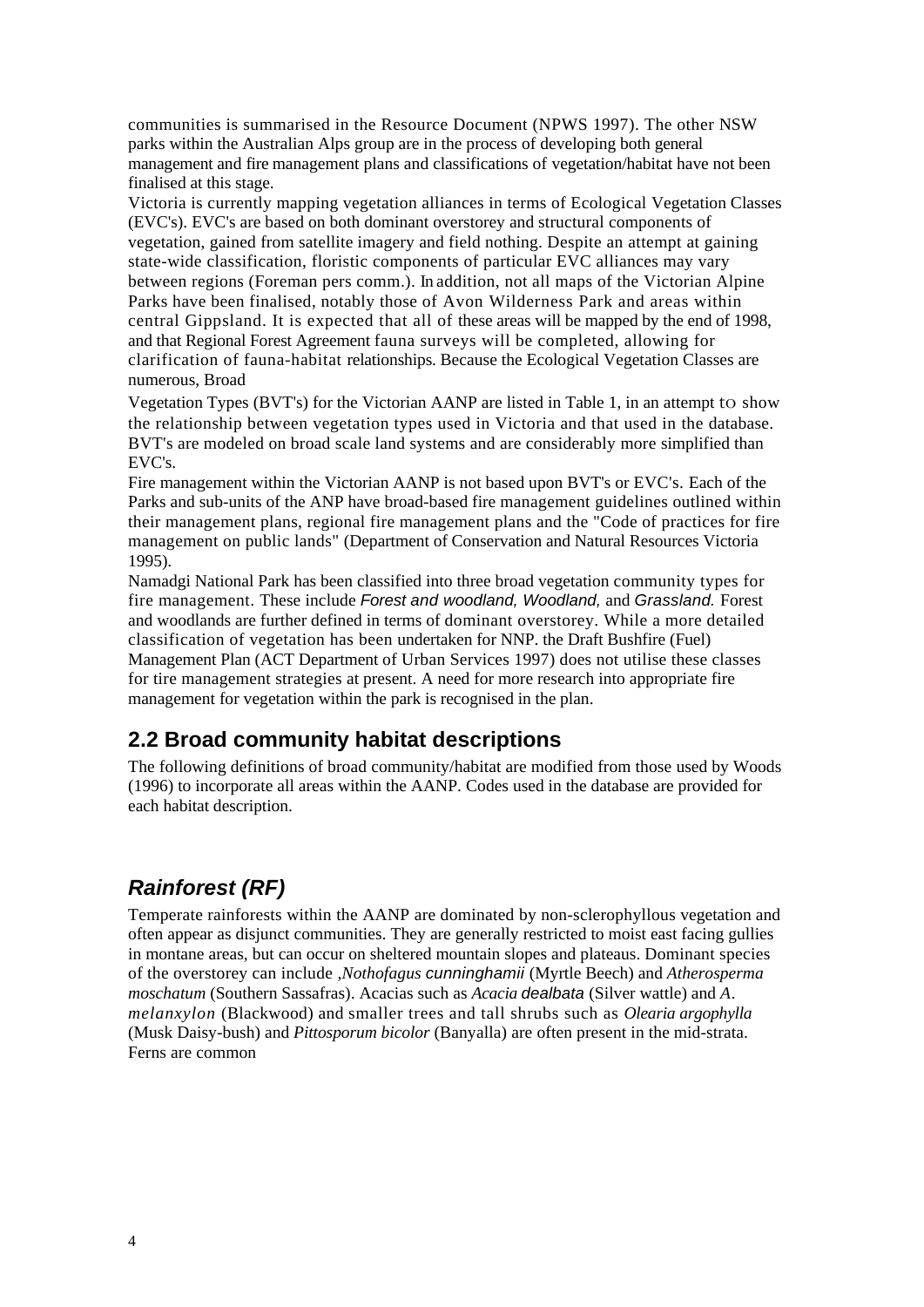in the understorey and ground layers, and a number of graminoids, forbs, epiphytes, climbers and scramblers are generally present. This community is fire sensitive.

### <span id="page-10-0"></span>*Tall Open Forest (TF)*

Tall Open Forest is sometimes referred to as wet sclerophyll forest or moist forest. It occurs in moist montane and higher foothill areas and can contain a variety of species in pure or mixed stands, including *Eucalyptus delegatensis* (Alpine Ash), *E. dalrympleana* (Mountain Gum), *E. bicostata* (Victorian Blue Gum) *F.* fastigata (Brown Barrel), *E. radiata* (Narrow-leaf Peppermint), F. *viminalis* (Manna Gum), E *regnans* (Mountain Ash) and *F'. rubida*  (Candlebark). The canopy layer is generally in excess of 30m and often taller than 50m. An understorey layer is dominated by shrubs and small trees such *as Bedfordia arborescens*  (Blanket-leaf), *Pomaderris aspera* (Hazel Pomaderris), *Acacia dealbata* (Silver Wattle), and *Cassinia aculeata* (Dogwood). A ground layer of ferns, grasses and herbs is usually present.

### <span id="page-10-1"></span>*Open Forest (OF)*

Also often referred to as Dry sclerophyll forest. Overstorey species include Eucalyptus *dives*  (Broad-leaf Peppermint), *E. radian* (Narrow-leaf Peppermint), F. *dalrympleana* (Mountain Gum), E. *viminalis* (Manna Gum), *F. mannifera* (Brittle Gum) and *E. macrorhyncha* (Red Stringybark). Structural diversity often exists in

middle and understorey layers, common components include *Cassinia aculeata* (Dogwood), *Platylobium formosum* (Handsome Flat-pea), and *Pteridium esculentum* (Bracken). A high number of shrubs, graminoids and forbs are generally present.

### <span id="page-10-2"></span>*Woodlands (WD)*

Woodlands generally occur on dry north-western slopes on the tablelands, or in rain shadow areas within the AANP. A number of alliances exist and at times it is difficult to differentiate between woodlands and open forest. Lowland woodland overstorey species can include *Eucalyptus melliodora* (Yellow Box), *F. bridgesiana* (Apple Box), *E. goniocalyx* (Bundy or Long-leaved Box), *E. microcarpa (Grey* Box), £. *polyanthenios* (Red Box), *E. macrorhyncha*  (Red Stringybark), and F. *camaldulensis* (River Red Gum). Montane woodland overstorey species can include *Eucalyptus pauciflora* (Snow Gum). *F. rubida* (Candlebark). *F. dalrympleana* (Mountain Gum), *F. viminalis* (Manna Gum), *F.. mannifera* (Brittle Gum) F. *camphora* (Mountain Swamp Gum), and *F. radiata* (Narrow-leaf Peppermint). Rainshadow woodland can consist of a *Eucalyptus albens* (White Box) and *Callitris glaucophylla* (White Cypress Pine) alliance. Sub-alpine Woodlands are treated separately (see below). Mid and understorey components of woodlands are commonly sparse and consist of leguminous shrubs such as Acacias and Peas. The ground layer is generally dense consisting of grasses and forbs.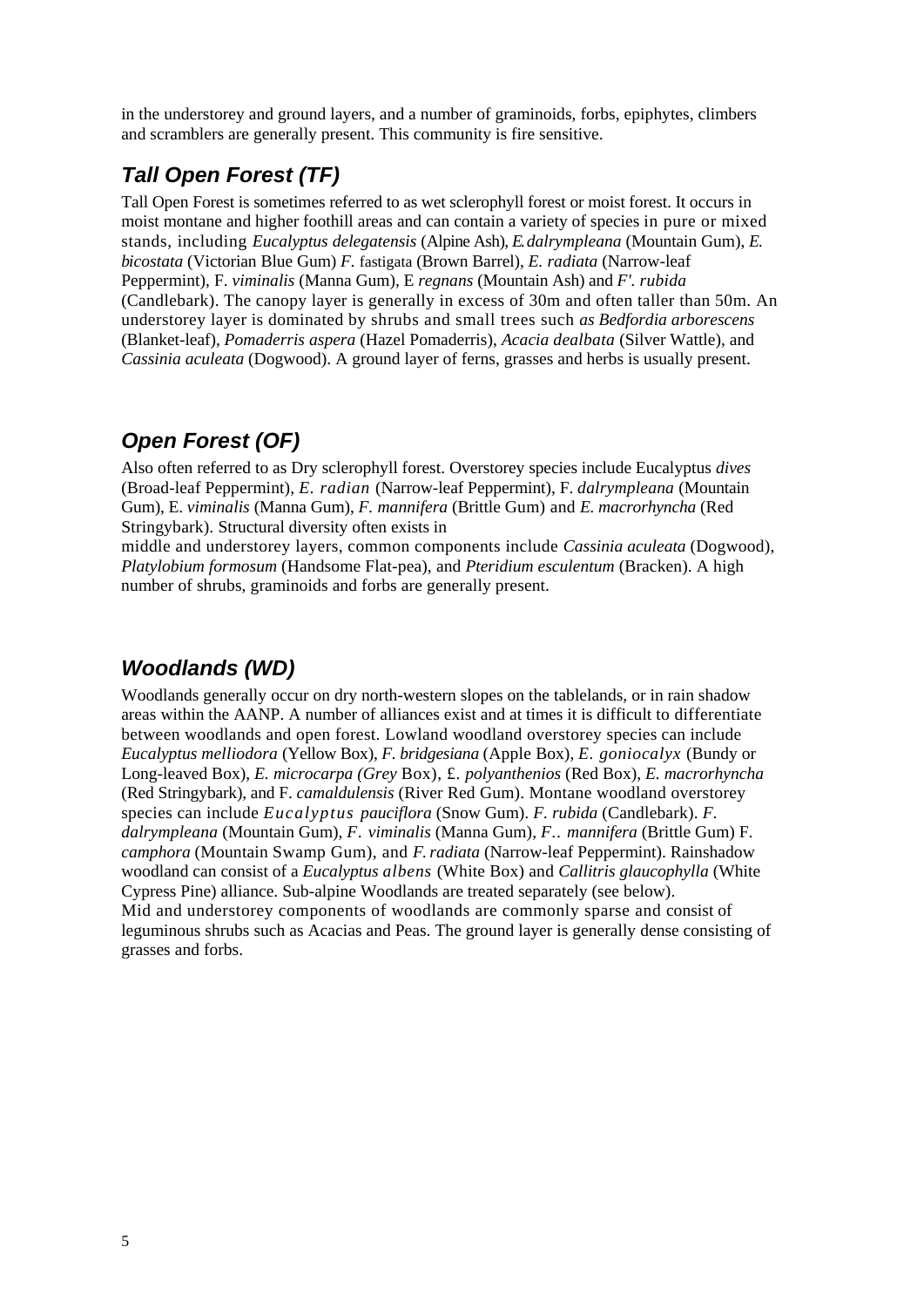#### <span id="page-11-0"></span>*Sub-alpine Woodlands (SAW)*

Woodlands generally between 1400 - 1.850 metres and consisting primarily of *Eucalyptus pauciflora* (Snow Gum), *E,. niphophila* (Snow Gum), *E..stellulata* (Black Sallee) and *F. perrinianna* (Spinning Gum). Snow Gums are fire sensitive and coppice regrowth is evident in many stands in the AANP. Sub-alpine woodlands generally have either a heathy to shrubby understorey in regenerating burnt areas (seral woodland), or a grassy understorey in their climax state.

#### <span id="page-11-1"></span>*Alpine Community (ALP)*

Includes Tall Alpine Herbfields, Short Alpine Herbfields, Sod Tussock Grasslands, Feldmark, Valley Bogs and Raised Bogs. Common plants in Alpine communities include *Celmisia, Poa, Danthonia, Epacris, Craspedia, Ranunculus, Gentianella, Euphrasia, Helichrysum, Brachycome, Podolepis, Senecio, Wahlenbergia* and *Carex* 

*-* sp. Sphagnum bogs and fens are an important component of this community for some fauna species, and are discussed further in section 4.6.3 of this report.

#### <span id="page-11-2"></span>*Grassland (GRD)*

Temperate grasslands are located in dry areas of the AANP. These grasslands often overlap with some woodland areas, forming open woodlands with a grassy understorey. Common grasses include *Danthonia sp., Poa sp., Stipa* sp., and *Themeda* sp., with forbs such as *Geranium* sp. and *Wahlenbergia* sp. (Bluebells) present. Alpine grasslands and frost hollow grasslands are not included in this community as they are a component of the alpine community.

#### <span id="page-11-3"></span>*Heath (HTH)*

This does not include alpine and subalpine heaths (see below). Heaths within the AANP apart from those in alpine and subalpine areas are generally not dominant community types. They occur most often as an understorey component of open forest or woodland, however small areas of heath complexes exist, usually where soil nutrients are low and fire is a factor.

#### <span id="page-11-4"></span>*Alpine/subalpine Heath (ASH)*

This classification includes heaths in both the alpine and subalpine zones. Subalpine heaths may possibly be termed subalpine woodlands in many classification schemes, when in association with Snow Gums. Heath is often further classified by the dominant shrub species and structure, and a number of common alliances exist. depending on climatic and topographic conditions. Species common to heath include, *Kunzea ericifolia, Oxylobium alpestre* (Alpine Oxylobium), *Oxylobium elliplicum* (Common Oxylobium). *Bossiaca foliosa*  (Leafy Bossiaea), *Podocarpus lawrencei* (Mountain Plum-pine), *Grevillea australis* (Alpine Grevillea). *Phebalium sp., Richea continentis* (Candle Heath). *Epacris .sp., Hovea sp.* and *Prostanthera cuneala* (Alpine Mint-bush). It is likely that significant modification of heaths in the AANP have occurred through grazing and fire.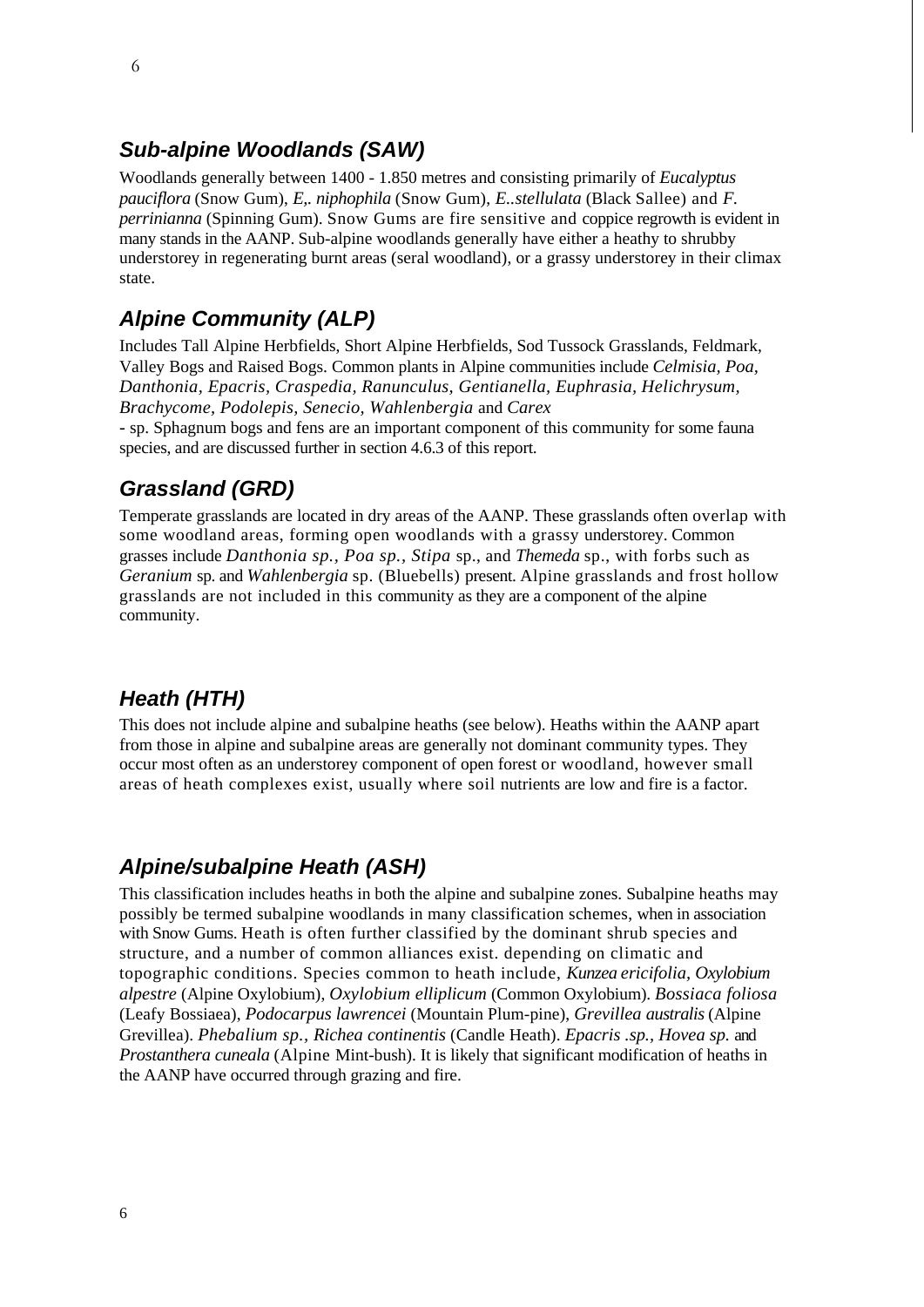### <span id="page-12-0"></span>*Riparian (RIP)*

Refers to vegetation adjacent to streams and waterways. This vegetation type can be a combination of any of the above structural forms although it is generally moist. Examples include montane riparian thickets with an overstorey of *Leptospermum grandifolium*  (Mountain tea-tree), and *Leptospermum myrtifolium* (Swamp tea-tree). Overstorey eucalypts can include *Eucalyptus viminalis* (Manna Gum), E. *rubida* (Candlebark), E. *globulus* (Blue Gum), and *F. dalrympleana* (Mountain Gum), and E. *camaldulensis* (River Red Gum).

### <span id="page-12-1"></span>*Swamp (SWP)*

Swampy areas exist where the water table rises to or above the ground level. This category includes ephemeral swamps and permanent swampy areas, and poorly drained areas. Semi aquatic vegetation is often present, including reeds, rushes, and sedges. Overstorey species need to be tolerant of inundation and may include *Eucalyptus ovata* (Swamp Gum) E. *camphora*  (Mountain Swamp Gum) and E. *camaldulensis* (River Red Gum). This category does not include bogs and fens found in the alpine community (see above).

### <span id="page-12-2"></span>*Stream or river (SR)*

Includes any river, creek or stream flowing within the AANP, and can overlap with any of the community types mentioned above.

### <span id="page-12-3"></span>*Freshwater lake (FL)*

#### <span id="page-12-4"></span>*Includes both natural and artificial lakes within the AANP. Rock outcrop (RO)*

Can be in all vegetation communities mentioned above. Includes boulderfields, blockstreams, scree slopes, granite tors, cliffs, and other generally rocky areas.

### <span id="page-12-5"></span>*Cave (CA)*

Either formed in limestone karst areas, or from other geological processes, (e.g. weathering in granite/sandstone). May also encompass human-made tunnels and mine shafts.

### <span id="page-12-6"></span>*Urban (UR)*

Highly disturbed and generally built up areas, including ski resorts and other towns.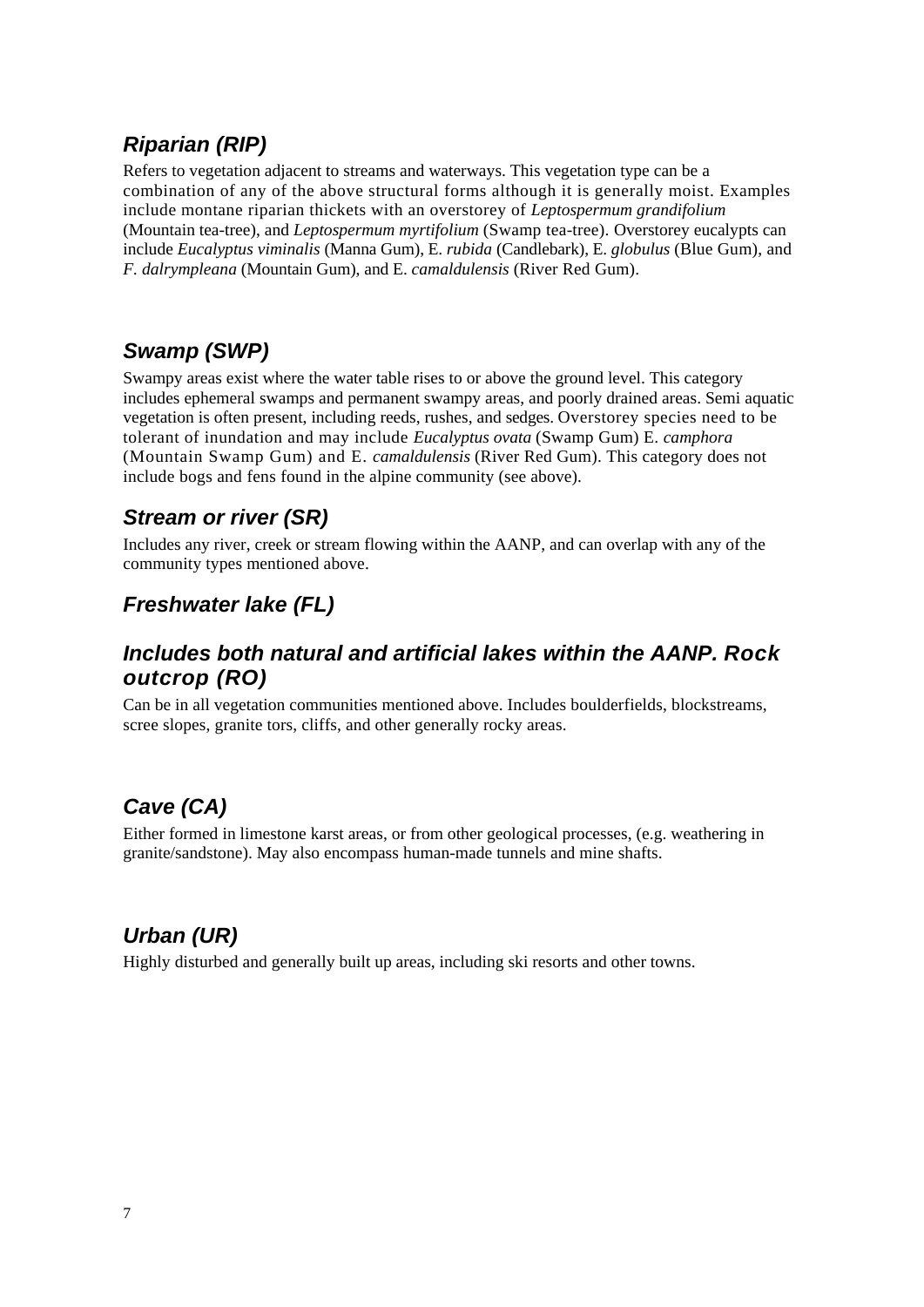### <span id="page-13-0"></span>**2.3 Microhabitat descriptions**

Microhabitat descriptions generally follow that, or are a combination of those microhabitat codes used in the Atlas of NSW Wildlife, as used by Woods (1996). They are included in the database to further filter habitat requirements of fauna species within each of the broad habitat types. Those used in the database include:

- TC Tree canopy. Includes upper, mid and lower canopy of trees.
- TK On trunk. On the trunk of trees. DT In dead tree (stag)
- HI In tree hollow SH Shrub layer
- HE Heath. Includes heathland vegetation and heathy understorey vegetation.
- IG In grass. As well as in reeds.
- GR On ground
- LG Log. Includes in, on, or under logs, and in crevices in logs
- RO Rock Includes on or under rocks.
- UB Under bark
- IS In soil
- LB In burrow
- IW In water
- EW Edge of water.
- II. In litter
- IC In cave. Includes mines.
- SN Sand. Beaches on river banks and lake edges
- BO Alpine and Subalpine Bogs

### <span id="page-13-1"></span>**2.4 Vulnerable Period**

An indication of the vulnerable period for each fauna species is included in the database, and while this usually coincides with the breeding period, this is not always the case. Vulnerable period may differ in species that inhabit a different habitat in the breeding season than at other times for example. Scheduled fauna may be vulnerable at all times. The vulnerable period indicated in this database does not relate specifically to fire, but if a species is particularly vulnerable to fire, this is outlined in other sections of the database.

### <span id="page-13-2"></span>**3.0 Understanding fire regimes as a basis for management**

Understanding the effects of fire regimes on fauna is an important requisite for managing this component of the system over time In turn, it is useful for managers to understand the nature of fire regimes and how they have changed over time. The term fire regime encompasses variation in the frequency, intensity, season and type of fire (Gill 1975). Because intensity within a fire event varies with location, each "point" has a particular fire regime. In this discussion we will ignore the "type" of fire because peat fires are very unusual, although they can have important local and regional effects in some geographic areas (Good 1973). Natural (non-human) fire regimes are determined by a number of factors such as fuel dynamics, climate and vegetation. Cheney (1976) noted that "holocaust fires" tended to coincide with a relatively short burst of extreme weather conditions. On the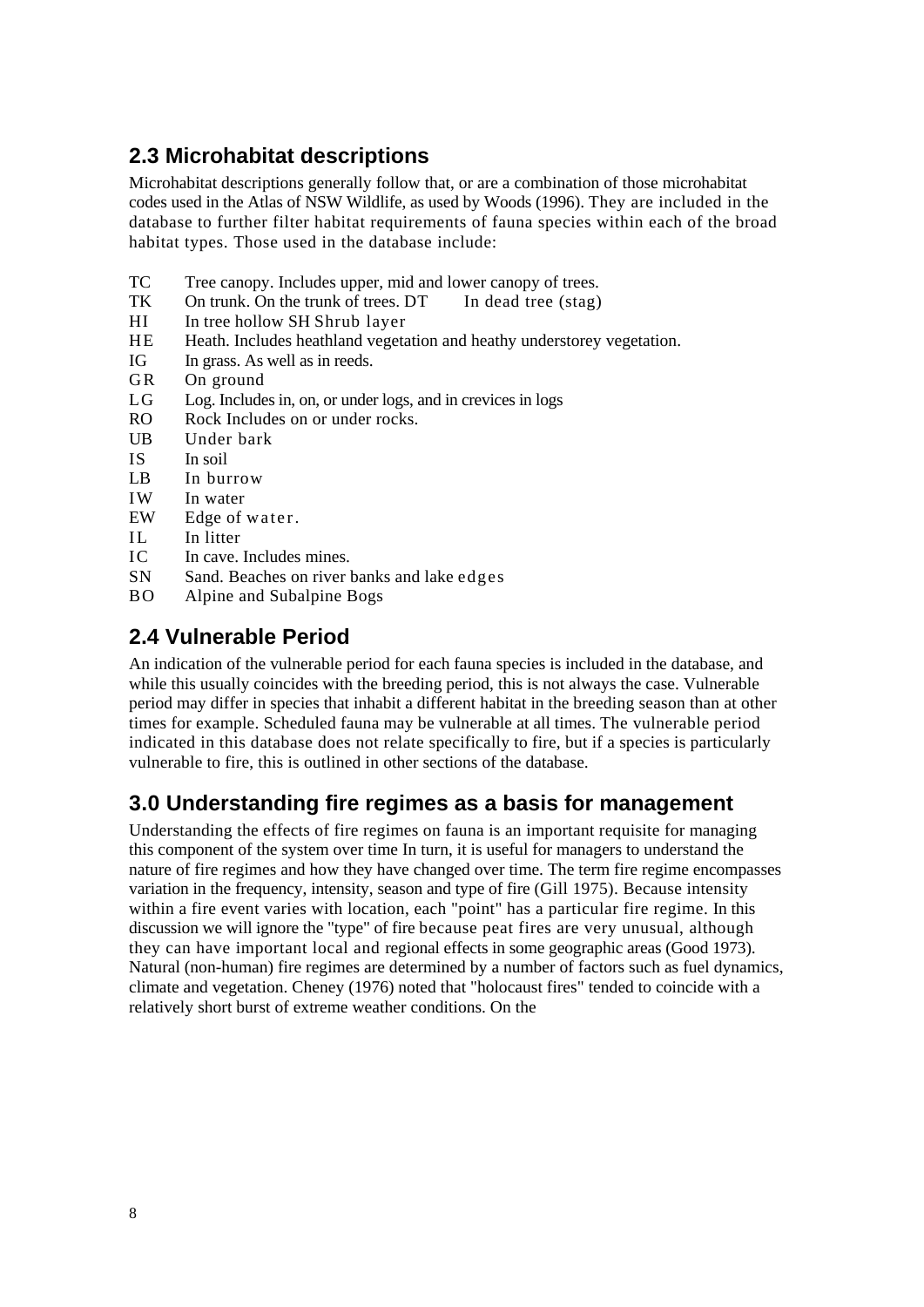south coast of New South Wales for example, records indicate a severe fire season, related to the incidence of drought and strong, hot, westerly or northwesterly winds, occurs on average once in seven years (Duggins and Saunders 1978). Around Port Macquarie in Northern NSW a severe fire season is expected once in 12 years (FCNSW 1993). The fire season there usually extends from September to December when the combination of low rainfall, high temperatures and strong westerly winds can create the conditions under which severe fires can develop. Gill and Moore (1990) provide long-term fire weather analyses for Moruya, Nowra, Nerriga, Canberra and Honeysuckle Creek, areas where forests are found close by. They demonstrated that the weather under which severe fire may occur can vary between locations in terms of both mean and extreme values.

Naturally, not all areas bum during severe fire seasons and fires can occur in between these seasons. The use of plant species biology to estimate patterns of fire across the landscape suggests a range of fire regimes occur. In wet sclerophyll forest in eastern Australia, catastrophic fires sufficiently intense to kill trees are thought to occur infrequently. Ashton (1981) considers wet sclerophyll forests can tolerate severe fire every 1, 2 or 3 centuries. Barker (1991), using age-class information, estimated that fires in the tall open forests around Goonmirk Rocks in eastern Victoria occurred at intervals of approximately 100 years. Ellis and Thomas (1988) suggested high intensity fires in these wetter forests occur once every 80-100 years in Tasmania, and Mackowski (1984) once every 280 years in northeastern NSW.

In contrast, dry sclerophyll forests are fire-prone and highly flammable (Christensen et *al.*  1981), so bum more frequently than the wetter forests under the natural fire-regime. The exact fire regime in these forests, however, is difficult to elucidate. Vines (1974), investigating the relationship between the occurrence of fire and climatic cycles, suggested the natural frequency of "serious" fires in dry sclerophyll forest in southeastern Australia is approximately 13 years. This represents a regional figure, not the return frequency at one site. Average estimates of fire regimes should be treated with some caution as they will exhibit considerable variation from place to place.

It is well established that the fire regime can have important influences on many ecosystem patterns and processes, for example, on plant species composition (Bell and Loneragan 1985: Dickinson and Kirkpatrick 1987; Nieuwenhuis 1987; Clark 1988; Noble 1989; Bradstock 1990; Fensham 1990; Cary 1992). Superimposed on the natural regimes described above are those associated with human activity. In order to characterise the nature of fire regimes over time we will refer to historical, present and future fire regimes.

#### <span id="page-14-0"></span>**3.1 Historical fire regimes**

A number of lines of evidence, many of which are circumstantial, are used for determining historical fire regimes, both pre- and post-European, in south-eastern Australia. These include palynological investigations, archaeology, geomorphology, folklore, ethnohistory, historical documentation and studies of fire-scars and post-fire growth pulses on trees.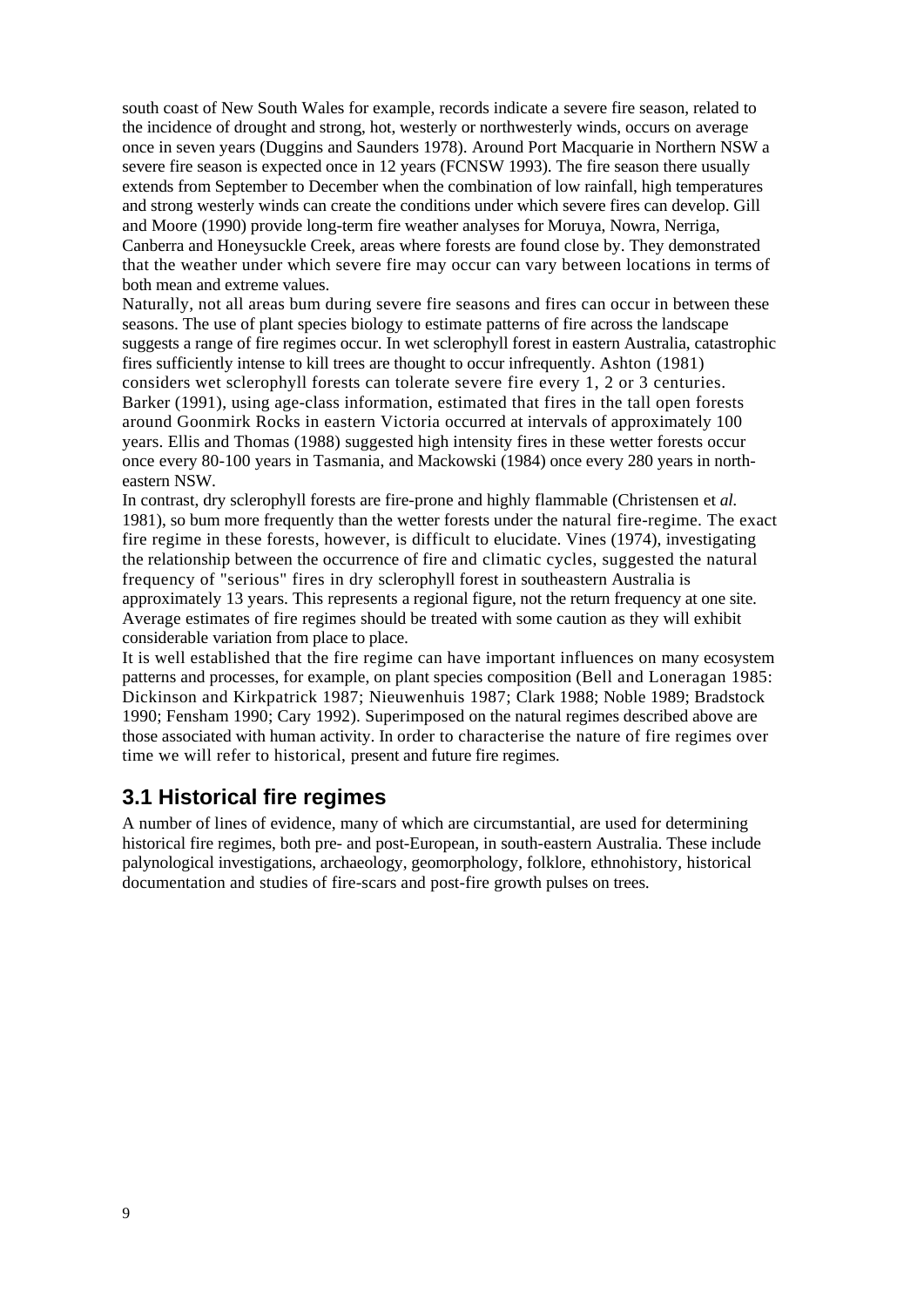#### <span id="page-15-0"></span>**3.1.1 Pre-European fire regimes**

Although there has been much debate about the nature of pre-european fire regimes, the season, frequency, distribution and extent of these fires remain largely conjectural (Gill 1977). Jones (1969) introduced the concept of 'Fire-stick farming` stating that at the time of ethnographic contact, and probably for tens of thousands of years before, fires were systematically lit by Aborigines and were an integral part of their economy. Aborigines utilised fire in many aspects of their lives although there has been some lively debate about the extent and effects of this burning (Jones 1969; Hallam 1975: Nicholson 1981; Horton 1982; Clark 1983; Hallam 1985; Bowman and

Brown 1986; Gell and Stuart 1989; Benson & Redpath 1997).

Most discussions of the pre-european period equate the fire regime with Aboriginal burning patterns. However, the impact of Aboriginals on the natural (nonhuman) fire regime would have been variable in space and time and would not have applied equally across Australia (Clark 1983; Hallam 1985; Gell and Stuart 1989). For convenience, when the literature uses 'Aboriginal' instead of 'pre-european' we have adopted the same terminology. It is important to note that much of the work on the. effects of Aboriginal burning on vegetation is restricted to grasslands, open-scrub and open-woodlands (Nicholson 1981), not forests. Several lines of evidence will be presented in an effort to elucidate pre-european fire regimes in the forests of eastern NSW.

Hughes and Sullivan (1981), on the basis of geoarchaeological investigations in eastern Australia, argued that Aboriginal fire regimes in the late Holocene led to episodic erosion and deposition at rates which greatly exceeded those under natural firing. They confined their hypothesis to the hilly landscapes with dry sclerophyll forest, suggesting that the 'systematic, episodic burning' of eucalypt forest/woodland by Aborigines removed the ground cover more frequently than natural fires and was the major cause of landscape instability (erosion). They later acknowledged (Hughes and Sullivan 1986) that their main study may not signify anything more than disturbance at a very local scale. Other authors (Young *et at*  1986: Prosser 1987) have argued that the apparent clustering of charcoal in the last few thousand years may be arbitrary, and be related, for example, to the destruction of older carbon. Gell and Stuart (1989) also raise a number of questions about the use of geomorphic evidence to detect and interpret the use of fire by Aborigines. One of the pioneering works in the application of palynology to the question of. Aboriginal burning was by Singh *et al.* (1981). The discussion of the antiquity of Aboriginal burning, inferred from pollen and charcoal samples from a core from Lake George, southeastern NSW, is most relevant. The first evidence of open eucalypt woodlands, along with significantly greater amounts of charcoal, was dated to 120,000 BP (the last interglacial). It was suggested that Aboriginal people may have caused and maintained these changes over time by the use of more frequent and less intense fires than under 'natural' conditions (Singh *et al.* 1981).

There has been an ongoing debate about the interpretation of the pollen core at Lake George (Clark 1983; Wright 1986; Head 1989). Clark (1983) suggested that uncertainty about the dating and the coarseness of the sampling scheme 'allows nothing to be said with certainty about fire history' and that there are alternative explanations for the inferred changes. Wright (1986) also questioned the dating of the core and revised the age of the change-over to woodlands from 120,000 to 60,000 years BP.

Dodson (1986) investigated several Holocene pollen sequences from the Goulburn area in the southern tablelands of NSW. A considerable degree of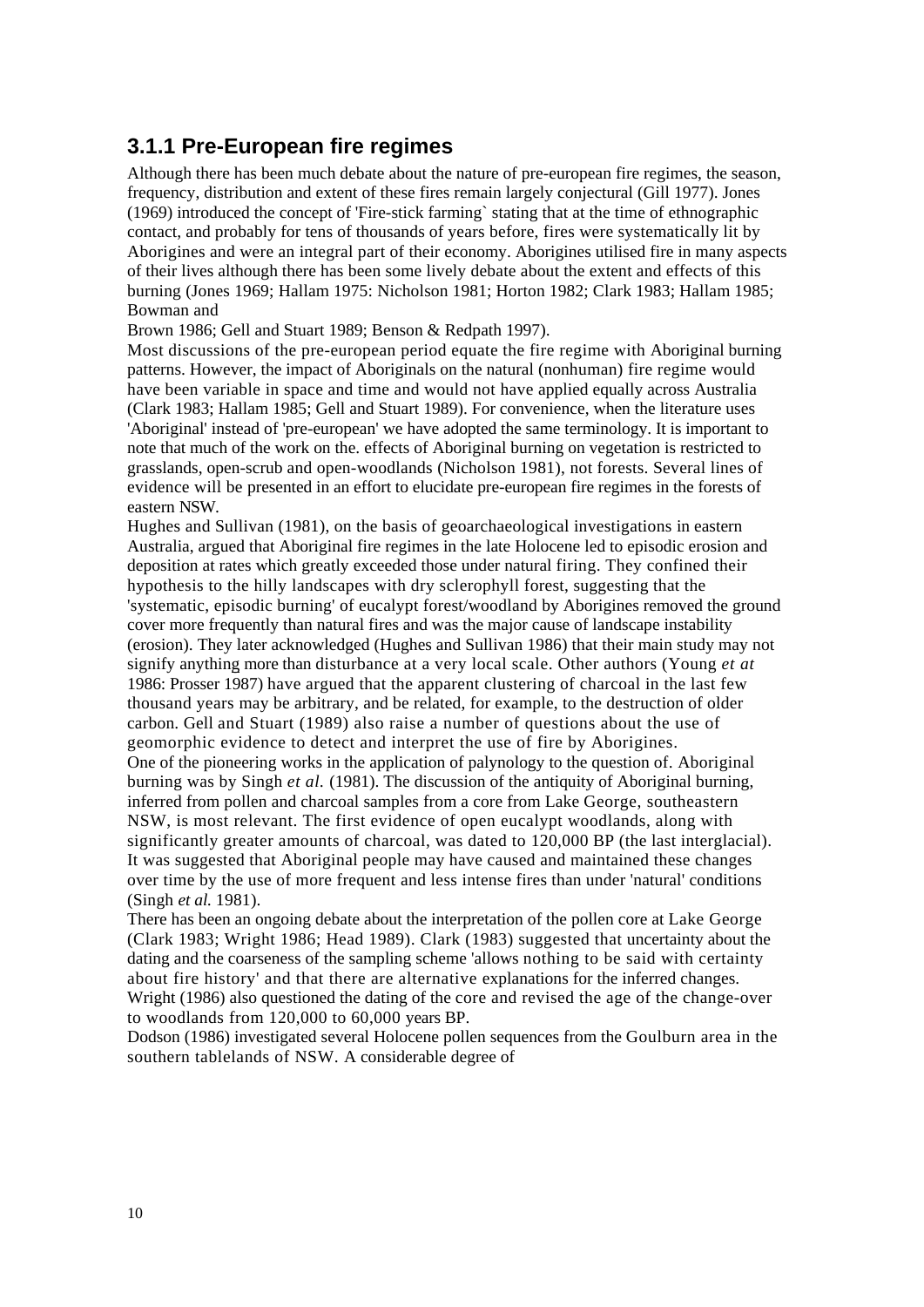variability was evident in the sequences but it appeared that eucalypt woodlands or open forest with a grassy understorey had been dominant for the last 9,300 years. He argued that fires were frequent but that there were no clear trends in their impact on vegetation. At Barrington Tops in NSW, Dodson *et at* (1986) noted that fire became more important after 3,000 BP and was thought to have contributed to the contraction of the wetter forest types in the area. However, these authors were unable to attribute such firing to Aborigines due to lack of archaeological data (Head 1989).

Clark (1983) identified a number of methodological questions that needed to be addressed before pollen analysis could be expected to document evidence of Aboriginal burning. For example, unless fine-resolution techniques were utilised, only broad-scale (in time and space) fire patterns could be elucidated. Green *et at* (1988) have since demonstrated that fineresolution paleaoecology (single year sampling) is potentially a useful tool in determining fire history.

Gell and Stuart (1989) integrated evidence from fine-resolution palynological studies and archaeological and ethnohistoric records to explore the history of human settlement, lire and vegetation in the Delegate River Catchment of East Gippsland, Victoria. This is one of the few detailed studies carried out in a more densely forested landscape, especially in eastern Australia. They concluded that the pre-contact fire regime was one of infrequent, intense fires, that probably raged during the late summer months of irregular drought periods. They considered it unlikely that the number of Aborigines in the area was as large as elsewhere in Australia and so their impact upon the natural fire regime was similarly less. Another avenue for investigating historic patterns of fire frequency is tree-ring studies. These attempt to age the fire scars or post-fire growth pulses on trees using either wood cores or tree cross-sections for analysis. The latter technique is more reliable, but not always possible or desirable as the tree must be felled. Forest fire histories using these methods can be made at the levels of a region, a site or at the individual tree level. However, one has to be careful about making generalisations from individual sites as not all forests have experienced the same level of burning (Banks 1989). Low intensity fires are less likely to scar trees so may leave no trace. These techniques have limited usefulness for providing an understanding of preeuropean fire regimes due to the lack of older trees with a complete history (i.e. intact heartwood) In addition, most of the work has been conducted in the sub-alpine areas of south-eastern Australia (Banks 1989) where distinct growing seasons occur. Banks (1990), using tree fire-scar data, studied fire history in a wet sclerophyll forest

dominated by *Eucalyptus fastigata* and a dry sclerophyll forest dominated *by E. sieberi* on the top of the escarpment in Glenbog State Forest, south-eastern NSW. This represents one of the few studies in lower altitude forests in NSW. The fire history for the *E. fastigata*  stand spanned 400 years and showed a progressive change to more frequent fires in recent decades, Prior to c. 1835 the apparent average fire free period was 24.5 years (range 6 - 43 years), to 11.7 (range 9 - 16 years) for the period 1835 to 1870, and after 1870 was only 8 years (range 2 - 16 years).

In the early period of European settlement, observations were made of fire patterns in general. and the Aboriginal use of fire in particular. This era falls into the 'folklore' phase of Banks (1989), which he described as 'a mixture of facts and fantasy usually expressed in proportions most likely to satisfy the occasion and narrator'. Indeed, studies using historical sources are plagued by uncertainties and should be interpreted with care. Currently, most ethnohistorical observations related to burning practices come from southwestern Australia, northern and central Australia and Tasmania (for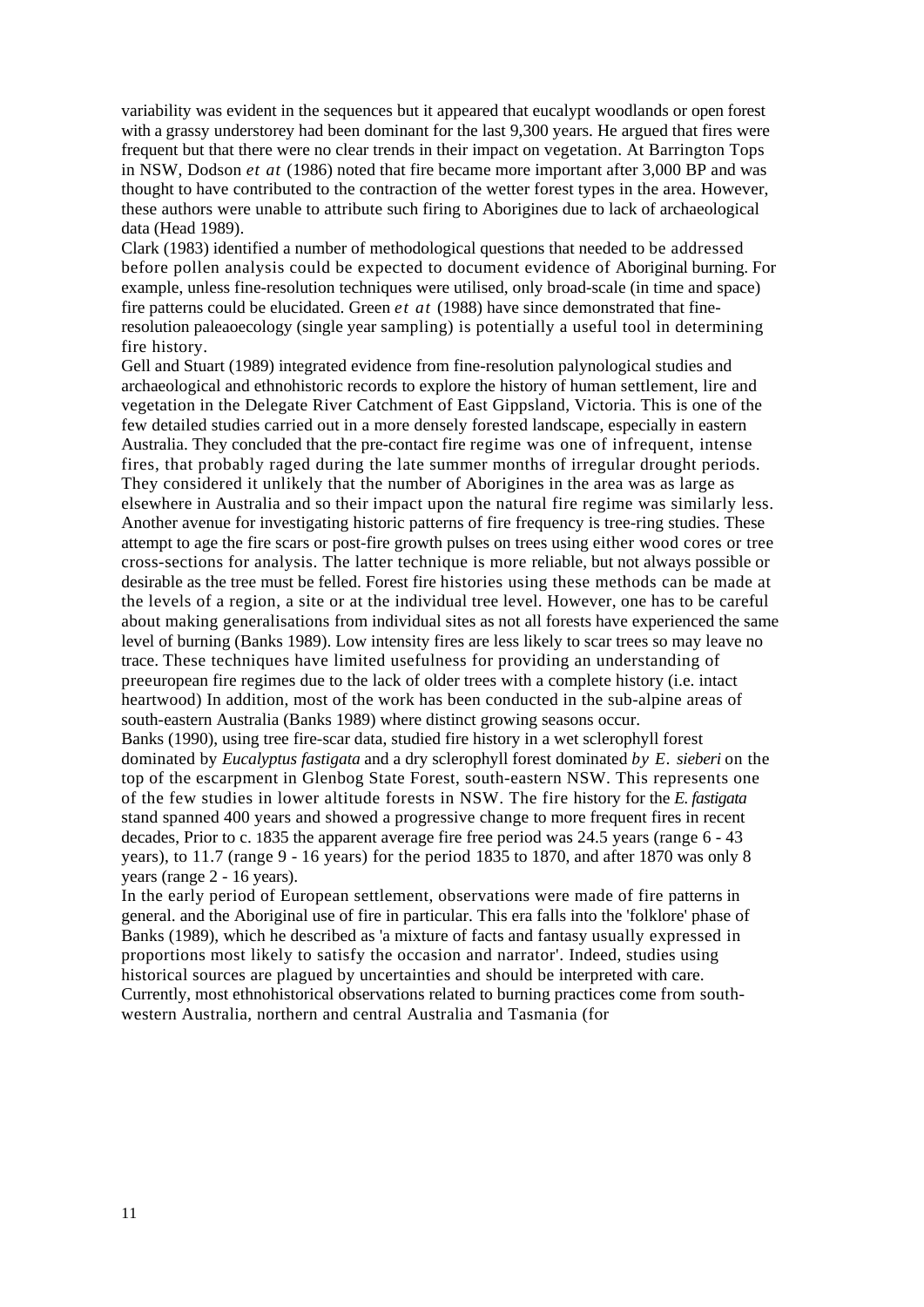reviews see Hallam 1985; Gel] and Stuart 1989). From her work in south-western Australia, Hallam (1985) suggested that in general, open country was subject to more frequent (but less intense) fires than forest or scrub and that firing was a function of forest productivity and the size and needs of Aboriginal populations. However, much of the evidence for these patterns (Appendix in Hallam 1975) makes it difficult to draw firm conclusions about the fire regime at any one location. Lamont and Downes (1979) estimated fire frequency using floral remnants on grass trees on a site in Western Australia apparently occupied by Aborigines. They found a low incidence of fires in the 150 years prior to European settlement and concluded that either Aborigines caused fewer fires than reported by Hallam (1975) or that the specimens they studied were not representative of fire regimes for the area. There are relatively few ethnohistorical observations from the forested landscapes of southeastern Australia. In Jones' (1969) treatise on 'fire-stick farming', the only reference to NSW was the comments of an explorer (in 1848) on the park like nature of the savanna woodlands of central and western NSW, and the potential role of the use of fire by Aborigines in its maintenance. Sullivan (1982), in an ethnohistorical study of the Aboriginal "age of forests south of Sydney, found very limited evidence for the use of fire by Aborigines. While there is archaeological evidence of Aborigines occurring throughout eastern NSW (Lampert 1971; McBryde 1974; *Byrne* 1982; Feary 1988), reliable estimates of their population densities are difficult to derive, particularly in the rugged terrain and densely forested landscape in southeastern Australia (Feary 1988, Gell and Stuart 1989).

In summary, the pre-european fire regime was due to a complex mix of fires started by lightning and fires ignited by Aborigines. The true source of these fires is often difficult to determine. Many of the I lines of evidence used to document preeuropean fire regimes, especially in southern Australia, are of necessity indirect and are open to a number of interpretations (Clark 1983; Head 1989). There is very little evidence documenting the pre-european fire regimes in the tableland and coastal forests of eastern New South Wales. For example, Head (1989), reviewed the pollen and charcoal evidence for prehistorical impacts on Australian vegetation, and identified only four major palynological studies in south-eastern Australia that specifically examine pre-european fire patterns. While there are suggestions that fires were less frequent and more intense in forests than in woodland habitats, and that

r. Aborigines did not appear to burn much in the uplands and wetter forests (Head 1989), we can say very little about the timing, frequency or intensity of fires in eastern NSW prior to European settlement.

#### <span id="page-17-0"></span>**3.1.2 Early European phase**

A number of sites in south eastern Australia provide pollen and charcoal evidence of the frequency and/or intensity of burning since European settlement (Head 1989). These include the fine-resolution study by Green *et al.* ()988) at Bega Swamp and studies on the southern tablelands by Singh and Geissler (1985) and Dodson (1986). Gell and Stuart (1989), in the Delegate River area of Victoria, noted charcoal peaks in the pollen record in the 1850s and 1890s, and the persistence of high charcoal levels until around 1939/1940. The charcoal was thought to indicate increased levels of burning and corresponded with the most active mining and prospecting periods in the region, as well as regular burning that was typically associated with grazing activities. Wakefield (1970), based on his own observations and acquaintances with Braziers, calculated a fire frequency of 3-4 years in dry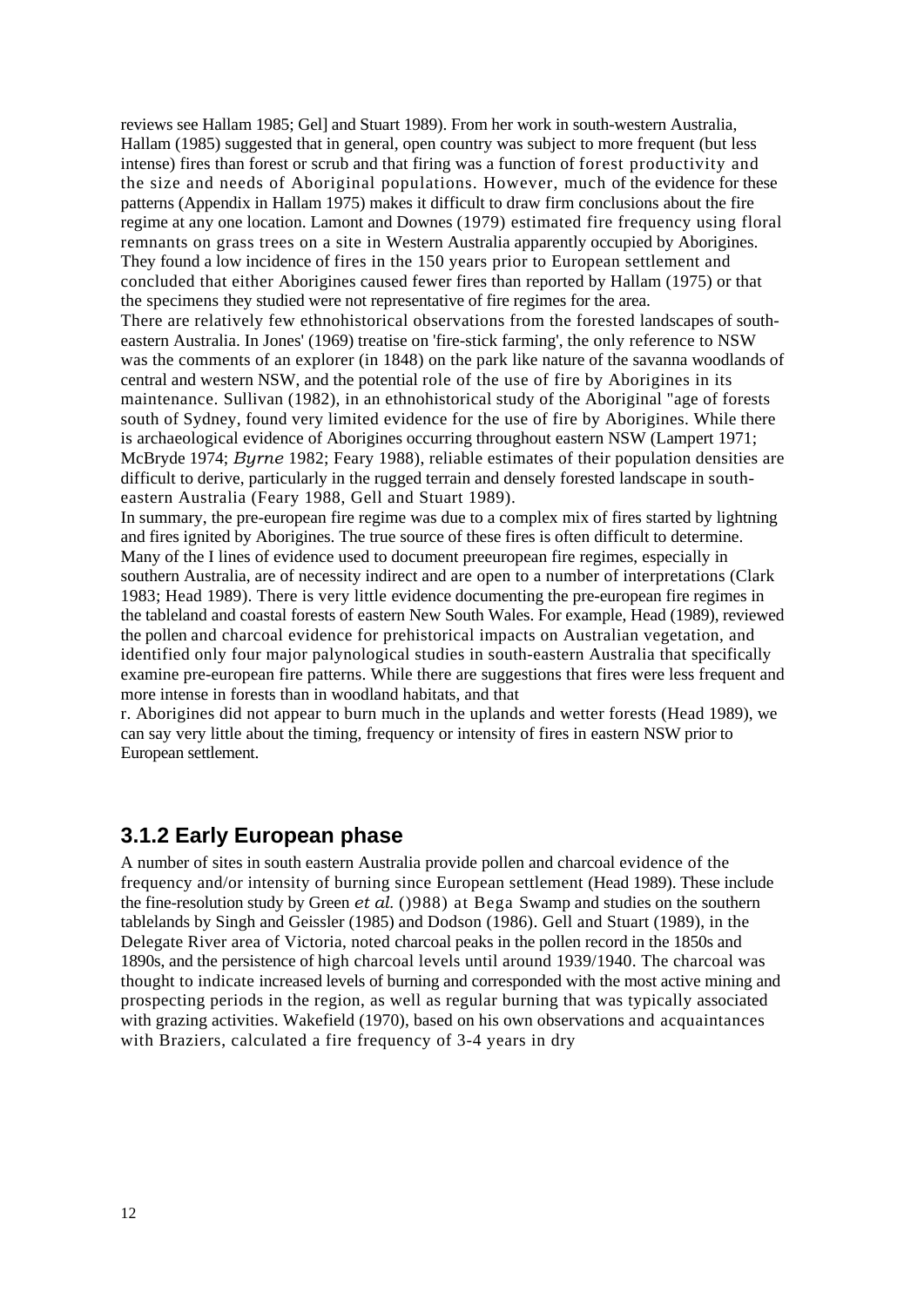sclerophyll forests in East Gippsland resulting largely from the activities of graziers. Pyne (1991) also noted the widespread and frequent use of fire by early pastoralists, primarily to encourage 'green pick'.

Banks (1989). based on fire-scar information, recorded a marked increase in apparent fire frequency with the arrival of European pastoralists and prospectors in the sub-alpine forests of NSW. For example, along the ridge top of the Brindabella Range fires were recorded almost every year from the 1890s to the 1960s, although the exact frequency varied between sites. A fire frequency of 2-3 fires per decade with the arrival of Europeans was also noted by Banks (1990) in his fire-scar studies of trees in E *sieberi* and *E. fastigata* dominated forests in Glenbog State Forest, south-eastern NSW. A similar pattern was found in a study of the dynamics of White Box *(Eucalyptus albens)/White* Cypress Pine *(Callitris* spp.) forests of in the Snowy River Valley (Pulsford *et aL* 1992). Tree-ring dating of the Cypress pines showed an increase in fire frequency with the arrival of Europeans and their grazing animals in the early 1840s. Between this date and 1900 fires occurred about every 6 years (range 3 - 11), but the frequency declined after 1910 and then again after 1940 (Pulsford *et al.* 1992). In contrast, a study of post-fire growth pulses in E. *sieberi* forest in east Gippsland (Woodgate *et al.* 1994) found no evidence of increased fire frequency after European settlement, emphasising the localised nature of this evidence.

#### <span id="page-18-0"></span>**3.2 Present day fire regimes**

Largely because of the widespread wildfires of 1939, and the crisis of World War II, a major restructuring of fire policy occurred in southeastern Australia in the early 1940s (Gell and Stuart 1989; Pyne 1991). Therefore, this section discusses patterns of fire from this time until the present.

Some of the factors determining fire regimes can be manipulated by land managers such as frequency of ignition and fuel quantity. The capacity to manipulate Fire regimes has led, for example, to the use of frequent, low *intensity* 'fuel reduction' fires by land *management*  agencies. Widespread use of the practice began in NSW in 1967 when aerial ignition techniques were introduced (Pyne 1991). The frequency of burning under fuel reduction burning varies from region to region. In the Eden Management Area in southeastern NSW the aim is to bum areas at 4-7 year intervals (FCNSW 199t). However, because it is only safe to burn under a narrow range of environmental and climatic conditions, potentially not all areas would be burnt at this frequency. In the Kempsey Wauchope Management area in Northern NSW three broad zones have been derived for fire management purposes. The frequency of fuel reduction burning in these zones varies from 3-4 year intervals in areas with high fire hazard rating to approximately 10 year intervals in the low fire hazard area (FCNSW 1993). Areas within a high fire hazard, for example, are those close to human settlement or surrounding hardwood plantations and tend to consist of the drier forest types. Areas covered by single prescribed litter fires vary between 150 and 200 ha for ground-ignition and 6 - 8000 ha are not uncommon for aerial ignition (Cheney 1978). Within any one year the total area burnt by prescribed fire can be tens of thousands of hectares (Kirkpatrick et al. 1990). As well as the intentional lighting of Fires for management purposes, there are a number of other sources of fire\_ Duggins and Saunders (1978) listed the following as probable sources of fires in the coastal and tableland regions of NSW between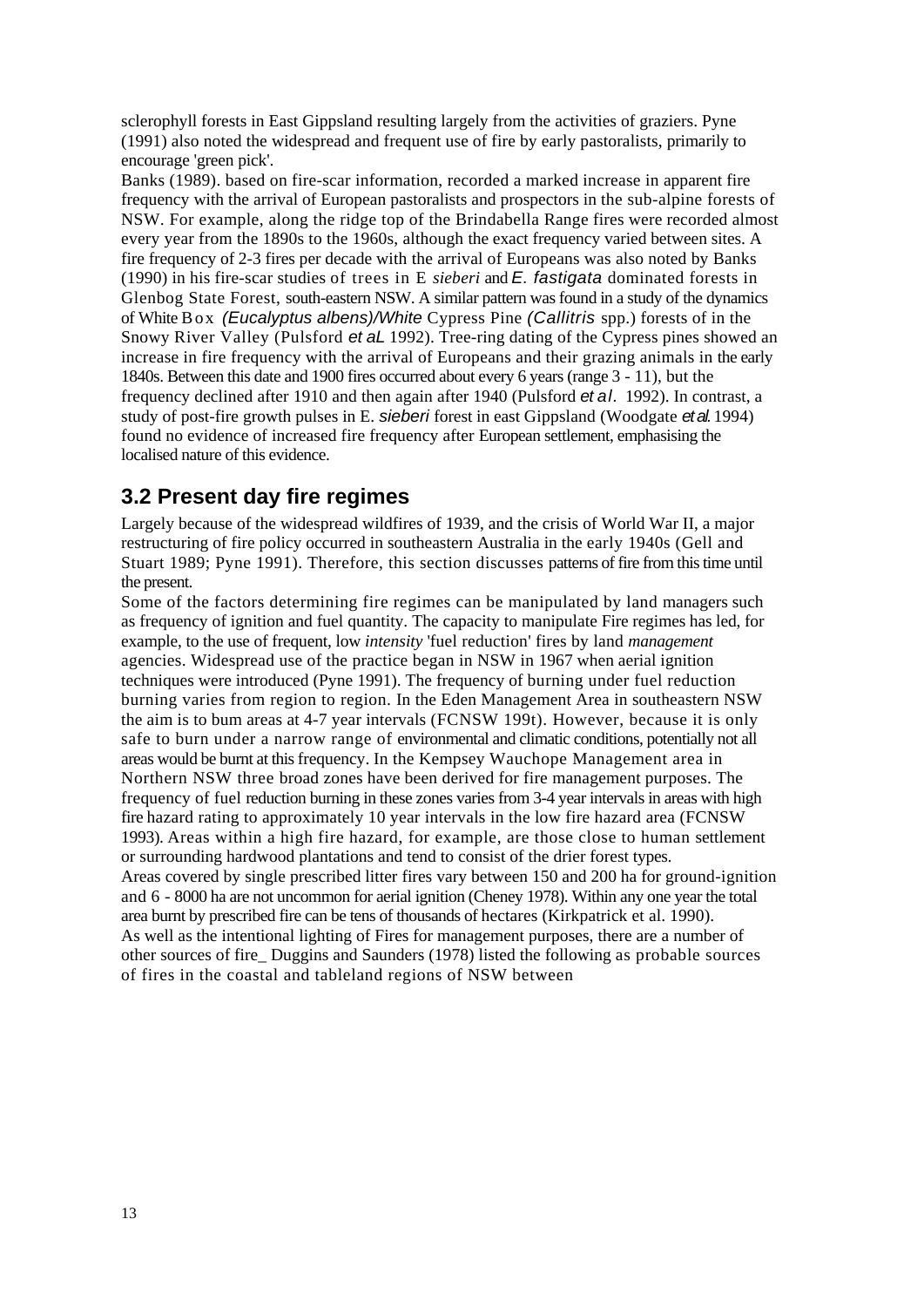1967-197;: burning-off, reignition from burning off operations for grazing and land clearing, lightning, campfires, roadside carelessness, waste disposal, vehicles and machinery, incendiarism and 'other'. By far the largest percentage of fires was caused by escapes from both legal and illegal burning-off operations. An analysis *of* the causes *of* fire from 1971 to 1988 in the Kempsey and Wauchope Management Areas around Port Macquarie also identified burning-off on adjoining private property or leasehold land as a major cause *of* fire, causing approximately 70% *of* fires in State Forests (FCNSW 1993).

The systematic recording *of* fires has only recently received attention (Banks 1989). For example, fire history records for the Brisbane Water National Park near Sydney date from 1960, but records prior to 1964 are considered unreliable (Bradstock 1985 cited in Cary 1992). However, the ability to characterise fires is improving at a number of levels including the measurement of the characteristics *of* individual fires and the mapping *of* large-scale fire patterns using remote sensing (Graetz *et al.* 1992). Only with accurate recording can the actual fire regime at any one site be reliably characterised.

Factors affecting fire patterns include sources of ignition, vegetation type, fuel characteristics and climate - all *of* these exhibit marked spatial and temporal variability. Fires from 'natural' sources such as lightning tend to occur during summer in eastern NSW, coinciding with periods *of low* rainfall, low humidity and high temperatures which affect fuel and fire characteristics. Severe fire seasons which are often correlated with the incidence *of* drought and strong, hot, westerly winds, can occur every 7 - 12 years, depending on location. However, the frequency and intensity *of* fires at any one site will also be related to factors such as the flammability *of* the vegetation, local topography and sources of ignition. For example, under a natural regime the moister forests often found on sheltered slopes may bum less frequently, but at a higher maximum fire intensity, than the drier forests occurring on ridge-tops and exposed slopes.

#### <span id="page-19-0"></span>**4.0 Fire Regimes and implications for faunal diversity**

Achieving biodiversity conservation through the management of fire is often constrained by the emphasis on other objectives of fire management, and by a lack *of* ..knowledge *of* fire thresholds for flora and fauna species (Bradstock *et al.* 1995). "Knowledge of fire thresholds for species in the AANP is scant, is more likely to be known for flora than fauna, and most likely to be known for the dominant overstorey species. While it is recognised that managing a community by using fire thresholds for the dominant overstorey species only is not ideal, very little information exists to support a change in management practices in most parts of the AANP. In addition, fire thresholds are often based on frequency *of* fire rather than other aspects *of* the fire regime such as intensity, season and fire extent, reflecting a lack of historical data on those variables. It is for these reasons that inflexible fire management regimes are often imposed upon public lands. Fire management practices, particularly prescribed fuel reduction burning, have come under increased scrutiny, mainly because the effects of fire on biota are largely unknown.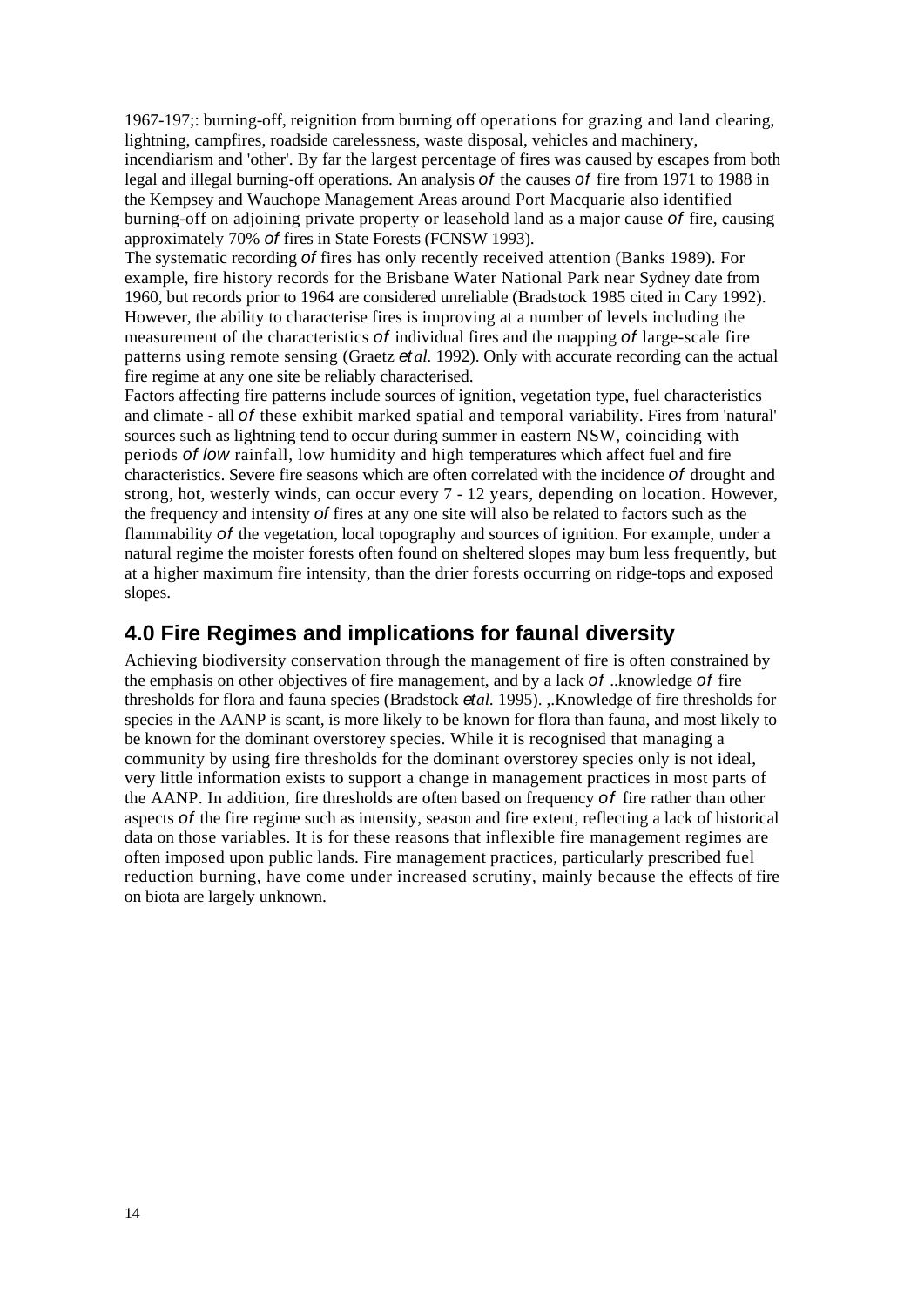### <span id="page-20-0"></span>**4.1 Terminology used in the Fire and Fauna database**

The following terms are widely recognised and have been used in the database to allow for a clarification of research findings for fauna from specific aspects of fire.

### <span id="page-20-1"></span>*Fire Intensity*

Fire intensity generally refers to energy output per metre of fire front and is determined by variables such as fuel, topography and climate (Whelan 1995).

### <span id="page-20-2"></span>*Fire Season*

Refers to the season in which a fire event occurs. Within the AANP fuel reduction burning is generally carried out in the Autumn months, and wildfire is most prevalent in Summer.

### <span id="page-20-3"></span>*Fire Extent*

Fire extent or patchiness is primarily related to heterogeneity in the fire landscape, particularly to fuel loads and distribution, but also to vegetation type, spatial patterns of previous fire, and seasonal and climatic conditions at the time of fire (Whelan 1995).

### <span id="page-20-4"></span>*Fire Frequency*

Fire frequency refers to time between consecutive fires and is dependent upon fuel productivity and the frequency of ignitions (Whelan 1995).

### <span id="page-20-5"></span>**4.2 Fuel reduction techniques**

Fuel reduction methods are examined in reference to their effect on fauna and faunal habitat where known. These techniques include prescribed burning, grazing, slashing, pruning, mulching, and herbicide application.

Some fuel reduction techniques such as slashing or mowing further fragment habitat, and removal of even small areas of native vegetation may prove to be an impediment to movement of some species of native animals reliant on dense cover. Further clearing along road edges, where the road already is a significant barrier to movement of some vertebrates, are of particular concern.

In laboratory trials, frog species have been shown to be effected by herbicides containing glyphosphate, with the surfactant present in herbicides thought to be responsible for the toxic effects (Bidwell & Gorrie 1995). Certain surfactants can cause damage to the gill membranes explaining why tadpoles were found to be more susceptible than adult frogs in those trials (Bidwell & Gorrie 1995).

Fuel reduction using prescribed fire has come under scrutiny because the effects on biota are largely unknown. Prescribed burning generally occurs in different seasons and at different frequencies and intensities to that of naturally occurring fire in southern Australia, and this may have an effect on plant species composition and structure, and subsequently on faunal assemblages in those areas subject to intensive fuel reduction activities.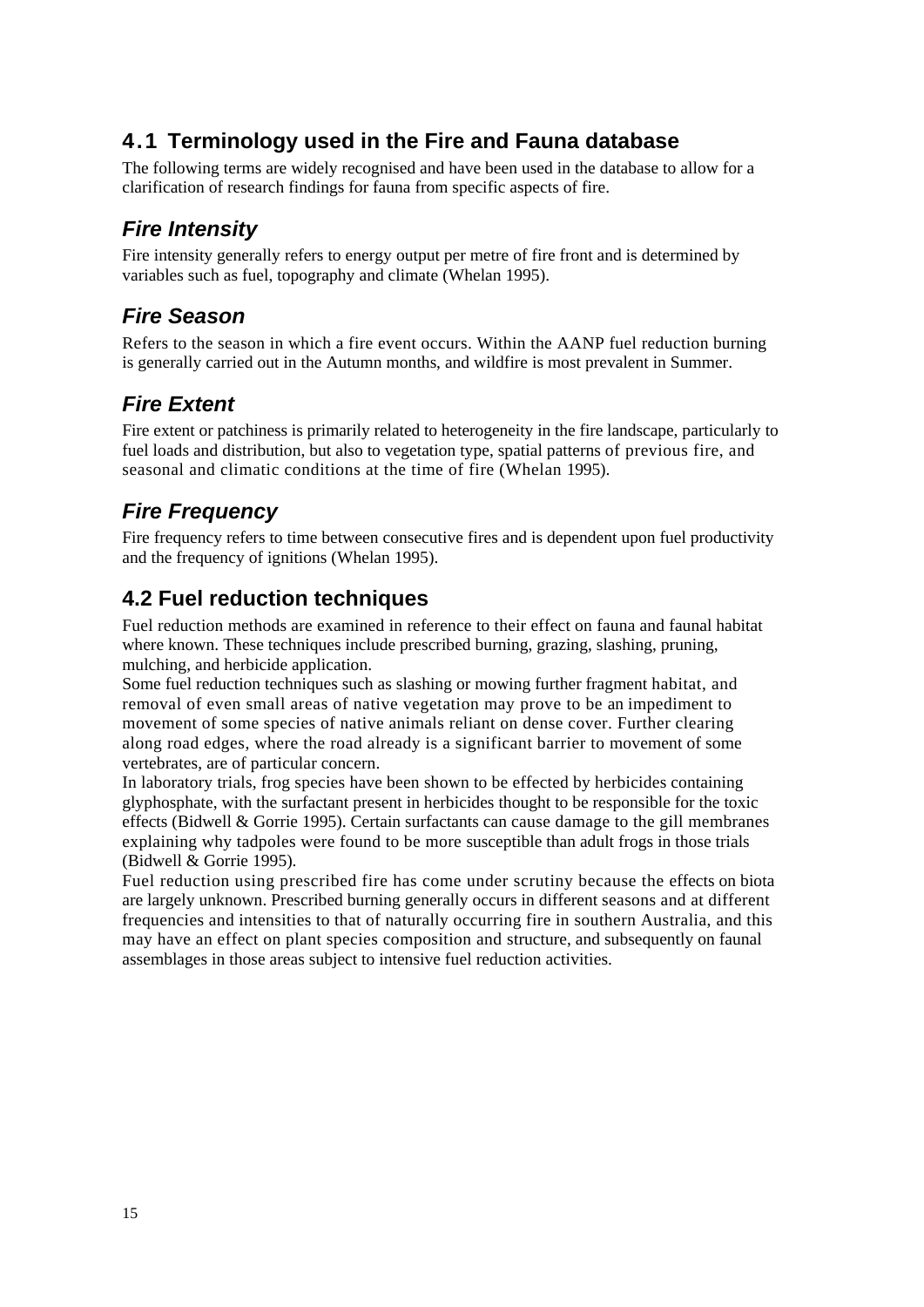#### <span id="page-21-0"></span>**4.3 Fire suppression techniques**

Wildfire suppression techniques and related activities are critiqued in the database in terms of their effect on fauna and faunal habitats if known. These techniques include construction and maintenance of fire access tracks, helipads and water-points,

construction of fire lines using heavy machinery or hand tools, firebombing, backburning, burning-out, use of foams and retardants, moping up techniques such as tree felling, and rehabilitation methods.

The impact of fire related infrastructure such as poorly maintained roads may lead to erosion and sediment input into streams. Increases in water turbidity and sedimentation pose a significant threat to stream fauna, especially invertebrates, upon which predators, such as native fish rely (DNRE 1997).

The use of chemical retardants is highly controversial as the effects upon flora and fauna, particularly aquatic fauna are poorly understood. The high concentrations of retardant used in fire bombing tends to be destructive to vegetation (Loane & Gould 1986). Again it appears to be the surfactant contained within the retardant that is the cause of concern. Fire management authorities within the AANP prefer to avoid the use of retardants in or close to riparian areas, as it is thought to be damaging to aquatic fauna.

#### <span id="page-21-1"></span>**4.4 Effect of fire on fauna & faunal habitat**

As with vegetation, fires can affect animals both directly and indirectly. Animals may die from a variety of causes including smoke inhalation and heat, starvation after the fire, or predation. However, the major effect of fire on animals is through changes to their habitat and the availability of food, shelter and breeding sites. Consequently, an understanding of the life history and habitat requirements of animal species is essential to understand their responses to fires (Friend 1993). The spatial relationship of burnt to unburnt vegetation has also been identified as important for the post-fire dynamics of animals.

Rates of animal mortality will depend on a number of factors including fire intensity and extent, and the mobility of the animals concerned. In a mild fire, birds and mammals can easily avoid the flames whereas in severe fires such as in Hobart (1967) and Nadgee (1972) many birds and mammals were killed (Recher 1981). However, even in fires like that at Nadgee, many individuals were able to escape death by sheltering in holes and burrows, by taking refuge in less severely burnt

gullies or by doubling back into burnt areas (Recher *et a1.* 1975). Species that reside in tree canopies, and with limited mobility such as the koala *Phascolarctos cinereus,* are more likely to be killed during a high intensity fire\_ Species that have burrowing habits such as some amphibians and reptiles (Friend 1993) have considerable resilience to fire, being able to shelter underground during the passage of the fire. All animals forced to move on the ground during or soon after the passage of a fire may be subject to damage to their feet and outer-body if they tread or fall on to embers.

Immediately after a fire, shelter and food can be scarce for many animals so they may succumb to predation or starvation (Recher et *al.* 1975; Recher and Christensen 1981; .Friend 1993). The most important effect of fire on animals is not that individuals are killed, although this could be serious if populations were small or isolated, but the resultant change in habitat quality (Recher 1981). The timing of fires in relation to breeding cycles, and the size of the fire in relation to the home range of species will also influence the population dynamics of animals after a fire.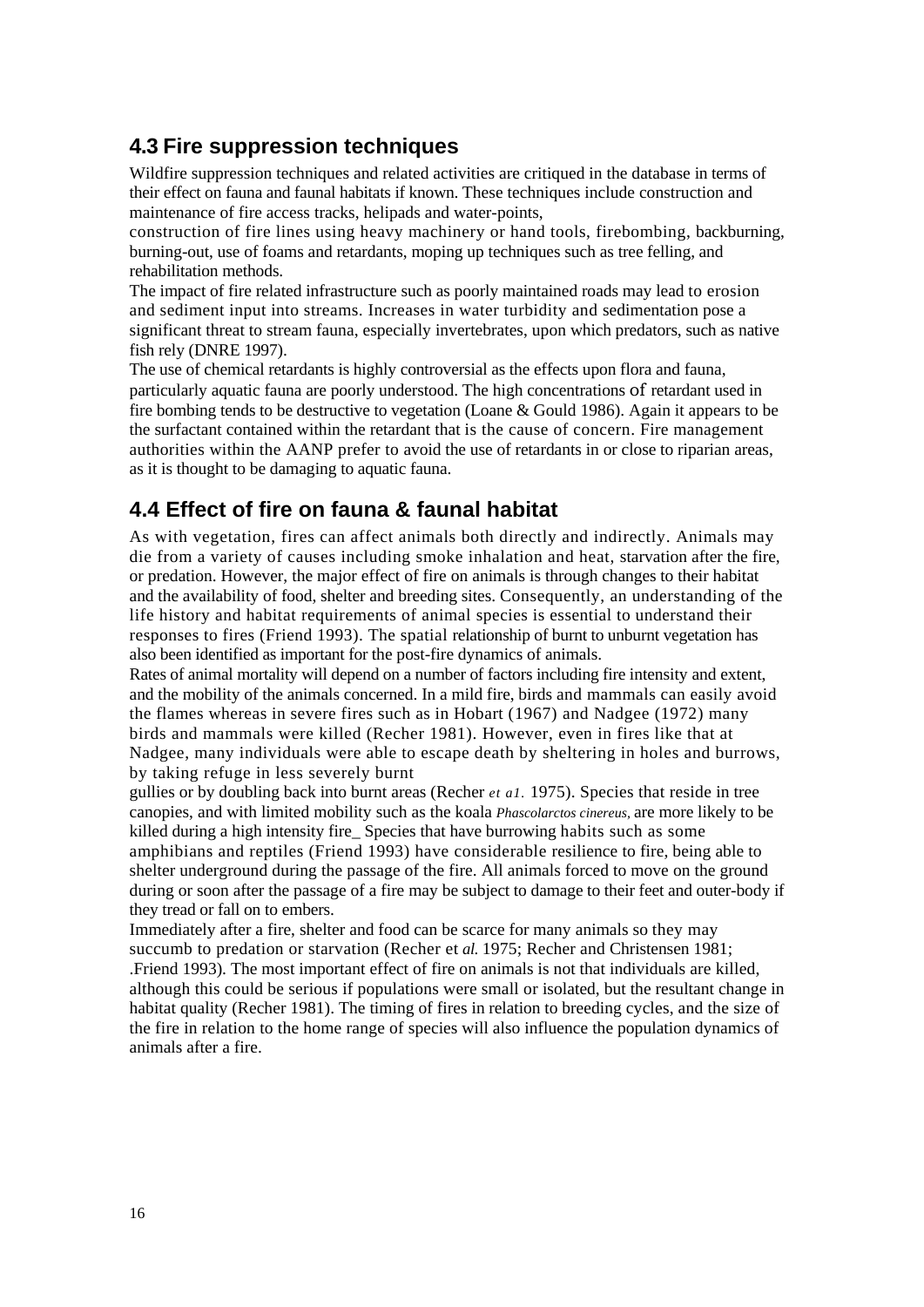One of the more comprehensive studies of animal responses to fire in the forests of NSW, with both pre- and post-fire data, was undertaken in the dry sclerophyll forests of Nadgee Nature Reserve (Newsome *et at* 1975). The authors recommended that more work be conducted on the effects of pockets of unburnt vegetation on survival of fauna, the re-invasion of burnt habitat, and the interrelationships of the flora and fauna. Almost twenty years later we still have few empirical data on the importance of the patchiness of fire for fauna, especially in the forests of eastern Australia. Fox and McKay (1981) monitored species of small mammals at Myall Lakes National park in open eucalypt forest regenerating from fires that had occurred from one month to nine years, previously. The abundance of small mammals was related to changes in vegetation, which itself was strongly influenced by the fire regime. More recently, responses of animals to fires in forest ecosystems in NSW were reported from studies conducted near Bega, on the south-coast of the State (Lunney 1987; Lunney and Ashby 1987; Lunney *et al.* 1987; Lunney and O'Connell 1988;

Lunney *et al.* 1991). This work examined the effects of logging and fire on lizards, small mammals, large herbivores and possums and gliders. In general these papers concluded that unburnt areas, especially in gullies, and a mosaic of growth stages of vegetation, were important for fauna. Calling (1991) reviewed the ecological effects of prescribed burning on the mammals of southeastern Australia, concluding that the use of frequent, low-intensity fires in autumn will eventually eliminate the dense forest understorey required by many native animals. In addition, Tolhurst *et al.* (1992) have published the initial results of an experimental study of the effect of low intensity fires on a range of biota in dry-sclerophyll forest in westcentral Victoria. It was observed that unburnt patches were important for the recovery of local populations of, at least, small mammals such as *Rattus fuscipes* and *Antechinus agilis* and reptiles, after fire.

Responses of birds to fire are strongly linked to responses of habitat, particularly the recovery of vegetation and food sources such as invertebrates. In the Eden district, fire had a greater impact on numbers of individuals than numbers of species in burnt areas of open forest and tall open forest (Recher et *al* 1985). The

number of Brown Thombill, Striated Thornbill, White-throated Tree-creeper, and Grey Fantails were loner in recently burnt habitats. In tall open forest, however, Musk Lorikeet, Yellow-faced Honeyeater, Yellow-tufted Honeyeater, White-naped Honeyeater and Spotted Pardalote were more abundant in burnt areas than in unburnt areas, possibly as a result of an increase in carbohydrates such as lerp and manna in burnt plots. The insectivorous Rufous and Golden Whistlers were possibly more affected by the changed structure of the forests after burning than by changes in insect abundance. Golden Whistler numbers decreased, attributed to limited opportunities for foraging in the markedly altered shrub layer. Rufous Whistler, which favours open habitat, increased in abundance in burnt open forest but not tall open forest (Recher et al. 1985).

Often what is known about the ecological effects of fire is limited to a description of changes to species at points on the ground. This information is difficult to extrapolate to populations spread across the landscape (Bradstock *el al.* 1995). In addition, positive responses of fauna to recently burnt areas often represent opportunistic behaviour rather than representing any specialisation to fire regimes (Calling & Newsome 1981).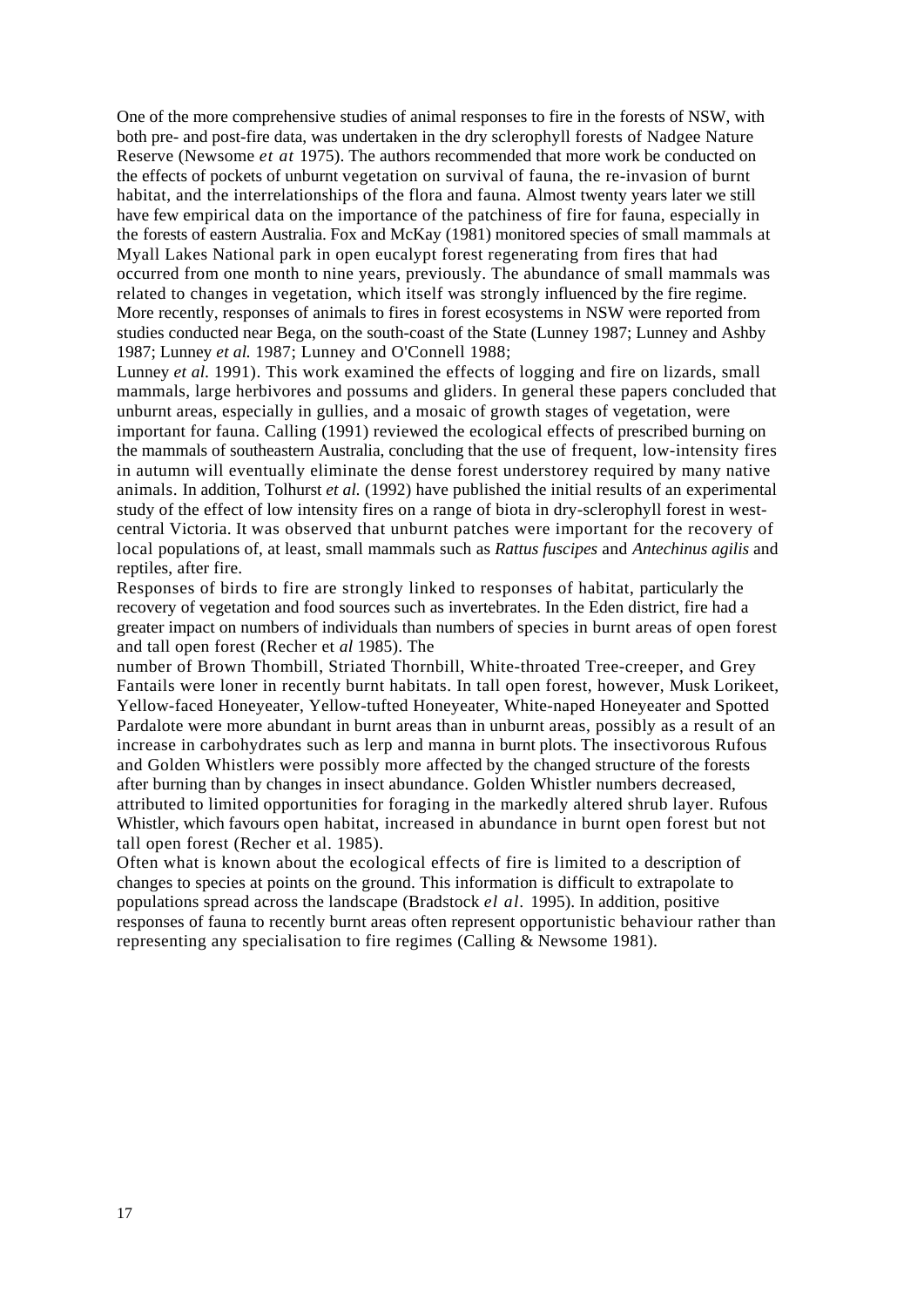#### <span id="page-23-0"></span>**4.4.1 Mammals**

The effect of fire on mammals in the AANP has been detailed in a literature review by Walter (1997). Mammalian community responses to fire appear to be largely dependent on habitat re-establishment after fire. Fire-related activities such as fire-line construction and felling of burning stags during mopping up, may also impact upon habitat components, however the effect of fire related activities on mammals has v\_ et to be studied.

Components of the fire regime are particularly important for those mammals reliant upon dense understorey. In south-eastern Australian forests, occasional high intensity wildfire in spring or summer encourages the perpetuation of a dense understorey, whilst autumn fuel reduction (frequent and low intensity) fire may reduce and eventually eliminate the dense understorey (Calling 1991). Because of changes to structural components of their habitat, repeated seasonal burning may have a significant impact on small mammal populations due to their well-defined breeding season and natural seasonal population fluctuations (Humphries & Tolhurst 1992). With changes in cover, and the necessity to move over burnt areas to find food, increased predation of small mammals immediately following fire may also impact upon populations. However, the relationship between season and intensity of fire and the effects on understorey habitat is not clear-cut, and is likely to vary depending on many other factors such as climate and herbivory following burning.

Arboreal mammals are likely to be most effected by fire if it is intense and extensive, because of changes to the availability of suitable tree hollows for den sites, and a reduction in food availability. Individuals of territorial species such as the Yellow Bellied Glider *(Petaurus australis)* may have difficulty finding suitable

unoccupied habitat following fire, if fire has destroyed the integrity *of* habitat in their home range.

#### <span id="page-23-1"></span>**4.4.2 Reptiles**

Research into the effect of fire on reptiles has shown different species benefited by different fire regimes, with the inference that a range of fire regimes is needed to conserve reptilian fauna (Russell-Smith 1995). Despite no studies having been undertaken on the effects of fire on reptiles within the AANP, studies from other areas on reptiles found within the AANP, may provide some insight into these effects. The responses of reptiles to fire is likely to be through the response of vegetation to fire and the impact of fire on critical habitat components such as leaf litter and fallen timber (Walter 1997).

Newsome *et al.* (1975), using animal tracks to census numbers, recorded a decline in the number of tree goannas *(Varanus varius)* after a fire in Nadgee Nature Reserve. Apart from this study, and those by Lunney *et al.* (1991) and Tolhurst *et al.* (1992), there have been few investigations of the effect of fire on reptiles in forests in eastern Australia. The above authors observed that different species of reptile responded differently to fire. The response was related to the nature of the fire and the habitat requirements of the reptiles.

An indirect way of examining the effect of fires on reptiles is to characterise habitat use by reptiles. how fire changes these parameters, and how these changes may affect populations of reptiles. In a brief review of studies on habitat preferences of forest reptiles, Brown and Nelson (1993) reported that forest reptiles depend on differing degrees of insolation (solar penetration to the ground stratum), cover, litter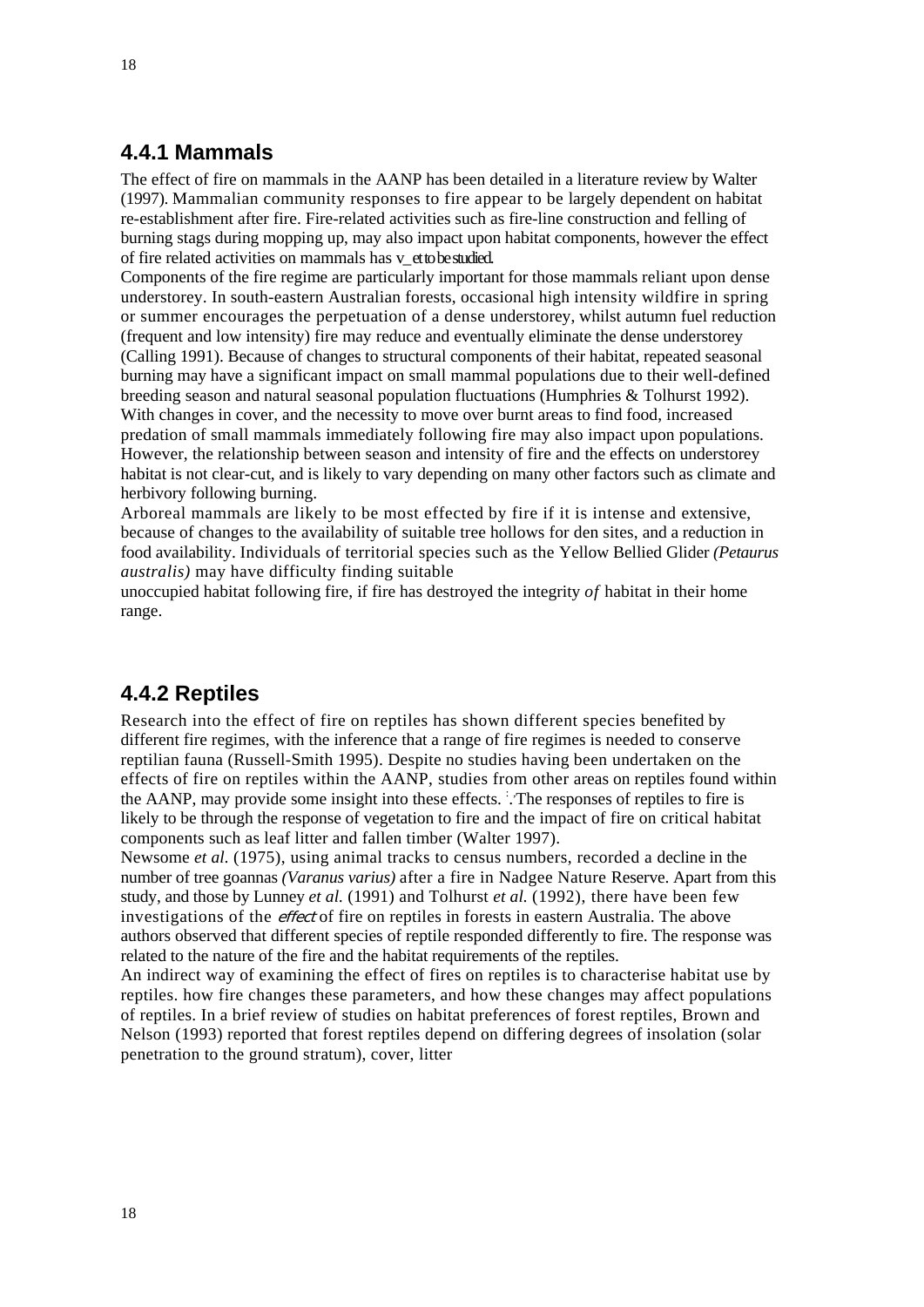depth and moisture. They concluded that the identification of a single habitat variable as a predictor of reptile abundance or occurrence was not possible, at least in the Eucalyptus regnant forests in Victoria. Similarly, Friend (1.993) reported no consistent relationship between successional stage and reproductive and dietary patterns of reptiles in mallee-heath ecosystems. Therefore it may be necessary, in the first [instance. to](http://instance.to/) stud% the responses of individual species of reptiles to fire.

### <span id="page-24-0"></span>*4.4.3 Amphibians*

Fire is thought to influence the distribution of some species of frogs through the effects on habitat, principally vegetation (Walter 1997). The effect of fire on riverine frog habitat is likely to be related to components of the fire regime, particularly fire intensity, or to fire related activities, and be a response to consequences such as increased sedimentation, eutrophication, pollution and loss of stream side vegetation. Siltation of wetlands resulting from vegetation disturbance has been found to decrease both frog numbers and diversity (Ferraro & Burgin 1993). Fire may disrupt breeding and affect breeding opportunities of species of amphibians if the above consequences prevail, and is more likely to have this affect if intense, extensive, and occurs at a time when that particular species is breeding. Species that are most vulnerable include those that require habitat of limited availability and consist in isolated populations, for example the Baw Baw Frog *(Philoria frost!)* has been adversely effected by ski resort development, road construction and cattle grazing on the Baw Baw plateau (Ferraro & Burg in 1993). The Spotted Tree Frog *(Litoria spenceri)* is likely to be most vulnerable to intense fire occurring in early summer, if rainfall following fire leads to increased runoff of debris and nutrients into streams.

### <span id="page-24-1"></span>*4.4.4 Birds*

The effects of fire on birds in the AANP is largely unknown (Walter 1997). Research elsewhere in Australia has exhibited the diverse response of birds to fire. Long-term research is desperately required to clarify the effect of various components of the fire regime on both avifauna and habitat in the AANP.

Fire and fire related activities can impact on avifauna in a variety of ways. Loss of mature vegetation from fire may affect hollow-nesting species (Green & Osborne 1994). Food sources for a number of species such as honeyeaters may be affected by too frequent burning and a subsequent loss of species such as grevilleas and banksias (Lupica pers. comm.). Waterways may be effected by increased sedimentation, erosion of banks and loss of streamside vegetation, and these alterations have the potential to impact upon species such as Latham's Snipe *(Gallinago hardwickii).* 

The response of birds during and soon after a fire appears to depend to some extent on fire intensity. In low to moderate intensity fires there have been several observations of birds easily avoiding fire and returning to areas they occupied before the burn within a number of days (Recher and Christensen 1981). During high intensity fires. birds may be killed by heat and suffocation or caught in the strong winds generated by the flames. Immediately following such fires, bird numbers usually decrease (Christensen *et al.* 1985). Unburnt patches provide important resources for birds. Following the Nadgee fire, many previously abundant birds were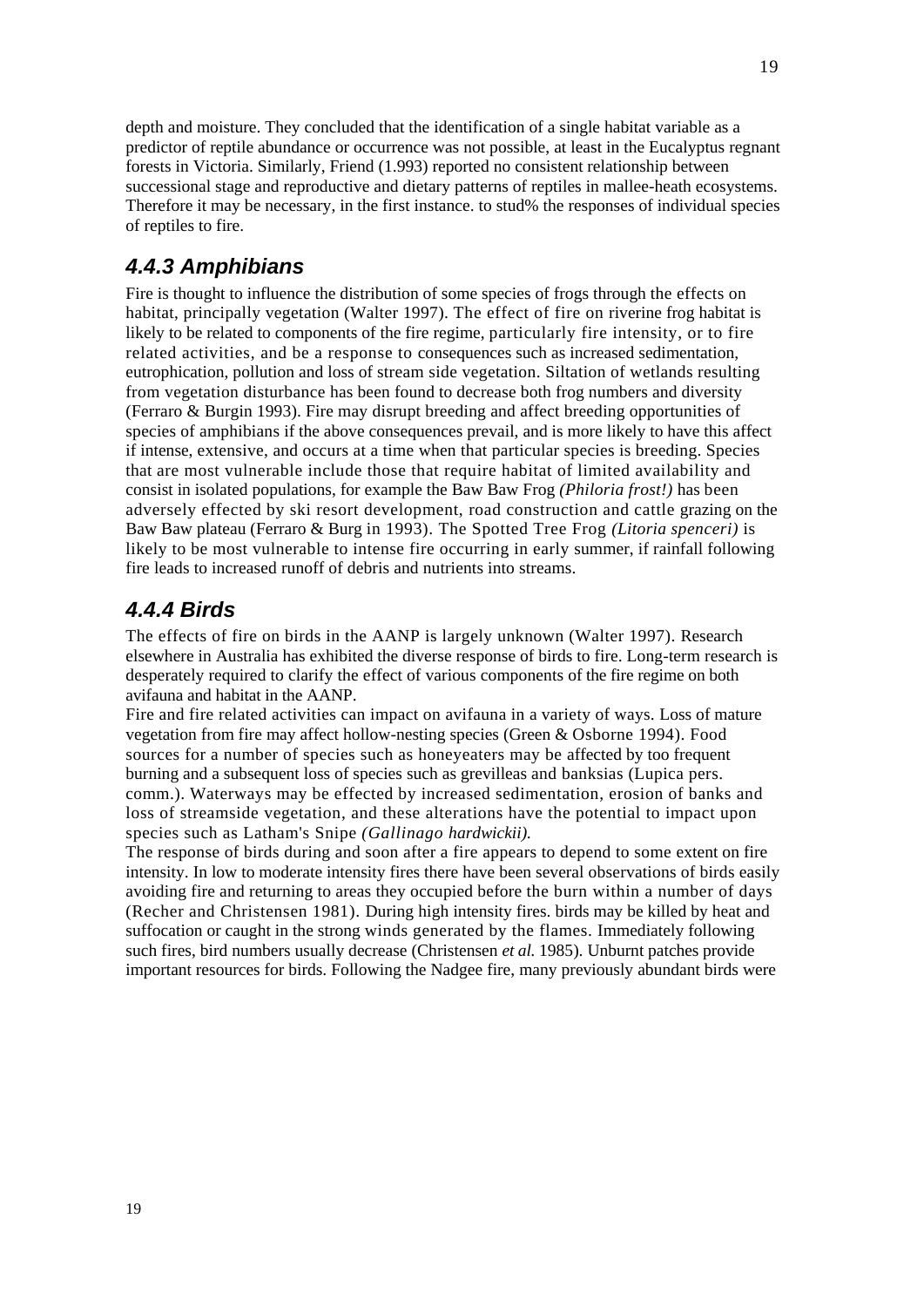restricted to small unburnt patches or the less affected vegetation along creeks (Recher and Christensen 1981).

As with other fauna, the impact of fire on birds will depend on their requirements for food, shelter and breeding sites. Species occupying the lower vegetation strata are therefore likely to be most affected by the changes in vegetation structure caused by fire (Calling and Newsome 1981; Recher and Christensen 1981). Christensen *el al.* (1985) suggested that fire intensity is the major factor determining the effect of fire on birds in the sclerophyll forests of Australia through its effect on habitat structure. Following fire of low to moderate intensity, a rapid recovery in both numbers and species composition is generally observed, whereas the recovery process after more intense fires is usually slower. Inn comparison, Rowley and Brooker (1987)

in a study of Fairy Wrens *(I Malurus splendens)* in heathland found the birds survived a widespread intense wildfire remarkably well, a result attributed to site tenacity and the timing of the fire. It is apparent that a range of fire, habitat and life-history characteristics will influence the responses of birds to fires.

Insectivorous birds are influenced by changes in their prey resource after fire (Wooller and Calver 1988). After a low-intensity fire in dry sclerophyll forest in south-western Australia, Wooller and Calver (1988) found that there were few changes in species composition of the assemblage but that the abundance of the 6-8 most numerous and relatively sedentary species of birds was approximately halved. Analysis of the faeces of insectivorous birds collected after the fire, indicated that they ate proportionally more ants and fewer beetles; suggesting a change in the relative abundance of prey as a result of the fire. There have been suggestions that delays in the recovery of invertebrates after intense fires may be largely responsible for the slower recovery of birds following such fires (Christensen *et al.* 1985). The effect of fire on populations and species of invertebrates, however, is poorly known.

#### <span id="page-25-0"></span>**4.4.5 Fish**

The effects of fire on fish are largely unknown. Aquatic systems are affected by increased sedimentation and increased runoff following wildfire (Brown & Millner 1988) and fire related activities such as fire break and track construction. Erosion is promoted by grazing, used as a fuel reduction technique in some areas of the AANP. Grazing may also lead to changes in structure and composition of riparian vegetation and thereby indirectly affect aquatic fauna through changes to habitat. For example overhanging vegetation may be important for shelter and breeding sites for some species. Trampling or grazing of vegetation overhanging streams may limit the number of sites available for fish and other aquatic fauna to shelter and breed in. Fish are not included in the database at this stage, however, as more information becomes available on distribution and fire effects, including this information into the database would be beneficial.

#### <span id="page-25-1"></span>**4.4.6 Invertebrates**

Fire heats the soil and may consume much of the litter on the ground. In doing so it may kill a high proportion of soil and litter invertebrates (Recher and Christensen 1981). Apart from data provided in Campbell and Tanton (1981), and Greenslade and Rosser (1984), detailed studies in the forests of eastern Australia on the response of invertebrates to fire have only recently appeared in the literature (Neumann and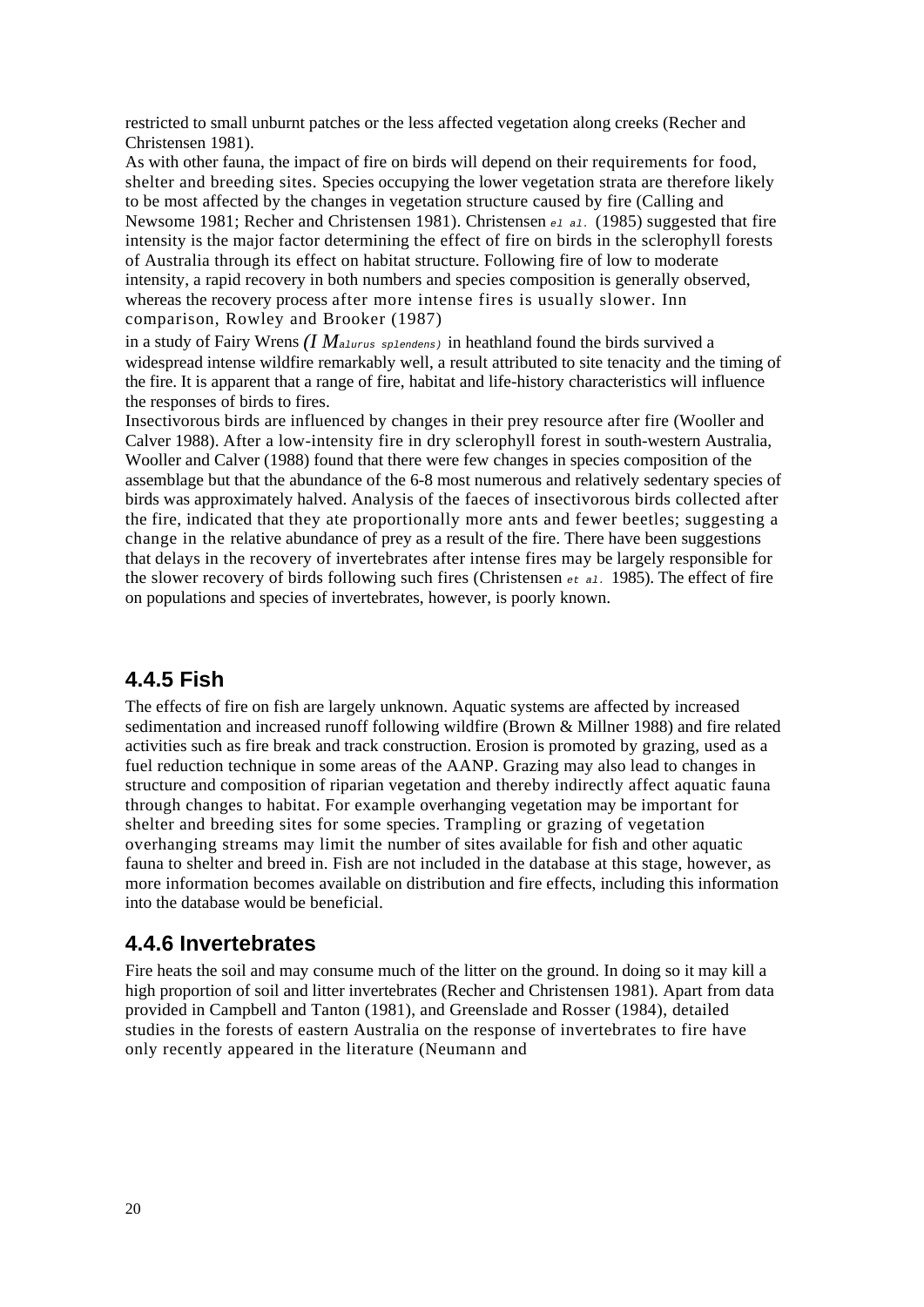Tolhurst 1991, Collett *et al.* 1993). Much of our information on the responses of invertebrates to fire comes from studies in the forests of Western Australia (Springett 1976, 1979; Abbott 1984; Majer 1985; Christensen and Abbott 1989). Considering the importance of invertebrates to the dynamics of forest ecosystems (Campbell and Tanton 1981) it is surprising that more work has not been conducted in eastern Australia. Serious problems with sampling and identification, however, have hampered studies on invertebrates (Campbell and Tanton 1981; Christensen and Abbott 1989).

Work on the effect of low-intensity prescribed fires in dry sclerophyll forest in west-central Victoria indicates that the timing (season) of fire was important for some invertebrate taxa (Neumann and Tolhurst 1991). Population levels of earthworms decreased after burning in spring but not after a fire in autumn. This study only assessed the effects of one fire, whereas Collett *et al.* (1993) investigated the effects of two low-intensity fires on invertebrates in the litter/upper soil layer. The two fires were lit in spring, within three years of each other. Earthworms took longer to recover than the Collembola after each fire (Collett *et al.* 1993). The authors concluded that both fires induced a decline in the decomposer cycle in the study area as Collembola and Earthworms are important and dominant among litter decomposers in some forests. However, these studies did not sample individual species, focusing instead on groups of species such as epigeal arthropods (those living within the litter surface) and earthworms. The responses of individual species to low-intensity fires in these forests remain unknown. A review of the research emanating from Western Australia concluded that, in general, soil and litter invertebrates recorded an immediate decrease in total numbers following a fire (Christensen and Abbott 1989), However, current data suggest that the patterns of recovery after fire between species and groups are highly variable and unpredictable. This is perhaps not surprising given the number of differences that may occur between studies such as the nature of the fires- the invertebrate population levels preceding the fire and the post-fire conditions. Campbell and Tanton (1981) noted that the pattern or rate of recolonisation of burnt areas will also be influenced by the aerial movement of small litter insects. They found that the number of invertebrates protected under large woody debris during a fire was related to the dimensions of the log, its stage of decay and the depth of accumulated litter about the log prior to burning.

The number of small flying insects, and foliage dwelling insects which are both important food resources for birds, may be affected by fire. Recher *el al.* (1985), in a study in the forests around Eden, found that while insects were more abundant on the foliage of post-fire vegetation, the smaller amount of foliage on the burnt plots may have meant the total numbers were lower in the burnt area. Nonetheless, invertebrate prey may be more conspicuous in the post-fire environment. It is evident that much more research is required, especially at the species level, on the effects of fires on invertebrates.

#### <span id="page-26-0"></span>**4.4.7 Faunal succession and population dynamics**

There is little information on the succession of faunal communities following fire. Most studies of vertebrates are autecological in nature. Research of broader assemblages of animals in specific areas however, consistently relate resource availability to community structure of sympatric vertebrates. This faunal succession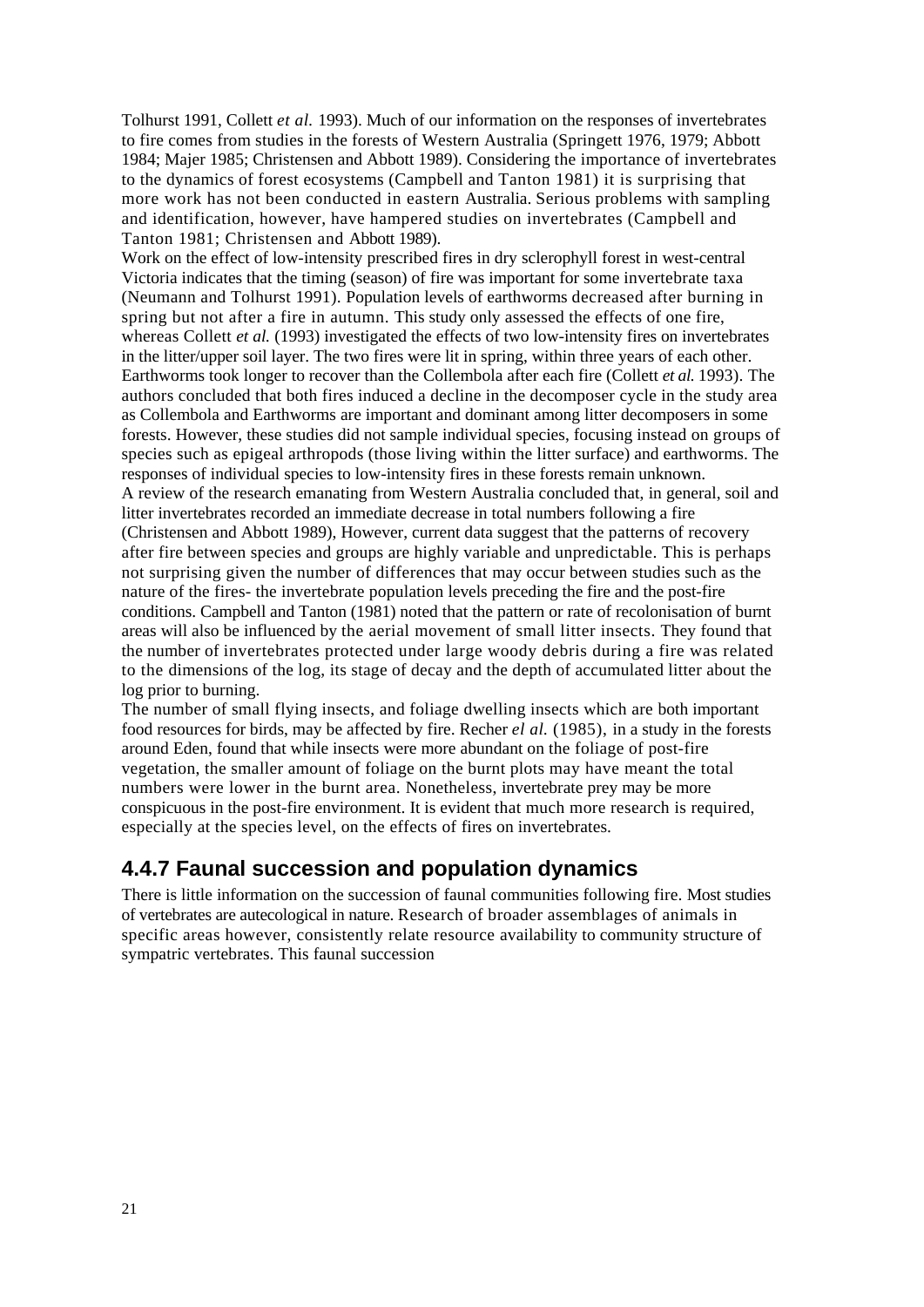will depend on the successional processes of vegetation following fire, although the two processes are not independent.

Data on the nature of faunal succession after fire are primarily limited to studies of assemblages of small mammal populations, particularly rodents. Various authors suggest that the size of these animal populations may drop immediately after fire. There then appears to be a reasonably consistent and predictable successional sequence of small mammals following fire, at least in dry sclerophyll forests and associated heath (Calling and Newsome 1981; Recher and Christensen 1981). These patterns appear related to shelter, diet and reproductive patterns of the different animal species (Friend 1993). Studies on succession in forest ecosystems in eastern NSW have focused on the drier forest types (Newsome *et a/.* 1975; Fox and McKay 1981). Newsome *et al.* (1975) monitored 20 vertebrate species for two years after the fire and reported a major invasion of House Mice *(Mus musculus domesticus)* after the fire and possibly a minor one by Dusky Antechinus *(Antechinus swainsonnii).* Populations of medium sized marsupials recovered quickly. Due to a change in the predatory habits of dingoes, population numbers of large herbivores did not increase over the two years of the study. Fox and McKay (1981) also recorded the highest population densities of house mice within the first year post-fire, then a rapid decrease in population numbers. They also found the maximum population densities of small mammals species ranged from I year post-fire for New Holland Mouse *(Pseudomys novaehollandiae)* to in excess of 8 years for Bush Rat *(Rattus fuscipes),* a pattern also reported by Norton (1987a, 1987b) in dry and wet eucalypt forest and associated coastal heath in north-eastern Tasmania.

#### <span id="page-27-0"></span>**4.4.8 Refugia and unburnt patches**

The contribution of "refugia", unburnt patches of vegetation, and vegetation mosaics to the survival of fauna during fire and the recolonisation of an area after fire has been mentioned frequently in the literature (Christensen and Kimber 1975; Newsome *et at* 1975; Recher and Christensen 1981; Fox and McKay 1981; Lunney 1987; Christensen and Abbott 1989; Catling 1991; Whelan and Muston 1991; Tolhurst *e( al.* 1992). However, there have been few empirical studies in forested ecosystems in eastern Australia examining the importance of a mosaic of burnt and unburnt patches for fauna (Gill and Bradstock 1994)- In order to achieve this, one would need to consider the size, shape (Gill 1986) and spatial arrangement of vegetation or habitat patches in the forest mosaic, and why these features were important. Attributes such as whether the understorey and/or overstorey were burnt within a patch may also require consideration (Williams *et a.* 1994),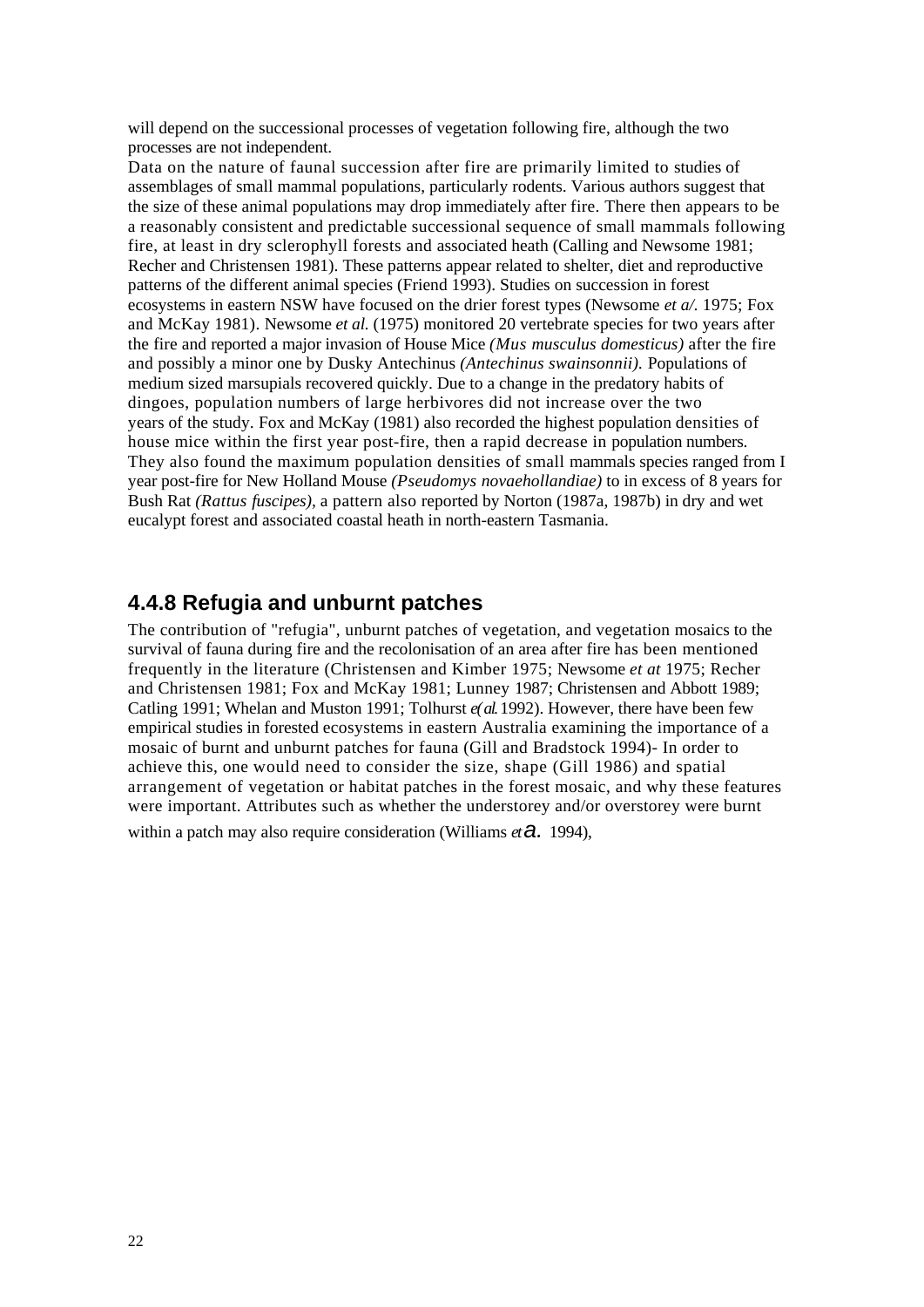### <span id="page-28-0"></span>**4.5 Threatened fauna species - implications for fire management**

This section outlines the responses of threatened vertebrate fauna species to fire and suggests options for management of those species and the habitat on which they depend, in relation to fire and fuel management within the AANP.

### <span id="page-28-1"></span>**4.5.1 Mammals**

### <span id="page-28-2"></span>*Mountain Pygmy Possum (Burramys parvus)*

*Burramys parvus* is found in alpine and subalpine zones and favors a habitat consisting of boulderfields and rock scree associated with Mountain Plum Pine *(Podocarpus lawrenceii)* (Broom & Mansergh 1989). Broom and Mansergh (1989) indicate that the vegetative component of the habitat of the Mountain pygmy possum is extremely sensitive to fire and that absolute protection from fire is required.

### <span id="page-28-3"></span>*Smoky Mouse (Pseudomys fumeus)*

In the AANP, Smoky Mouse is found in montane and sub-alpine woodland, and open forest areas with a heathy understorey component. Cockbum (1995) suggests that because the heathy vegetative understorey is generated by fire, this species may be dependent upon post-fire succession for its continued survival. However, the Smoky Mouse requires careful monitoring because it occurs in small isolated populations susceptible to successional changes in vegetation patches (Menkhorst 1995c).

The Smoky Mouse feeds on leguminous seeds, berries of epacrids, insects, including Bogong Moths, and the fruiting bodies of fungi (Cockburn 1995). Because of its reliance on these food resources which are not available year round in all habitats utilised by this species, a critical period between September to November can occur and may lead to a temporary decline in the local population (Cockburn 1995). Depending on extent, fire during this period may be detrimental to the survival of local populations of this species.

### <span id="page-28-4"></span>*Broad Toothed Rat (Mastacomys fuscus)*

In the AANP, the Broad Toothed Rat generally inhabits moist montane sedgelands, grasslands and heathlands above 1400m, often along drainage lines. They are herbivorous, feeding mainly on stems and leaf tissue from plants in the Gramineae and Cyperaceae families, but also on bark seeds and fungi (Menkhorst 1995d). Because of their reliance on wetter habitat, the threat to this species from fire is limited, however still should be considered, as it may compound the effects of habitat reduction. Fire related activities such as fire line construction and track building should be avoided in areas of known occurrence.

### <span id="page-28-5"></span>*Koala (Phascolarctos cinereus)*

In the AANP, Koalas inhabit eucalypt forests and woodlands of the tablelands, preferring species such as Manna Gum and Swamp Gum. While they can tolerate low intensity fires, Koalas are particularly susceptible to wildfire as they find it difficult to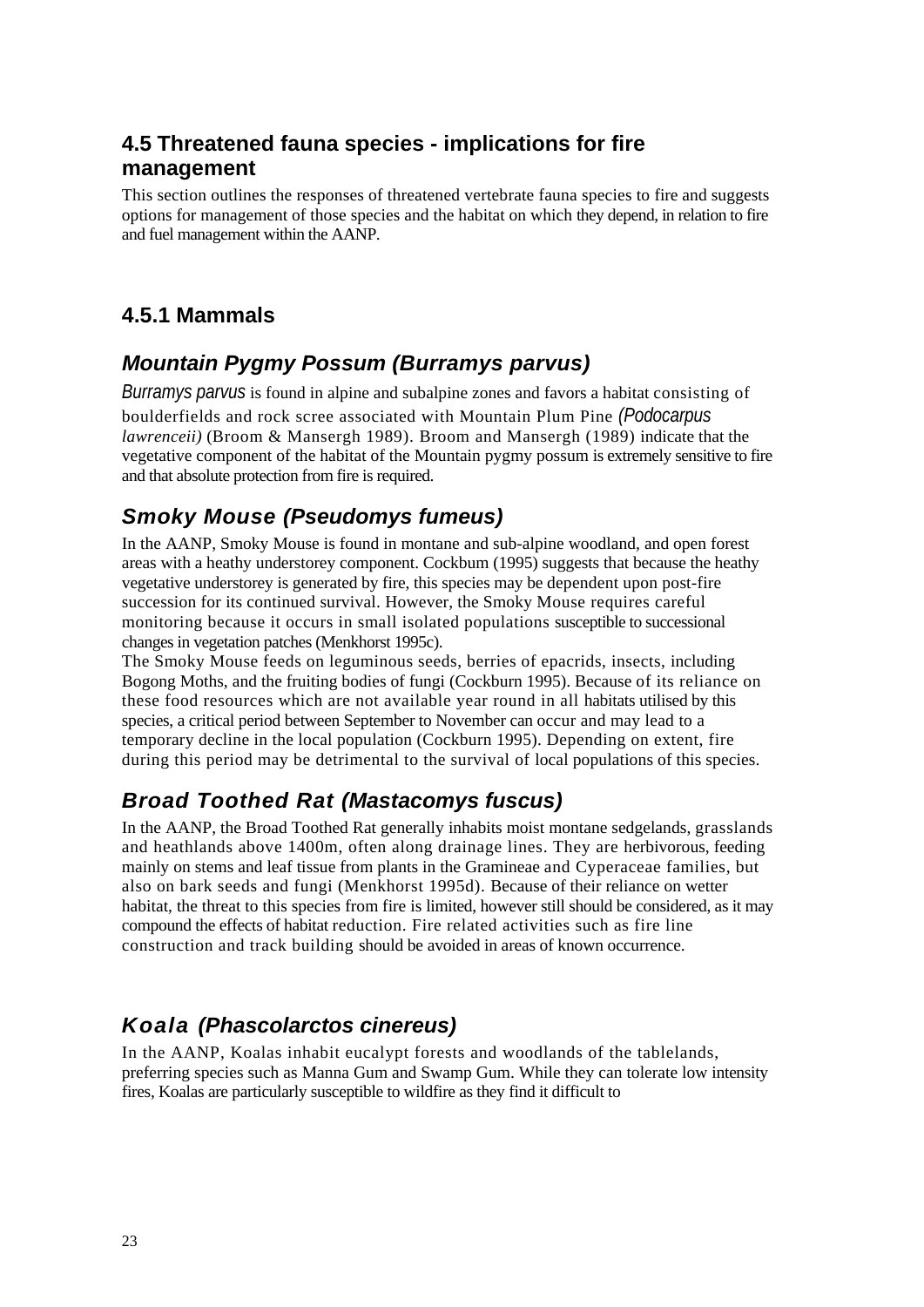escape and their food resource may be destroyed resulting in starvation (NSW NPWS 1997). Habitat fragmentation, from fire and fire related activities, is a concern for the survival of populations within the AANP.

### <span id="page-29-0"></span>*Spot-tailed Quoll (Dasyurus maculatus)*

In the AANP, The Spot-tailed Quoll has been recorded from many forested habitats including rainforest. In addition, several records exist from the dry rainshadow White Cypress Pine Woodlands in the upper Snowy River area (Mansergh 1995)\_ Optimum conditions for both foraging and den sites are in old-growth forest (Scotts 1991). Habitat destruction is the main cause of concern for this territorial species which occupies a large home range. The Spot-tailed Quell is an opportunistic carnivore and scavenger, eating birds, mammals, carrion and arthropods (Mansergh 1995). Habitat fragmentation from fire and reduction in prey items following fire may effect this species. This species uses hollow logs as den sites, which may be destroyed during high intensity fire events (NSW NPWS 1997). Their preferred habitat of old-growth forests is of particular concern in relation to edge effects of fire. Fuel management in areas surrounding old-growth forest should be aimed at protecting\_ this resource.

### <span id="page-29-1"></span>*Brush-tailed Phascogale (Phascogale tapoatafa)*

Brush-tailed Phascogales favor open dry sclerophyll forests. often with little understorey, where they nest in tree hollows with a small entry (Menkhorst 1995i). They are largely arboreal and feed primarily on arthropods, supplemented with nectar and occasionally larger prey. With all males dying following the breeding season (July-November), and a normally low population density, they are susceptible to population crashes following intense fires (Menkhorst 1995i). The main effects are likely to be from changes in tree hollow availability, a reduction in the main food sources, increased likelihood of predation, and habitat fragmentation. Catling (1991) suggests that the Brush-tailed Phascogale may be advantaged by frequent low intensity fire because of the simplification of forest structure. Research is required to clarify the relationships between the Brush-tailed Phascogale, habitat, and fire regimes in the AANP.

### <span id="page-29-2"></span>*Yellow-bellied Glider (Petaurus australis)*

The Yellow-bellied Glider inhabits tall moist mature sclerophyll forests, and are likely to be most effected by fire if it is intense and extensive, because of changes to availability of suitable tree hollows for den sites and a reduction in food availability. Wildfire can reduce the availability of all food types except sap, impacting on food supplies in the short term (Goldingay & Kavanagh 1991). This species is territorial, lives in small family groups, and occupies a large home range, and as such may have difficulty finding suitable unoccupied habitat following fire, if fire has destroyed the integrity of habitat in their home range. Increased exposure to predation, and reduced opportunities for dispersal because of habitat fragmentation, is also of concern following fire.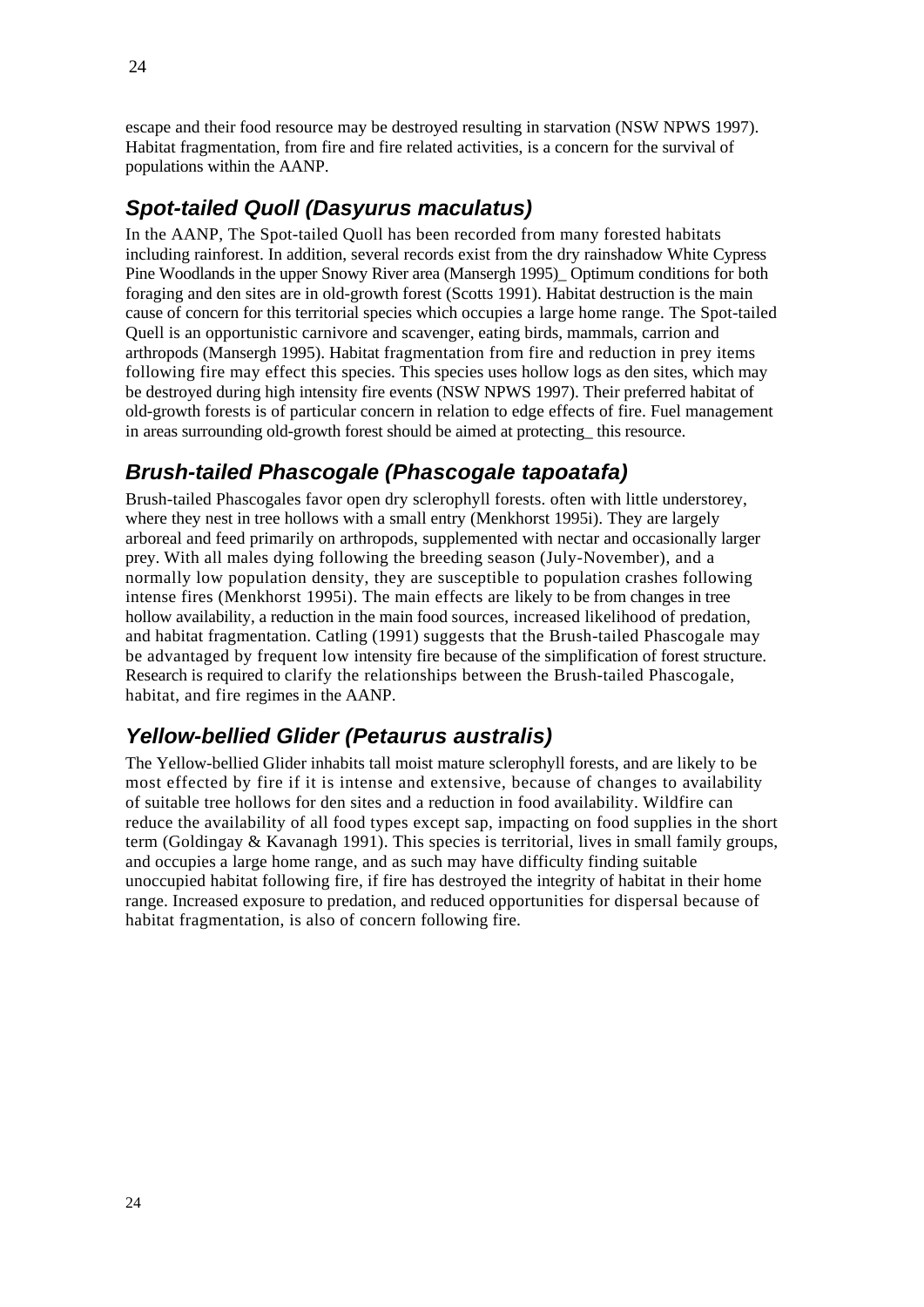#### <span id="page-30-0"></span>**Common Wallaroo - eastern race (Macropus robustus robustus)**

The eastern race of the Common Wallaroo (AML *r. robustus)* occupies small home ranges comprising dry open woodlands and rocky ridges (Menkhorst 19951). They feed on grasses and forks, and on improved pasture if available, but rarely forage more than 200m from shelter (Menkhorst 19951). Their main threats are likely to be from predation and habitat destruction, and isolated populations such as the population near Suggan Buggan are especially vulnerable. Wildfires can temporarily reduce grasses for feeding, although may provide green-pick in the medium term. Depending on components of the fire regime, alterations to vegetation structure can occur, which could impact upon the habitat of this species. This can include the replacement of a climax grassy understorey with that of a thick shrub layer. Predation may be an important factor to consider if the Wallaroo is forced to move large distances from shelter in order to feed following fire. Further investigations into the effects of fire on this species and their habitat are required.

#### <span id="page-30-1"></span>*Long Footed Potoroo (Polorous longipes).*

Several mycophagous mammals, including endangered species such as the Longfooted Potoroo *(Potorous I ongi pes)* occur in native forests in eastern Australia. The habitat of these species can be significantly influenced by wildfire and prescribed fire. Taylor (1991) for example, suggested that fire is integral to relationships among plants, fungi and bettongs. Taylor reported that the Tasmanian Bettong (Bettongia *gaimardi),* a small ground-dwelling marsupial, foraged intensively for sporocarps of certain hypogeal (below ground) mycorrhizal fungi in forest sites shortly after fire. However, research by Johnson (1997) indicates that frequent fire could reduce the abundance of many of the fungi eaten by *B. gaimardi,* and that a fire free period of at least 10 years between burning, and use of small patch bums which allow animals to more between suitable habitat should be investigated Scotts and Seebeck (1989) found that *P. /ongipes* had disappeared from a location which had not been burnt for 20 years. They suggested that the establishment of a dense grass cover may have hindered the species search for hypogeal fungi. Evidence to date suggests that gaps in the ground cover are necessary for successful foraging of hypogeal fungi by mycophagous mammals (Scotts and Seebeck 1989).

Mycophagous mammals are potentially important agents in the dispersal of hypogeal fungi which have been shown to enhance plant growth through nutrient and water uptake from the soil. Presently however, the autecology of mycophagous mammals is poorly known and the extensive use of fire as a means to manipulate habitat is considered inappropriate (Claridge 1992).

Soil moisture is an important factor in sporocarp abundance, with increasing soil moisture leading to an increase in sporocarp production (Bennett & Baxter 1989; Claridge et *al.* 1993; Green *et al.* in press). Fire may reduce leaf litter cover and expose the soil to drying, thus effecting sporocarp production.

Dogs and Red Foxes are significant predators of Long-footed Potoroo (Brown & Triggs 1990). Following fire the Long-footed Potoroo may be required to forage in cleared areas with little protection from patches of vegetation, making them more vulnerable to predation. In addition, access for Dogs and Red Foxes into the normally densely vegetated areas inhabited by the Long-footed Potoroo, is increased immediately following fire.

Changes to vegetation structure, increased edge effects on habitat, and habitat fragmentation from fire are all concerns for this species. Identification and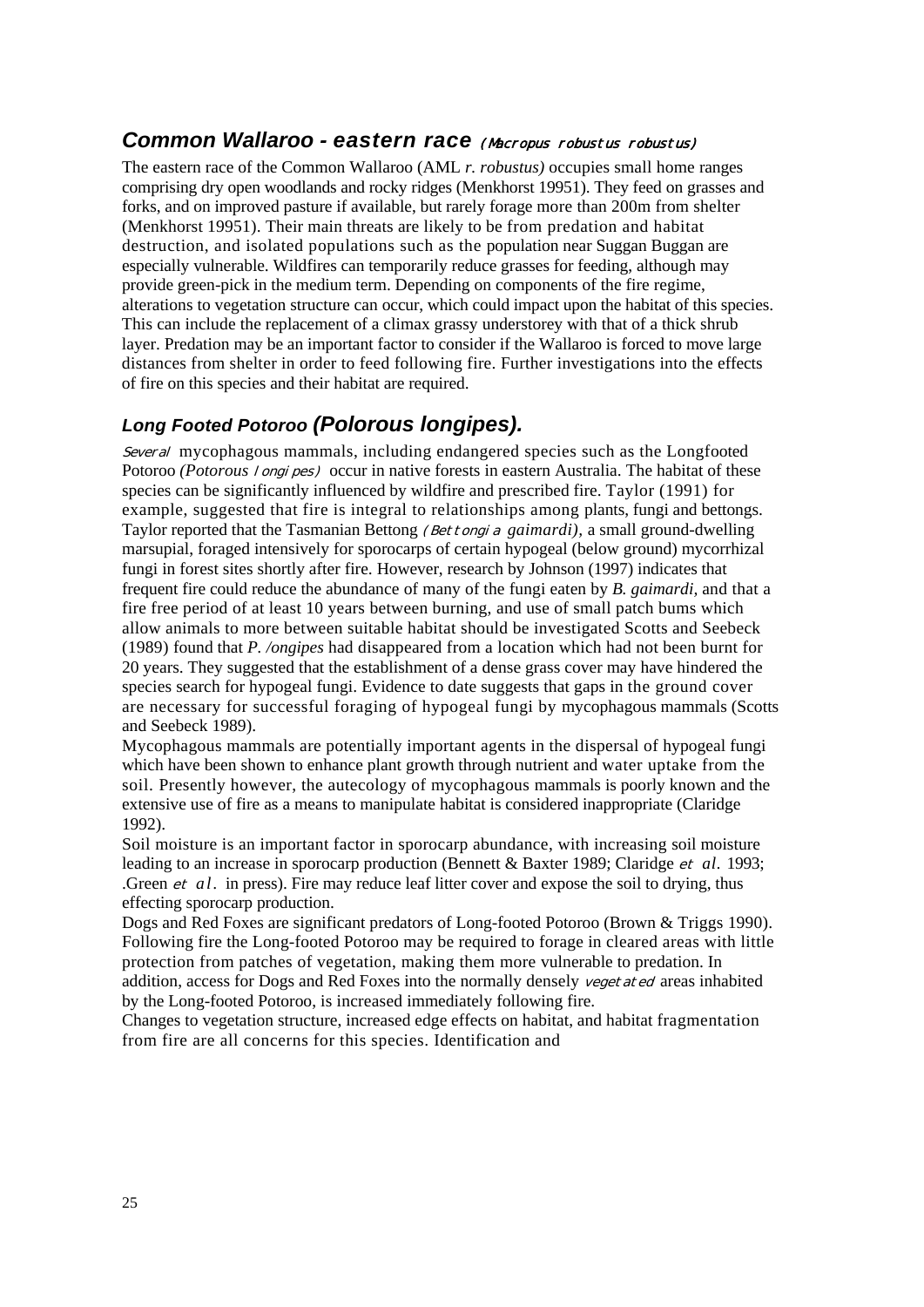management of threatening processes to allow this species to maintain secure and viable populations, is required (DCNR 1994).

#### <span id="page-31-0"></span>*Brush-tailed Rock Wallaby (Petrogale pencillata)*

Habitat of the Brush-tailed Rock Wallaby includes rocky slopes, gorges and cliffs in dry sclerophyll forests. Although this species eats a wide variety of plant material, it is possible that floristic changes associated with altered fire regimes have reduced food availability to the extent that habitat is now less than optimum (Menkhorst 1995e). Fire also increases habitat fragmentation, and thus may further jeopardise populations within the AANP. Populations of Brush-tail Rock Wallabies have been decimated by predation by foxes\_ Fire related activities such as construction of roads and fire-breaks can lead to increased penetration of predators into Brushtailed Rockwallaby habitat.

#### <span id="page-31-1"></span>*Common Bent-wing Bat (Miniopterus schreibersii)*

The Common Bent-wing Bat breeds and roosts in caves, mine shafts and tunnels. They feed high in, or above the canopy, primarily on moths, although other flying insects are also taken. (Menkhorst & Lumsden 1995a). Following high intensity fire and canopy scorch, insect prey normally found in the tree canopy may need to alter their habitat utilisation. and can move onto the ground to forage (Whelan 1995). The

resulting reduction in prey availability for canopy feeders following high intensity wildlife may temporarily force this species to travel further distances in search of prey or forage in different habitats, exposing them to increased predation.

Fire is implicated in disturbance to karst areas. The Common Bent-wing' Bat requires caves of specific temperatures at different times during the breeding season, whist raising young, and for over-wintering, thus limiting the number of caves suitable for habitation. Research is required to ascertain if alterations to cave integrity from fire impact upon this species. Fire related activities such as construction of roads or dozer constructed fire-breaks, need to be avoided, or carefully monitored in karst catchment areas to minimise impacts on this species.

#### <span id="page-31-2"></span>*Eastern False Pipistrelle (Falsistrellus tasmaniensis)*

Eastern False Pipistrelle demonstrates a preference for wet habitats, particularly riparian and high rainfall areas. They have been recorded roosting in tree hollows nest boxes and caves. The insect prey is usually captured around or just below the tree canopy (Menkhorst  $\&$  Lumsden 1995b). A reduction in prey following high intensity wildlife that affects the tree canopy, may temporarily force this species to travel further distances in search of prey, and expose them to increased predation. Fire may effect availability of tree hollows and could temporarily limit roosting sites. Edge effects on wet and riparian vegetation are increased by frequent fuel reduction in adjacent areas (Walter 1997), and this may further limit suitable habitat for this species. Mopping up activities following wildfire and fuel reduction burning, such as tree felling, can impact on availability of roosting sites.

As with the Common Bent-wing Bat, research is required to ascertain if alterations to cave integrity from fire impact upon this species. Fire related activities such as construction of roads or dozer constructed fire-breaks, should be avoided, or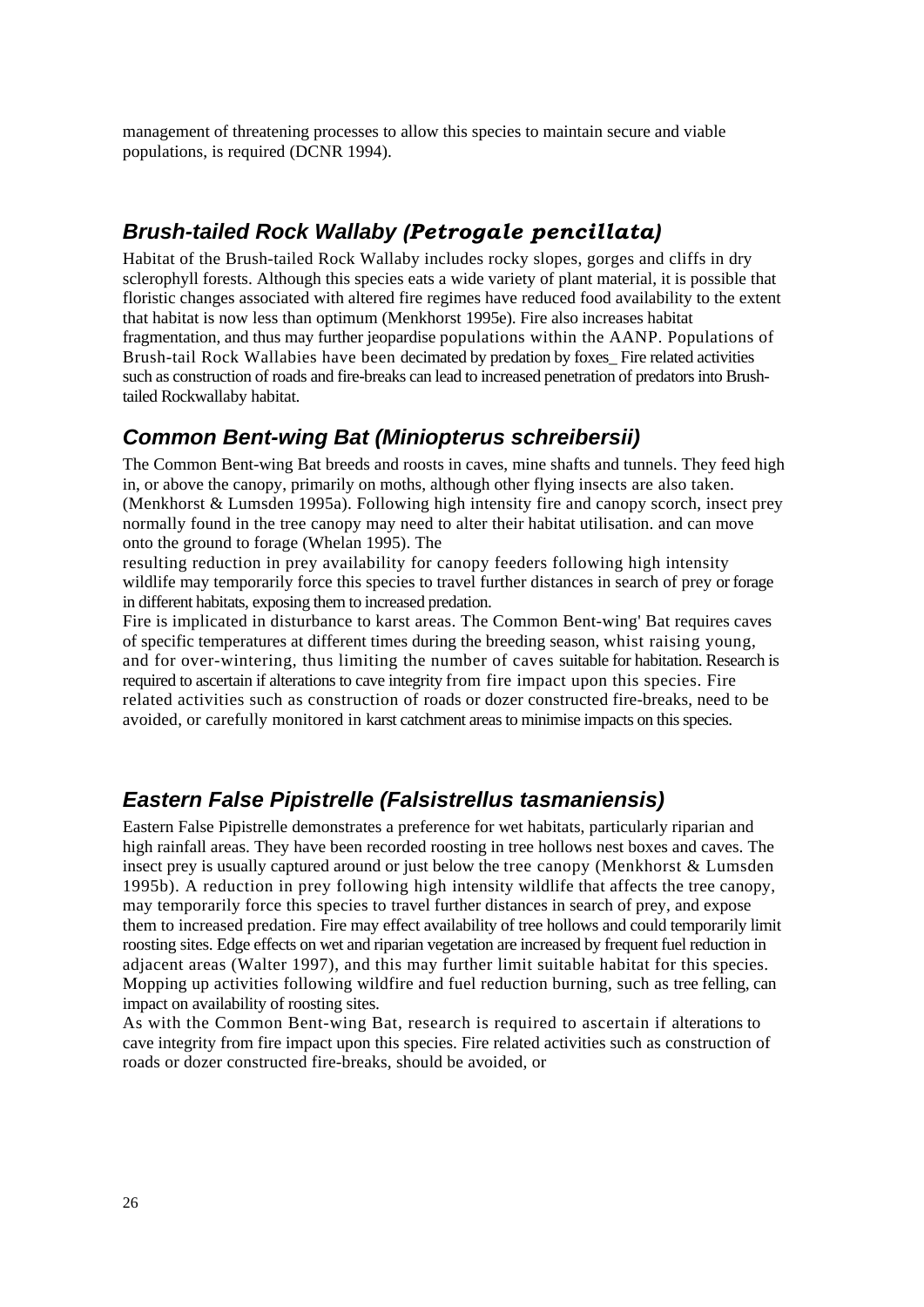carefully monitored in karst catchment areas, to minimise potential impacts on this species.

#### <span id="page-32-0"></span>**45.2 Reptiles**

#### <span id="page-32-1"></span>*Alpine Oak Skink (Cyclodomorphus praealtus)*

The Alpine Oak Skink occurs in alpine areas between 1600-2100m in open shrubland with a thick cover of tussock grass (Green & Osborne 1994). Little is known of the requirements of this species and research into these requirements, including the effects of fire, is warranted, particularly as this species appears to be dependent upon ground-layer vegetation for shelter.

#### <span id="page-32-2"></span>*Heath Monitor (Varanus rosenbergi)*

The Heath Monitor occupies a wide range of habitats from dense forest areas to open grasslands (Green & King 1993; Cogger 1994). Its distribution in south-eastern Australia however, is limited and has only been recorded within NNP in the AANP. The diet is almost entirely carnivorous, and includes mammals, insects, reptiles, birds and amphibians. This species home range size depends upon habitat characteristics such as availability of prey, and is likely to be large in NNP. Research is required to ascertain the effects of fire, particularly extensive high intensity fire, on prey availability and foraging success of this species. Low intensity fuel reduction burning is not thought to be a threatening process, however changes to habitat from frequent fire may effect prey availability in the long term, particularly as the population appears to be isolated.

### <span id="page-32-3"></span>**4.5.2 Amphibians**

#### <span id="page-32-4"></span>*Green and Golden Bell Frog (Litoria aurea)*

Green and Golden Bell Frogs are usually found in or close to water, or in very wet forest, woodland or shrubland areas, often under debris (Cogger 1994). They breed in summer, and tadpoles are located in lakes, dams and swamps, with still water (Hero *et al.* 1991). Fires during the breeding season may effect breeding success if extensive loss of cover occurs, and water bodies are degraded. Fire related activities such as construction of fire lines with earth moving equipment and the use of foams and retardants are potential threats to this species and should be avoided at sites of known occurrence. Further research into the effect of fire and fire related activities, on this species is required.

#### <span id="page-32-5"></span>*Spotted Tree Frog (Litoria spenceri)*

The Spotted Tree Frog inhabits rocky fast moving streams in both wet and dry forests (Hero *et al.* 1991; Cogger 1994). They are often found basking on boulders mid stream, and also utilise streamside vegetation. Fire or fire related activities that destroy riparian vegetation and effect water quality through increased sedimentation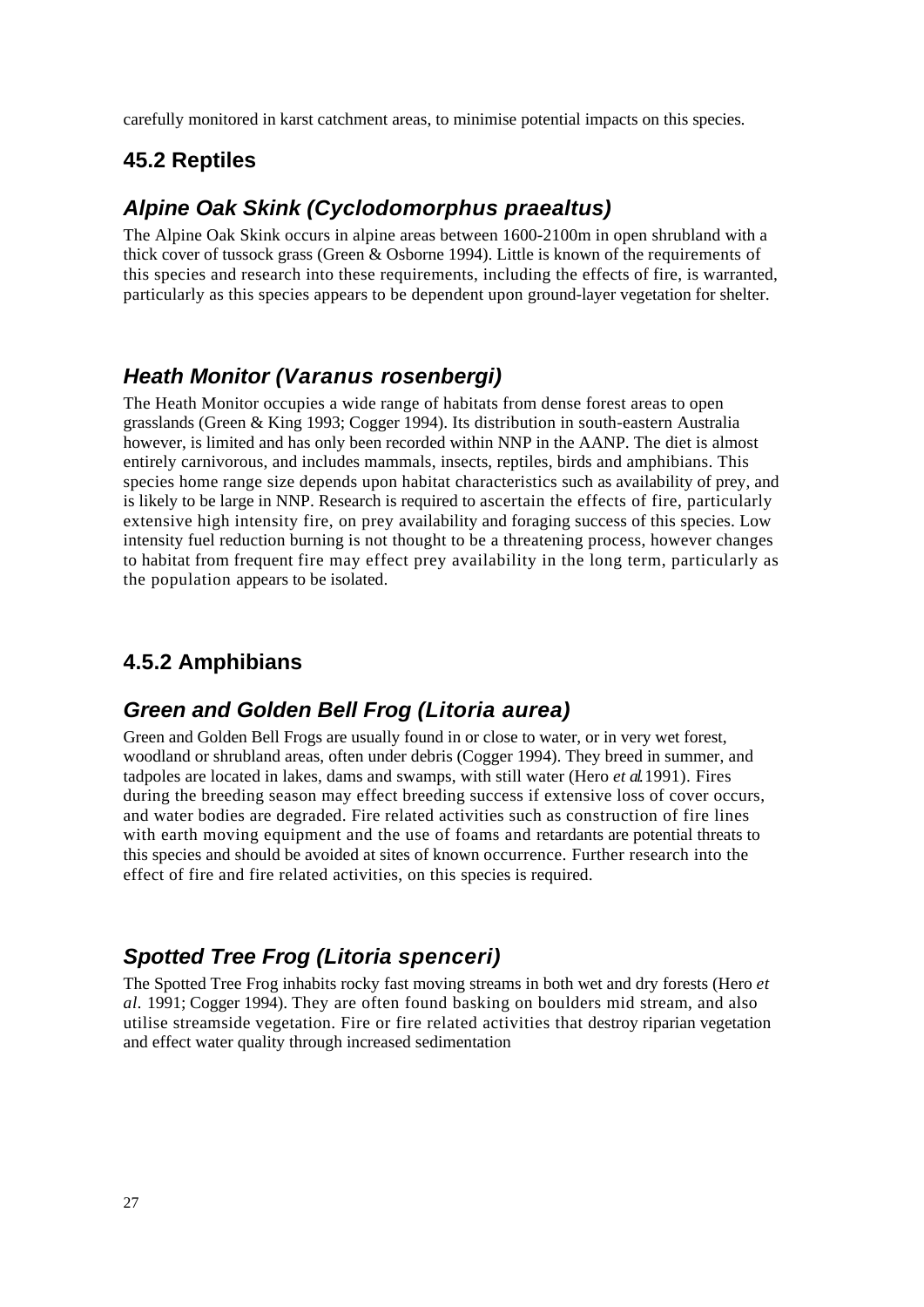may impact on this species. Walter (1997) suggests riverine frog habitat can be effected by frequent fuel reduction fire in adjacent areas, as it can eliminate the graduation from riparian to dry forest. The remaining riparian vegetation is then more susceptible to fire. The use of chemical retardants in catchment areas inhabited by the Spotted Tree Frog has the potential to detrimentally effect this species. Research into the effects of chemical retardants on biota is urgently required.

### <span id="page-33-0"></span>*Blue Mountains Tree Frog (Litoria citropa)*

This frog inhabits rock' rivers or streams in heath and wet and dry sclerophyll forests and woodlands (Hero *et al.* 1991; Cogger 1994). It shelters under rocks and in rock crevices and breeds in permanent and semi-permanent pools in spring and summer (Cogger 1994). As with other frogs that normally reside in damp habitats normally protected from fire, fire and fire related activities have the potential to indirectly effect this species. Further research is required into the effects of fire on this frog.

### <span id="page-33-1"></span>*Large Brown Tree Frog (Litoria littlejohni)*

Very little published information on this newly recognised species exists. It has been found in a limited area of damp forest in the SRNP. Further research into the distribution and habitat of the Large Brown Tree Frog is required in order to speculate on any effects fire and fire related activities might have on populations of this species.

### <span id="page-33-2"></span>*Alpine Tree Frog (Litoria verreauxii ssp. alpina)*

The Alpine Tree Frog is found in alpine bogs, fens and streams (Hero *et al-* 1991; Green & Osborne 1994). Breeding begins in December, and eggs are attached to submerged vegetation. The diet of this frog consists of small invertebrates, including beetles, flies, spiders and the larvae of moths (Green & Osborne 1994). Fire that effects alpine vegetation (especially surrounding bogs and fens) may have an impact on this species because of sedimentation, and loss of protective cover around breeding sites. A reduction in vegetative covet around breeding sites may expose the water body to greater temperature extremes. This has been shown to effect the survival of eggs and tadpoles in other frog species (Ferraro & Burgin 1993). Loss of vegetation cover can also expose this species to predation. Summer wildfire is likely to be particularly detrimental. Disturbance to breeding sites form fire related activities such as fire break construction- should be avoided. The use of chemical retardants in fire fighting may also effect this species and further research is required to ascertain this.

### <span id="page-33-3"></span>*Southern Corroboree Frog (Pseudophryne corroboree)*

The Southern Corroboree Frog is found predominantly at altitudes between 1300 and 1770m (Green & Osborne 1994). Breeding occurs between late December and early January in wet grassland. sphagnum bogs, or wet heathland. Adult frogs spend the non breeding season in adjacent woodlands or dry heathlands (Osborne 1991, Green & Osborne 1994). The food primarily consists of ants, beetles, mites and springtales (Green & Osborne 1994). They are likely to be more at risk from fire outside of their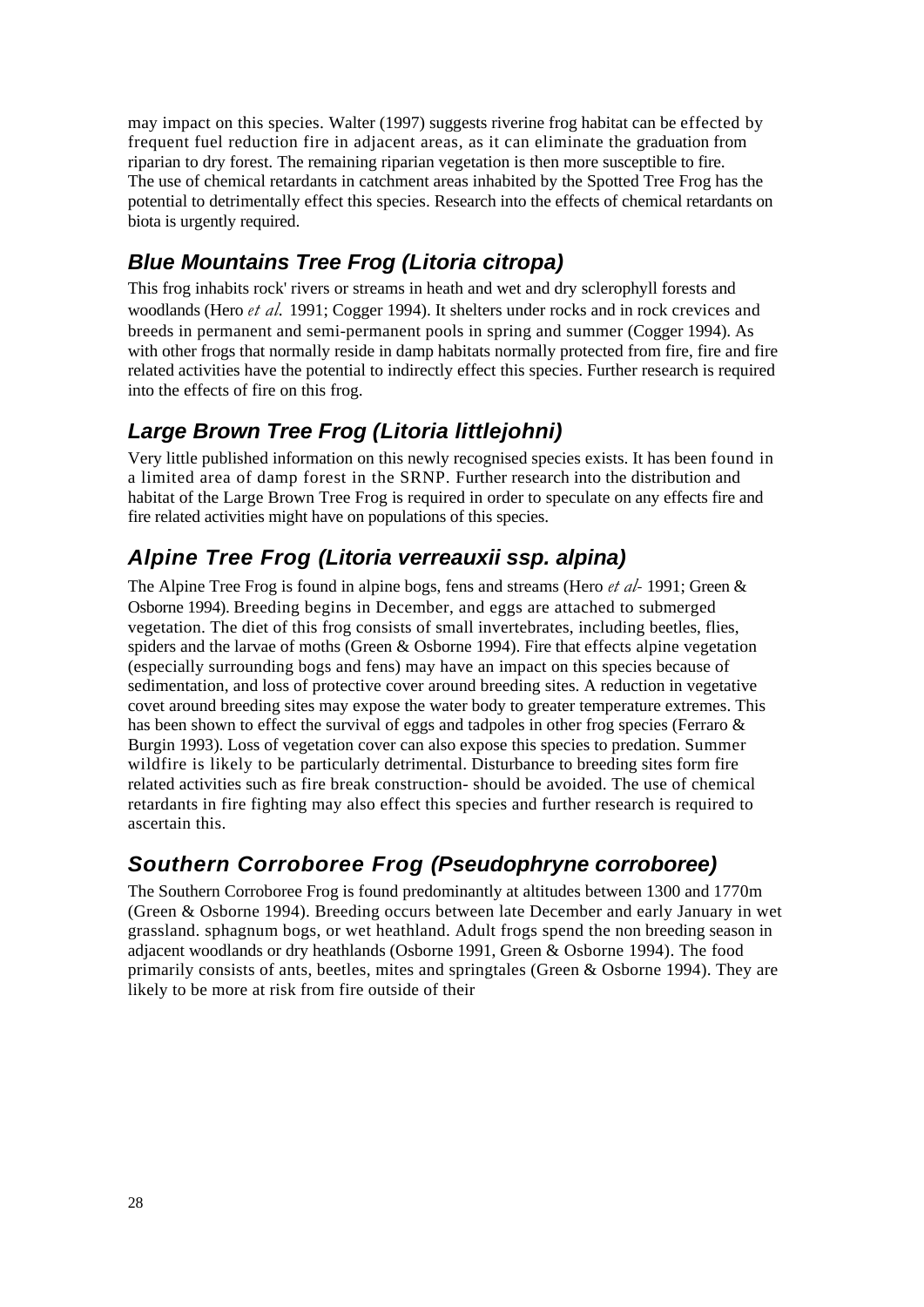breeding period, as areas they inhabit at this time are more susceptible to fire (Green pens. comm.). Fire in these drier habitats can reduce leaf litter and ground debris, under *which* this species shelters. Fire related activities, such as vehicle use, and activities that intercept and reduce water flow into breeding sites, can effect breeding habitat, and should be avoided. Osborne (1991) warns against the use of controlled burning in Corroboree Frog habitat.

### <span id="page-34-0"></span>*Northern Corroboree Frog (Psuedophryne pengellii)*

The Northern Corroboree Frog is restricted to areas with small semi-permanent pools and seepages (Green & Osborne 1994), in the north section of KNP and in NNP. Activities that reduce water flow into breeding sites are potentially detrimental to the breeding success and continued existence of this species. Sediment run-off from roads and associated weed invasion is of concern in some areas of Northern Corroboree Frog habitat (Osborne 1991). As such, fire management in areas surrounding the habitat of this species should be carefully regulated. As with other frog species, the effect of fire retardants are unknown, but potentially damaging, and should be avoided.

### <span id="page-34-1"></span>*Giant Burrowing Frog (Heleioporus australiacus)*

This frog inhabits wet and dry forests and woodlands. Tadpoles are laid in water filled burrows, or in damp vegetation in ditches, dams and streams (Hero *et a!.* 1991). Little detailed knowledge of ecology or specific habitat requirements of this species are available (Gillespie 1990). They are thought to breed during summer and autumn (Cogger 1994), and fires during the breeding season have the potential to effect breeding success, through changes in vegetation cover, and drying of breeding sites.

### <span id="page-34-2"></span>**4.5.3 Birds**

### <span id="page-34-3"></span>*Regent Honeyeater (Xanthomyza phrygia)*

The Regent Honeyeater inhabits shrubby eucalypt woodlands and open forests. Other habitats, for example riparian gallery forest are also vital to the survival of this species (Oliver 1997). They are nomadic in their search of seasonally fluctuating food supplies, which consist of nectar, insects, manna and lerp. Oliver (1997) suggested that the focus of research needs to be on post breeding movements in autumn and winter, in order to uncover new habitats and resources, which may be the limiting factors in the survival of this species. Grazing as a fuel management tool is not recommended in areas of suitable habitat for the Regent Honeyeater, as this can suppress regeneration of trees, such as *Eucalyptus albens*  (White Box), and E. *melliodora* (Yellow Box), vital for the continued survival of this species. Relationships between fire and the habitat used by this species require investigation.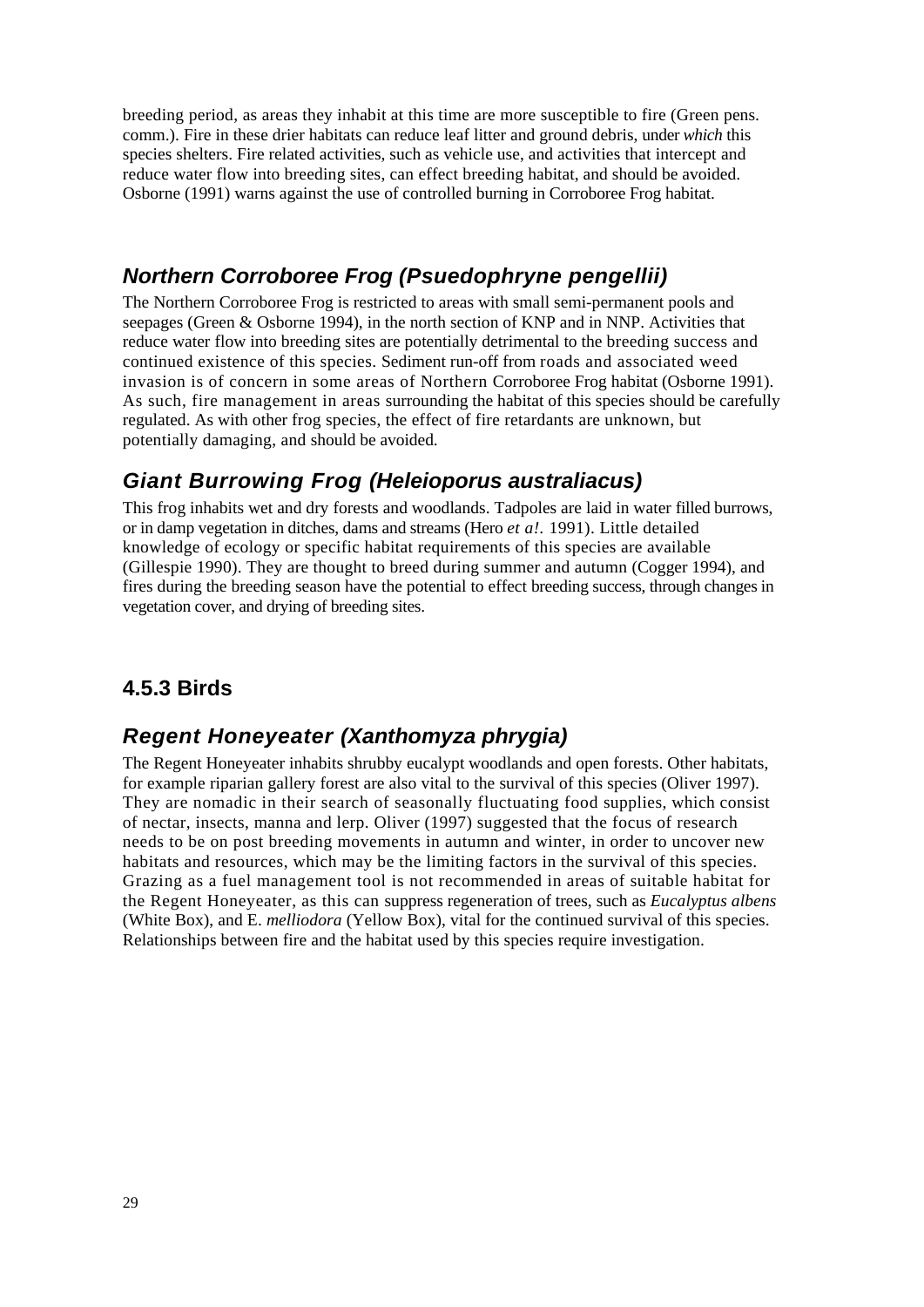#### <span id="page-35-0"></span>*Grey Falcon (Falco hypoleucus)*

Habitat of the Grey Falcon includes grasslands, low woodlands, acacia scrub and timbered watercourses (Garnett 1992; Olsen 1995). They are widely distributed in Australia, but are not common. They feed on small birds, reptiles and small mammals. Breeding occurs between July and November, however there are no known accounts of this species breeding within the AANP. Nests are constructed in the tops of tall trees. Habitat fragmentation is a likely cause of decline in their breeding range, and habitat destruction continues to be the main threat to this species (Garnef 1992; Olsen 1995). Fire has the potential to disrupt foraging patterns and effect breeding success of this species, because of the effects on major prey species, although further research is required to ascertain this.

### <span id="page-35-1"></span>*Square-tailed Kite (Lophoictinia isura)*

The Square-tailed Kite is a summer migrant to southern regions of Australia and a rare visitor to the AANP. They are a specialist predator of the canopy feeding primarily on nestling birds, eggs, insects and reptiles (Gamett 1992; Olsen 1995). They mainly utilise timbered watercourses when inland, preferring coastal forests, woodlands and gullies (Olsen 1995)- Wildfire may temporarily increase food availability as prey is flushed from habitats (Whelan 1995), however if fire is intense and canopy scorch prevalent, foraging opportunities may be reduced for this species in the short term. As this species utilises timbered watercourses, protection of these areas from any detrimental effects of fire should be considered.

### <span id="page-35-2"></span>*Glossy Black Cockatoo (Calyptorhynchus lathami)*

The Glossy Black Cockatoo is usually associated with Allocasuarina/Casuarina woodlands, and feed almost exclusively on the seeds of those species (Gamett 1992). They nest in hollows in large eucalypts. While the main threat to this species has been habitat fragmentation and land clearing, any fire that significantly reduces their food source and the abundance of suitable nesting sites is a threat to this species.

### <span id="page-35-3"></span>*Swift Parrot (Polytelis swainsonil)*

The Swift Parrot breeds in Tasmania and migrates to south-eastern mainland Australia for the winter (Cayley 1990; Simpson & Day 1996). Nomadic on the mainland, this species follows the flowering of winter-flowering eucalypts, where it feeds on nectar, scale-insects and caterpillars. Like other nomadic species, the Swift Parrot relies upon the maintenance of suitable habitat over a wide range for its survival. Depending on the regime, fire can have effects on the flowering of eucalypts, invertebrate abundance, and on regeneration of suitable feed trees. Frequent fuel reduction fire in areas of suitable habitat should be closely monitored to ensure the habitat of this species is not further limited.

### <span id="page-35-4"></span>*Turquoise Parrot (Neophema pulchella)*

The Turquoise Parrot frequents grassland areas bordering forests, especially along ridges, mountain slopes and creeks. They feed on the seeds of grasses and herbaceous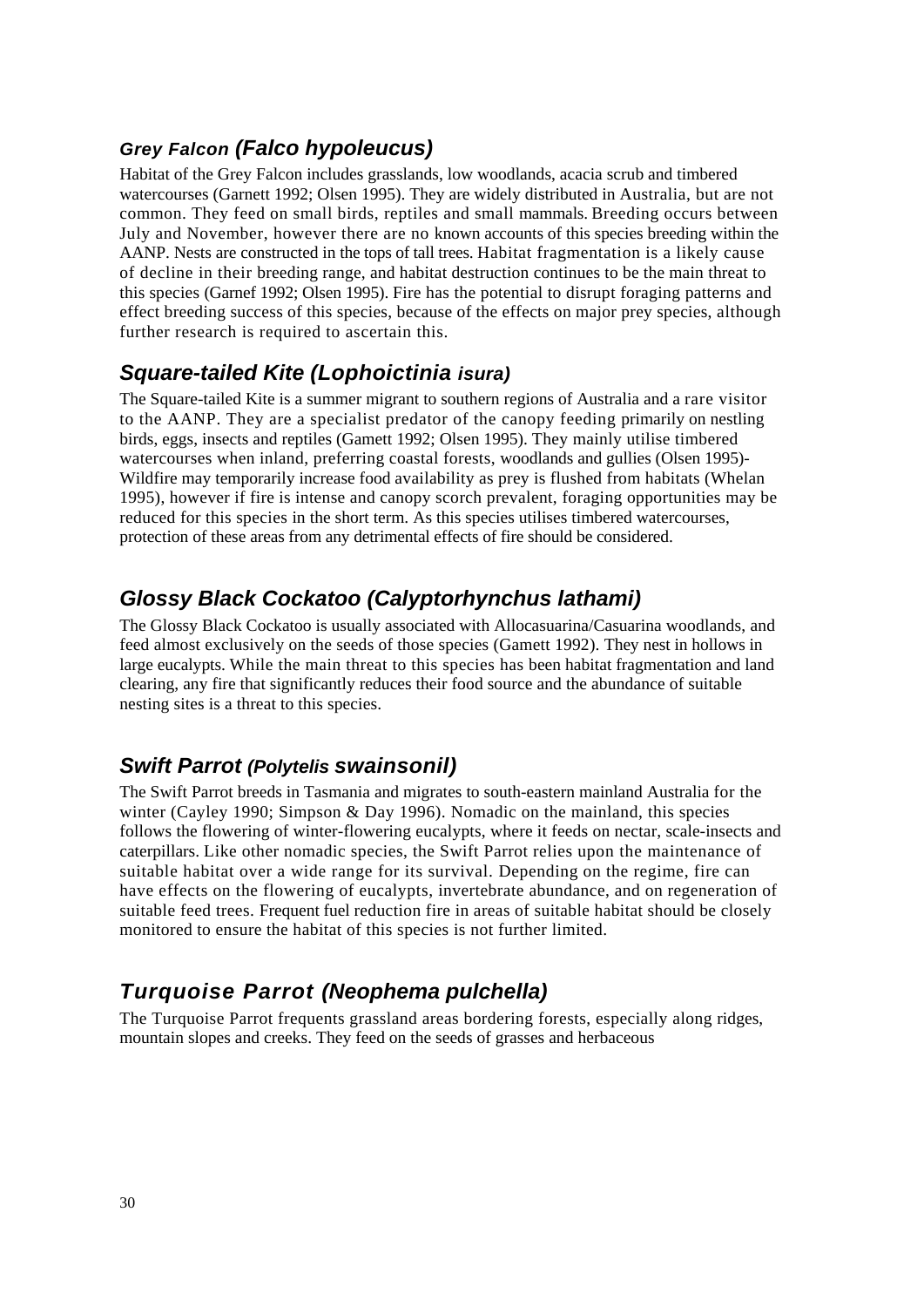plants in grasslands, and require a mosaic of habitats for a year round food supply (Quinn 1997). They nest in the hollow of a tree, or a tree stump, usually between August and December. Nesting sites are highly susceptible to the effects of wildfire (Quinn 1997). and fire during the breeding season may significantly affect their breeding success. Because this species relies on seeds of native grasses for a large proportion of their diet, fire management in grassland areas should take the requirements of Turquoise Parrots into consideration. Summer wildfire for example can affect food availability coinciding with he caring of young (and consequent decreased mobility of adults). Depending on the effects of other variables of the fire regime, particularly extent, on habitat loss, fledgling success may be decreased. Mosaic patch burning of grasslands for protection and regeneration of habitat requires further investigation in the AANP.

### <span id="page-36-0"></span>*Powerful Owl (Ninax strenua)*

The Powerful Owl occupies wet and dry forests and woodlands, and shows a preference for undisturbed areas. Nests are usually in large eucalypt hollows, and the main prey is medium sized mammals, including the Greater Glider, Yellow-bellied Glider, Common Ringtail Possum and Sugar Glider (Kavanagh 1991; Gannett 1992). High intensity fires may effect the availability of mature eucalypts with hollows suitable for nesting, and thus may be detrimental to this species in some areas. While the main prey items taken by the Powerful Owl in the period immediately following

fire are often further exposed by fire, fire that reduces prey availability in the medium term may impact on populations.

#### <span id="page-36-1"></span>*Sooty Owl (Tyto tenebricosa)*

Preferred Sooty Owl habitat is wet gully areas in tall wet old-growth forest with a dense understorey, although they have been found in dryer forest types including montane woodlands (Loyn *et al.* 1998). In north-east Victorian forests, Sooty Owls appeared to favour sites with many dead hollow bearing trees, and a dense middle storey containing *Acacia dealbata* (Silver Wattle), *A. melanoxylon* (Blackwood), *Bedfordia arborescens* (Blanket-leaf) and Treeferns (Loyn *et al.* 1998). Their preferred habitat is vulnerable to both prescribed and unplanned fires (Gannett 1992). Fuel reduction activities in areas surrounding Sooty Owl habitat should be avoided, or planned so as to minimise edge effects.

#### <span id="page-36-2"></span>*Masked Owl (Tyro novaehollandiae)*

The Masked Owl is predominantly a species of forests and forest margins, including wooded watercourses. The bulk of prey items consist of terrestrial mammals up to the size of rabbits, although some arboreal prey is taken. Because the Masked owl feeds in a variety of habitats, it is likely that only extensive fire will impact on foraging success. Nesting is usually in tree hollows within *tall* forest or riverine forests, and fire, particularly if intense, may effect the availability of suitable hollows.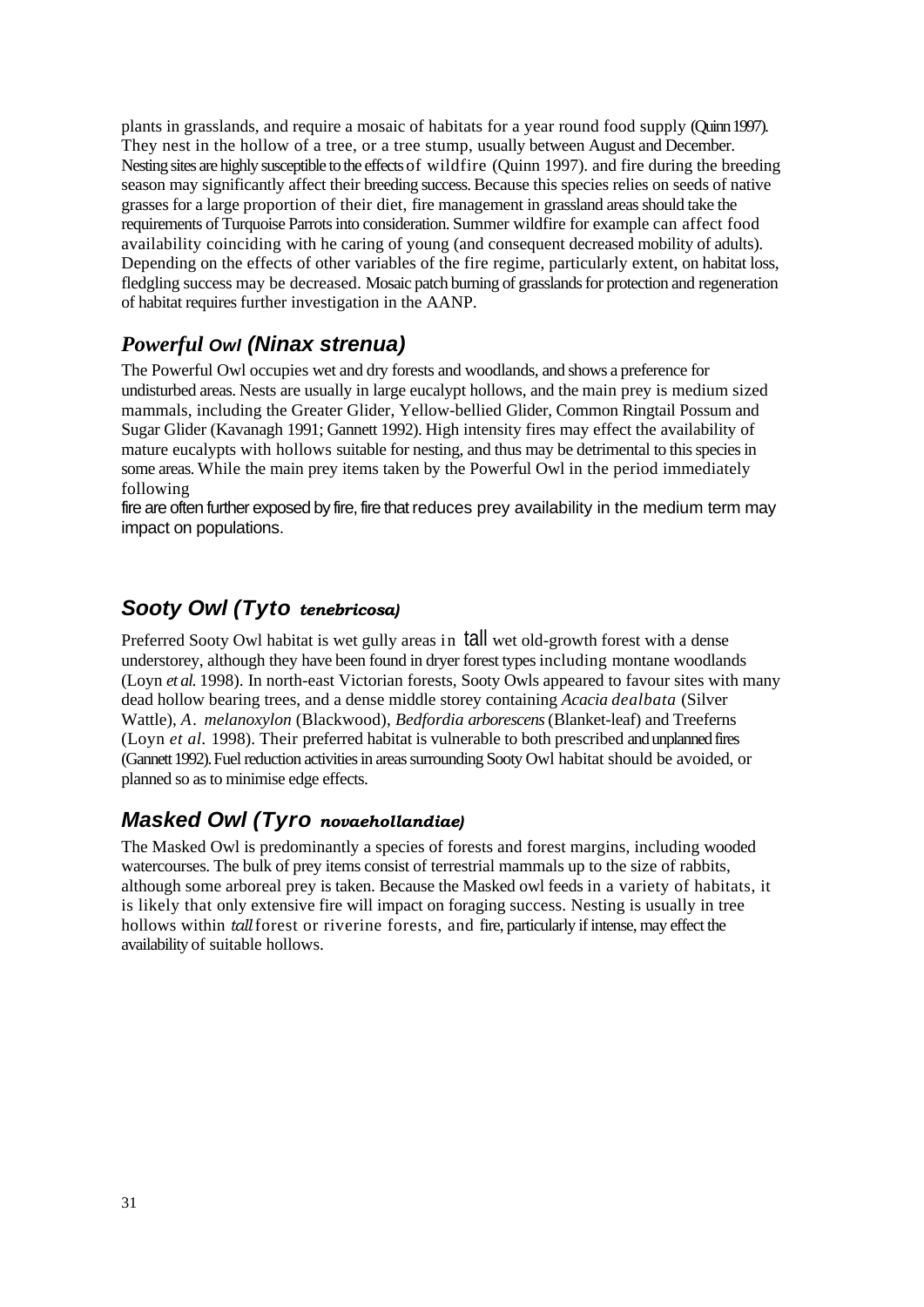#### <span id="page-37-0"></span>*Pink Robin (Peso ca rodinogaster)*

The Pink Robin frequents heavily timbered mountain ranges and gullies in spring and summer, and moves to more open areas in autumn. This species usually feeds in low dense cover on terrestrial and flying insects. They build a cup shaped nest between October and December around 1m above the ground. Fires during this period can effect the breeding success of this species, because of reduction in cover and the resulting increased likelihood of predation. Extensive fire that leaves few refuges is likely to be more detrimental than patchy fire, particularly as this species *rarely* moves very far from the nest to feed during the breeding period. Frequent low intensity burning may reduce understorey habitat, and thus breeding and foraging opportunities for this species.

#### <span id="page-37-1"></span>*Olive Whistler (Pachycephala olivacea)*

The Olive Whistler is found in tall wet forests, rainforests, woodlands and alpine heaths, where they feed on insects and seeds. They inhabit thick shrubs, usually nesting and foraging within 3 metres of the ground. They nest in spring and summer, and fire at this time can potentially interrupt breeding, and reduce foraging opportunities, by removing undergrowth. In addition, fire may expose nests to predation. While wildfire can encourage the growth of a shrubby understorey, frequent fuel reduction fire may reduce the amount of shrubby undergrowth available for habitat. Following the breeding season, the Olive Whistler becomes nomadic.

### <span id="page-37-2"></span>*Latham's Snipe (Gallinago hardwickii)*

Latham's Snipe breeds in Japan and migrates to Australia for the southern summer. They frequent river flats, swamps and marshes, and are a regular component of the alpine fauna in summer, foraging in fens, bogs and wet grasslands (Green & Osborne 1994). They feed on insects and other aquatic life. While not likely to be a major threat, fire that impacts habitat may limit foraging opportunities for this species.

### <span id="page-37-3"></span>**4.6 Habitat of special consideration**

The following section briefly outlines habitat of special consideration not adequately covered in other areas of this report. The effects of fire and fire related activity on these habitat types has relevance to fauna, including a number of threatened species.

### <span id="page-37-4"></span>**4.6.1 Karst.**

A number of karst areas exist within the AANP and a review of the significance of these Karst areas is covered by Spate and Houshold (1988). "The stable environments found in caves can sometimes lead to the development of specialised ecosystems which often act as refugia for invertebrate faunas" such as cave spiders and beetles (Spate & Houshold 1988, p208). Caves ate also significant in that they provide important habitat for several bat species in the AANP, including the Common Bent-wing Bat *(Miniopterus schreibersii).* Caves in the New Guinea Ridge area of the Snowy River National Park, for example, are one of only a few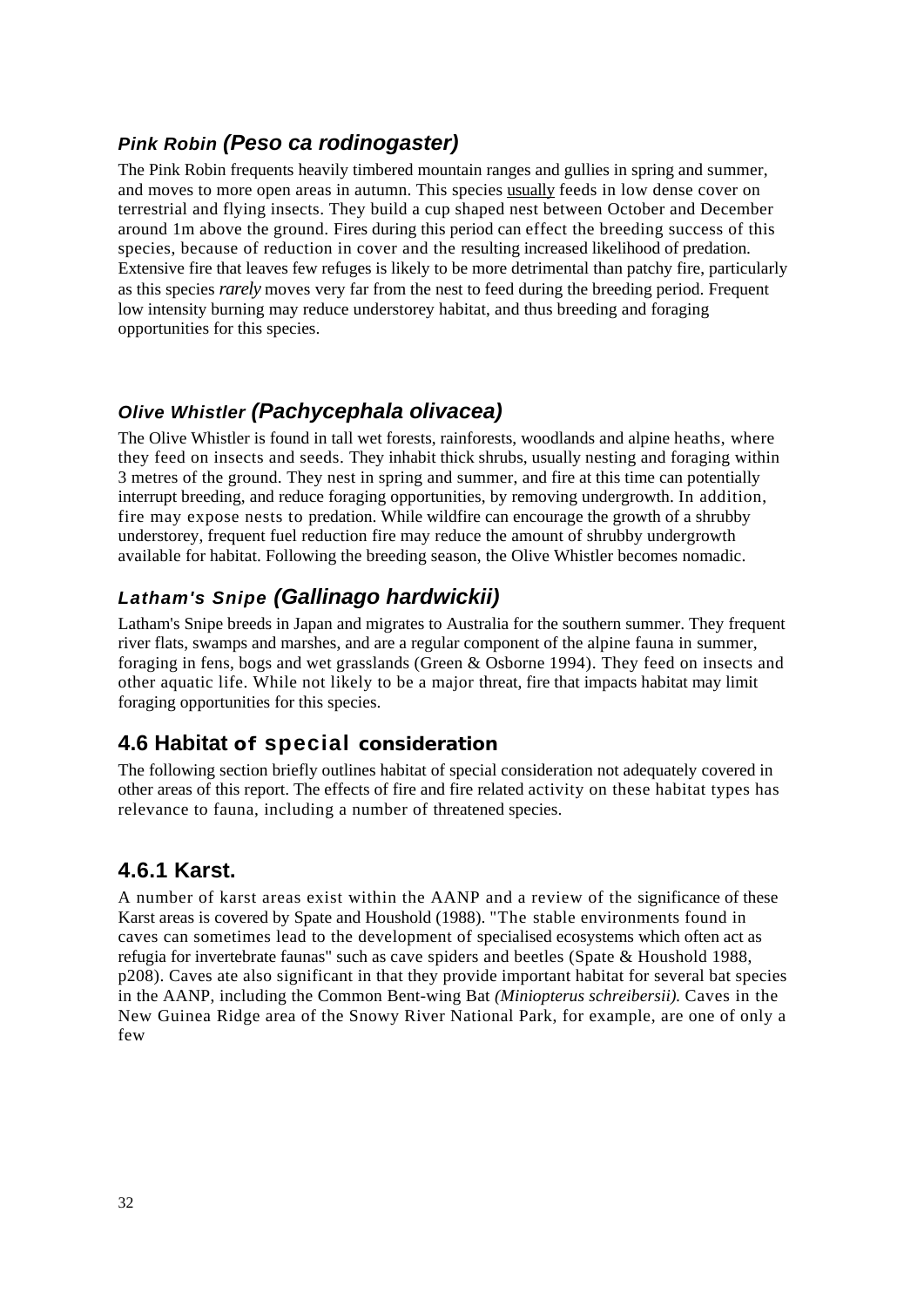over-wintering sites for *Miniopterus schreibersii* in south-eastern Australia (DCNR 1993). Karst is prone to the impact *of* fire through a number *of* mechanisms, primarily through effects on hydrology. Catchments associated with limestone areas need to be managed for both water quality and for rates *of* flow, as changes to either or both *of* these components can effect karstification processes (NSW NPWS 1997). Intense fire, for example, can result in spalling of limestone, enhancing erosion in limestone areas (NSW NPWS 1997). Fuel reduction and fire suppression activities such as dozer activity, removal of vegetative cover, and use of retardants, as well as smoke and ash can change the solution properties of water and alter the hydrological regime (NSW NPWS 1997). Fire has been implicated as a causative agent for alteration in cave microclimate (NSW NPWS 1987). Fire management in these areas must take into account the effects *of* fire and fire related activities on karst systems.

#### <span id="page-38-0"></span>**4.6.2 Old growth forest**

Old growth forest is particularly susceptible to altered fire regimes. Fauna dependent upon habitat characteristics such as mature hollow bearing trees found in old-growth are thus threatened by any change to habitat integrity, and this needs to be taken into consideration when planning fuel reduction and fire suppression activities in these areas.

Management aimed at ensuring the survival *of* threatened fauna dependent on old-growth forest, which includes Sooty Owl *(Tyro tenebricosa),* is likely to ensure the survival of less sensitive species. It has been suggested that habitat management based on requirements of target fauna species such as the Sooty Owl will in the short

term be successful in maintaining species richness and diversity (Kavanagh 1991; Sutton 1991).

#### <span id="page-38-1"></span>**4.3 Sphagnum bogs and fens**

Sphagnum bogs and fens are important components of the Alpine Complex. Alpine and subalpine bogs generally occur on valley bog peat and are characterised by a cover of sphagnum moss. Burning by graziers to encourage• growth of grasses, grazing, and bushfire has impacted greatly on bogs and surrounding vegetation in the AANP (Green & Osborne 1994). Fauna species that rely on bogs include the Broadtoothed Rat, Northern Corroboree Frog, and the Southern Corroboree Frog.

Fen is characterised by permanent surface water. The sedge, *Carat gaudichaudiana is* the dominant vegetation in fens. A number of animals utilise fens including skinks, snakes, frogs and birds. In summer the migratory Latham's Snipe forages in fens, and the Corroboree Frogs, and Alpine Tree Frog breed in fens (Green

& Osborne 1994). Fens can dry out if there is disturbance which influences drainage (Osborne 1991). Erosion and subsequent siltation of fens, from fire and fire related activities would be expected to impact on breeding sites of Corroboree Frogs.

### <span id="page-38-2"></span>**4.6.4 Temperate grassland**

Temperate grassland only exists in small areas within the AANP below 1100 metres. Very small areas of this grassland remain in unmodified condition (Good 1992). While use *of* fire as a management tool in grasslands may be beneficial to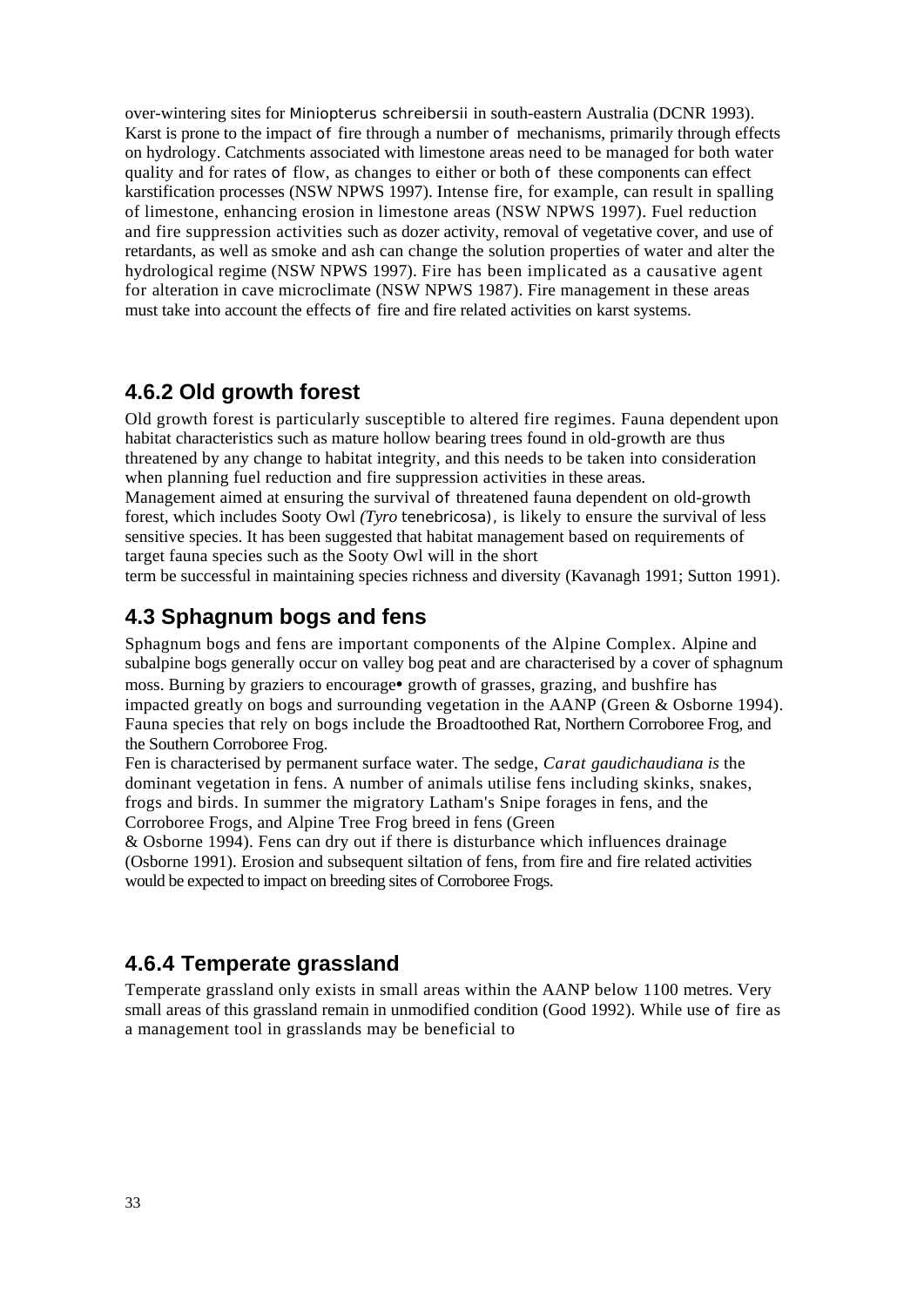flora, it may also create conditions that favour weed invasion. Fire and grazing appear to be the main threats to this community. Small differences in fertility, for example, can cause major differences in floristic composition in grasslands (Motts & Groves 1994). Deliberate use of fire should aim to conserve biodiversity. A number of reptiles in the AANP utilise this community, including *Varanus rosenbergi* (Heath Monitor). Research to ascertain the effects of fire on this community is urgently required.

### <span id="page-39-0"></span>**4.7 Conclusions**

Different species of animals have different habitat requirements, and hence will be differentially affected by fires. Even within a genus, the responses of species to fire can differ markedly. For example, Braithwaite (1987) concluded that in the wet-dry tropics of Northern Australia a range of fire regimes was necessary to maintain assemblages of lizards; some species are sensitive to even a single fire, while other species are tolerant of, or indifferent to fire. Nonetheless, responses may be predictable given sufficient knowledge of life-history characteristics (Friend 1993). Variation in fire frequency, season, intensity and the area burnt will influence the availability of habitat, and the quality of that habitat for fauna. However, scientific understanding of the response of species to fires is limited. This limits the extent to which the use of fires as an ecosystem management tool is predictable such that any potentially undesirable outcomes (in terms of detrimental impacts on fauna) can be avoided.

Fire regimes may affect many fauna including rare and vulnerable species, arboreal species, folivores, omnivores and insectivores. The responses of fauna will vary, perhaps significantly, depending on a number of factors including the timing of the fire (e.g. seasonality) and the natural variability of the local forest environment for the animal species of concern. Some areas of habitat act as significant core areas for fauna, where the fire regime experienced by the site is favorable for the species or assemblage of species of interest. Since the location and functional significance of such core areas are typically poorly known, careful monitoring is required if the persistence of populations and assemblages of species over time under specified fire regimes is to be ensured.

### <span id="page-39-1"></span>**5.0 Recommendations**

### <span id="page-39-2"></span>**5.1 Research**

Research aimed at exploring the relationships between fire, habitat and fauna (especially threatened fauna) in the AANP is urgently required. Whelan (1995) suggests that longterm experiments designed to assess the effects of fire regimes on population dynamics of a range of animal groups should be established. Furthermore, the relative importance of food, cover and predation as factors controlling post-fire animal populations requires further investigation (Whelan 1995).

Fuel reduction burning and fire related activities have the potential to impact on fauna and faunal habitat, and research is required into these aspects of fire management. The potentially detrimental effects of foams and fire retardants on biota especially should also be considered. Mosaic patch burning for conservation purposes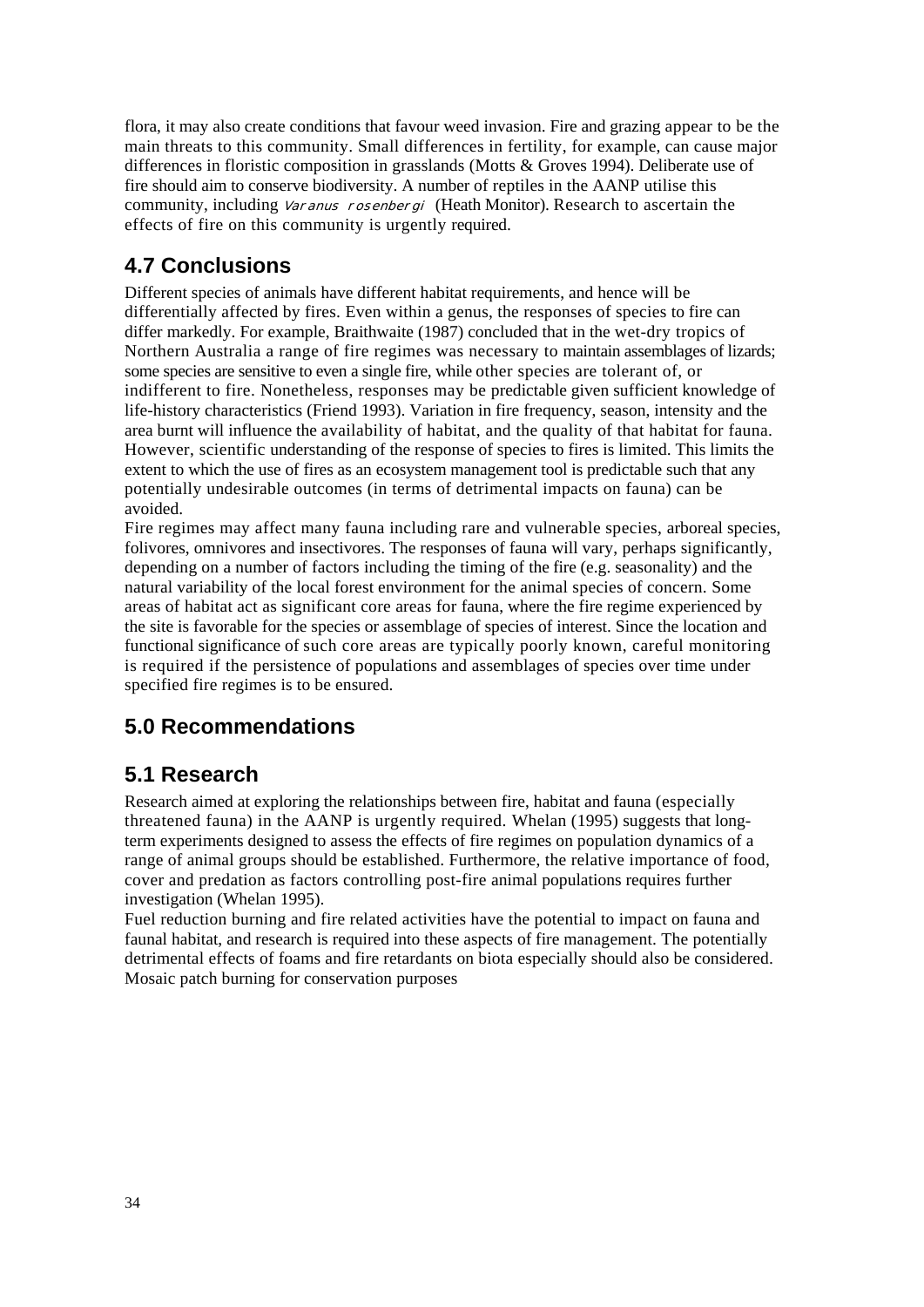is one area that has received attention of late, and investigations into mosaic burning in the AANP could provide management with useful information.

In addition, basic research contributing to baseline data of fauna species, particularly threatened species, and information on changes and status of populations of threatened fauna is required for management purposes. Full fauna surveys, which include information on the distribution of fauna species, are required for areas of the AANP such as Bimberi Nature Reserve. Information on habitat and dietary requirements and on foraging methods is needed for many faunal species.

### <span id="page-40-0"></span>**5.2 Schedule for update**

This database should be updated by each state conservation agency as new information becomes available. it is suggested that the AALC undertake a general review of the additions made by database users in each state/territory within 5 years. This general review will allow new findings of scientific research in each state to be considered for the management of fauna and critical habitat in relation to fire, in other reserves in the AANP. Updating of the database should include a review of Victorian EVC mapping and RFA reports from data collected in the Victorian AANP.

This general review could also report on progress in meeting recommendations outlined in each state/territory's policy documents particularly in terms of current fire management planning. An update of the Victorian Regional Fire Management Plans are required in the next year, for example, and new guidelines and approaches for management of fire in areas of the AANP may change.

Management plans and fire management plans for Brindabella National Park, Bimberi Nature Reserve and Scabby Range Nature Reserve will be completed within the next 4 years and further information gained from baseline data collected in these areas could be incorporated into the database.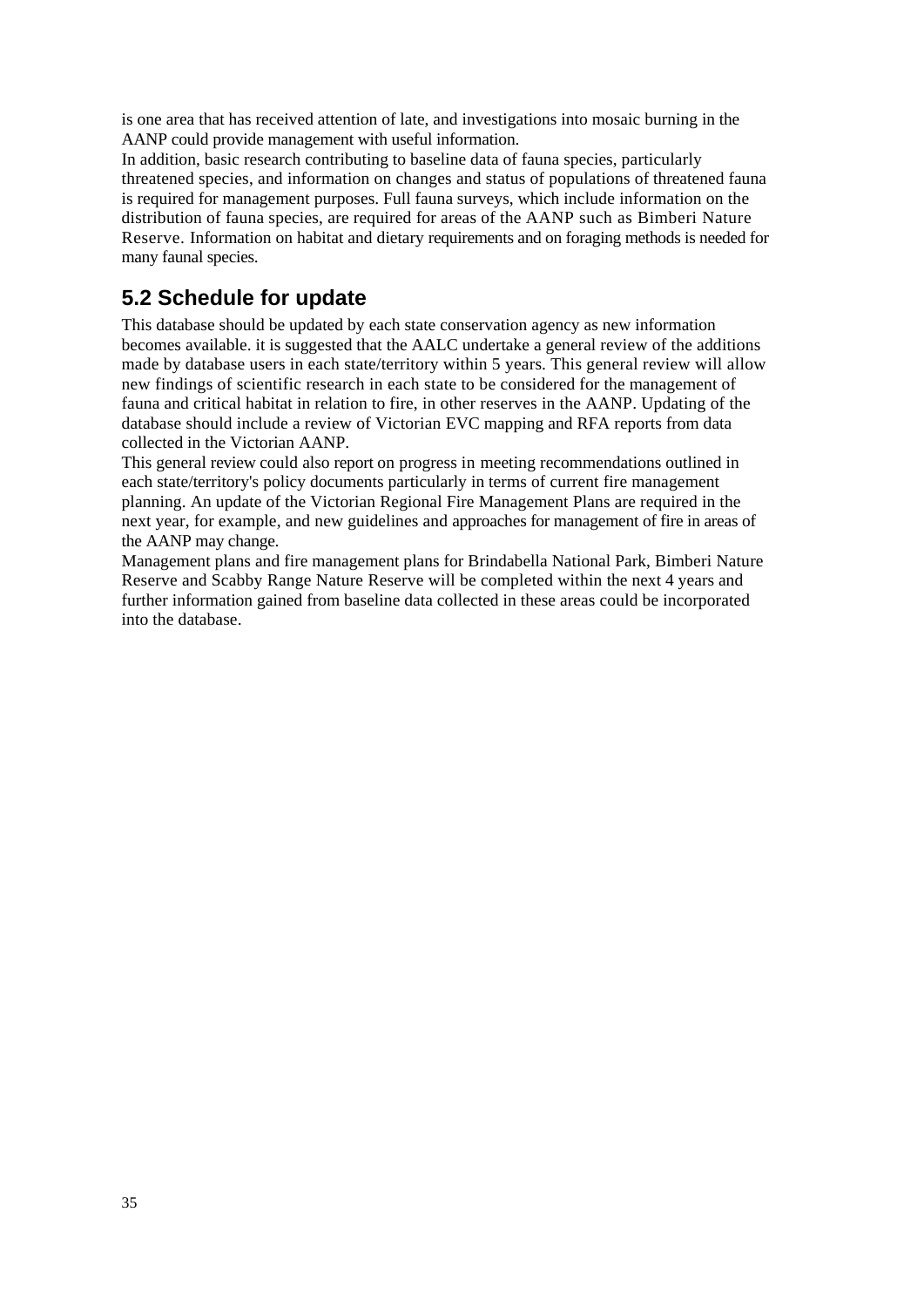#### <span id="page-41-0"></span>**6.0 References**

Abbott, 1. (1984) Changes in the abundance and activity of cerfain soil and litter fauna in the jarrah forest of Western Australia after a moderate intensity fire. *Australian Journal of Sail Research* 22: 463-69.

ACT Department of Urban Services (1997) *Draft Bushfire (Fuel) Management Plan.*  Publications and Public Communication, Department of Urban Services, ACT Government, ACT.

Ashton, D.H. (1981) Fire in tall open forests (wet sclerophyll forests), in A.M.Gill, R.H. Groves & I.R. Noble (eds) *Fire and the Australian biota.* Australian Academy of Science, Canberra, pp. 339-66.

Banks, J.C.G. (1989) A history of forest fire in the Australian alps, in R.B. Good (ed) *The Scientific Significance of the Australian Alps.* Australian Alps Liaison Committee, Australian Academy of Science, Canberra, pp. 265-80.

Banks, J.C.G. (1990) The Fire History for Two Forest Types in Glenbog State Forest, NSW. A report to the Joint Scientific Committee on the south-east forests, unpublished report.

Barker, P.C.J. (1991) *Podocarpus lawrencei* (Hooke. F.): Population structure and fire history at Goonmirk Rocks, Victoria *Australian Journal of Ecology* 16: 149-58.

Bell, D.T. & Loneragan, W.A. (1985) The relationship of fire and soil type to floristic patterns within heathland vegetation near Badgingarra, Western Australia *Journal of the Royal Society of Western Australia* 67:98-108.

Benson, J.S. & Redpath, P.A. (1997). The nature of pre-European native vegetation in southeastern Australia: a critique of Ryan, D.G., Ryan, J.R. and Start, B.J. (1995) *The Australian Landscape - Observations of Explorers and Early Settlers. Cunninghamia* 5(2) December 1997.

Bidwell, JR. & Gorrie, JR. (1995) *Acute toxicity of a herbicide to selected frog species, Final Report.* Department of Environmental Protection, Perth W.A.

Blakers, M., Davies, S. & Reilly, P. (1984) The Atlas of Australian birds. in Garnett, *S.(1992) Threatened and extinct birds of Australia.* RAOU Report no. 82, National Library, Canberra

Bowman, D.M.J.S. & Brown, M.J. (1986) Bushfires in Tasmania: A botanical approach to anthropological questions. Critical discussion of an article by Horton, DR. 'The burning question: Aborigines, fire and Australian ecosysterns, in *Mankind* 13, April, 1982. *Archaeology in Oceania* 21: 166-71.

Bradstock, R.A. (1990) Demography of woody plants in relation to fire: Banksia serrate Lf and Isopogon anemonfolius (Salisb.) Knight. Australian Journal of Ecology 15: 117-32.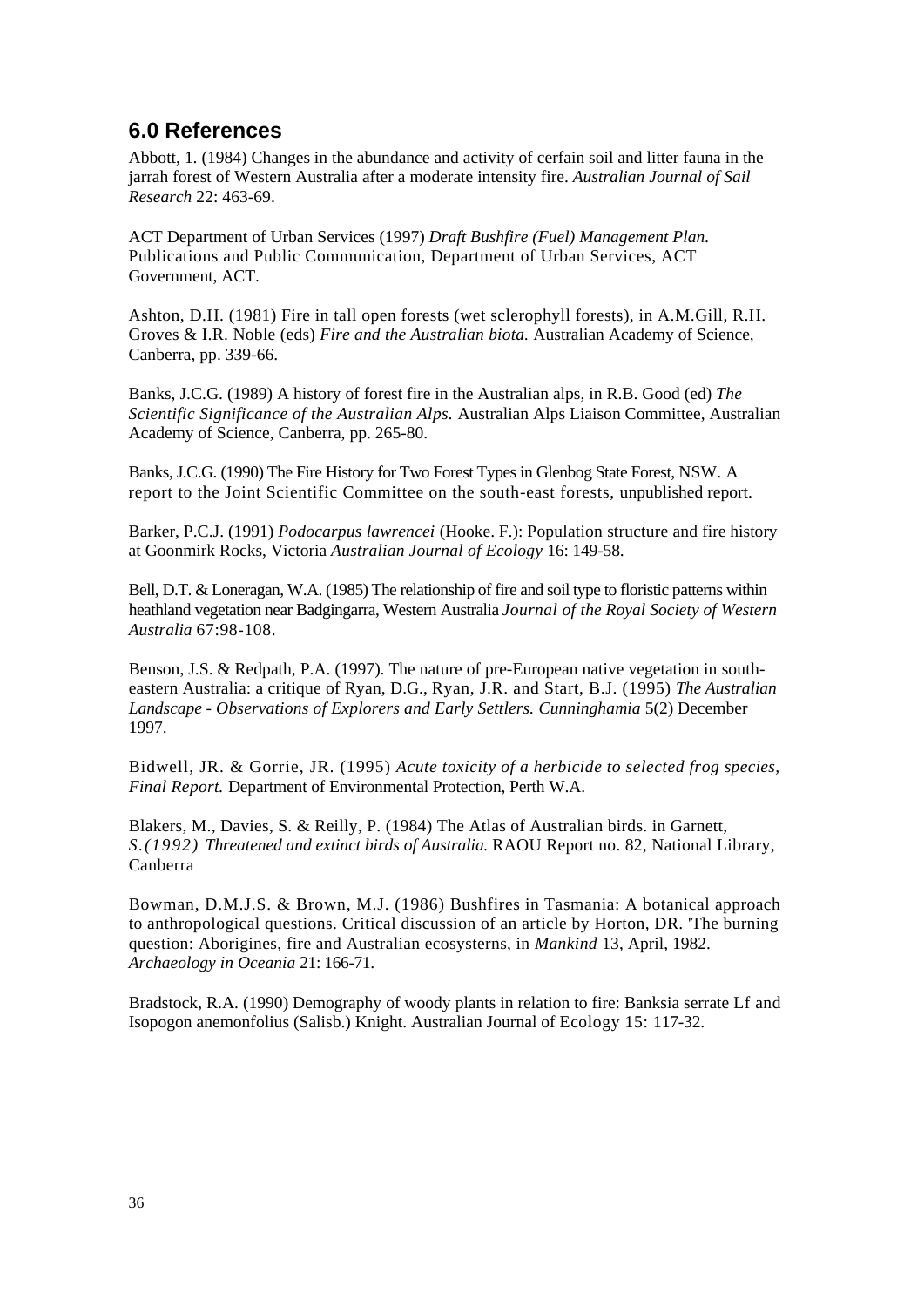Bradstock, R.A., Keith, D.A. & Auld, T.D. (1995) Fire and conservation: imperatives and constraints on managing for diversity, in Bradstock, R.A., Auld, T.D., Kingsford, R.T., Lunney, D.A. & Siversten, D.P. (eds) *Conserving Biodiversity: Threats and Solutions.* Surrey Beatty & Sons, Australia.

Broom, L.S. & Mansergh, I.M. (1989) The mountain pygmy possum, *Burramys parvus*  (Broom): an alpine endemic, in Good, R. (ed.) *The Scientific Significance of the Australian Alps.* Australian Alps National Parks Liaison Committee, Australia.

Brown, G.W. & Nelson, LL. (1993) Influence of successional stage of *Eucalyptus regnans*  (mountain ash) on habitat use by reptiles in the central highlands, Victoria *Australian Journal of Ecology* 18: 405-17.

Brown, G.W. & Triggs, B.E. (1990). , Diets of wild canids and foxes in East Gippsland 1983-1987, using predator scat analysis. *Australian Mammology* 13: 20913.

Brown, J.A.H. & Millner, F.C. (1989) Aspects of the meteorology and hydrology of the Australian Alps, in Good, R. (ed.) *The Scientific Significance of the Australian Alps.* Australian Alps National Parks Liaison Committee, Australia.

Byrne, D. (ed) *The Five Forests: An Archaeological and Anthropological Investigation.* NSW National Parks & Wildlife Service, Sydney.

Campbell, A.J. & Tanton, M.T. (1981) Effects of fire on the invertebrate fauna of soil and litter of a eucalypt forest, ln AM Gill, R.H. Groves & LR. Noble (eds) *Fire and the Australian Biota.* Australian Academy of Science, ACT, pp. 215-42.

Cary, G. (1992) *Fire Frequency and Floristic Variation in Dry Sclerophyll Communities.* Hons. Thesis, Department of Applied Biology, University of Technology, Sydney.

Catling, P.C. (1991) Ecological effects of prescribed burning practices on the mammals of south-eastern Australia, in D. Lunney (ed) *Conservation of Australia's forest fauna.* Royal Zoological Society of NSW, Mosman, pp. 535-63.

Catling, P.C. & Newsome, A.E. (1981) Responses of the Australian vertebrate fauna to fire: an evolutionary approach, in AM Gill, R.H. Groves & I.R. Noble (eds) *Fire and the Australian Biota.* Australian Academy of Science, ACT, pp. 273-310.

Cayley, N. W. (1990) *What bird is that?* Angus & Robertson, Australia.

Cheney, N.P. (1976) Fire disasters in Australia 1974-75. *Australian Forestry 39:* 245-68.

Cheney, N.P. (1978) *Guidelines for Fire Management on Forested Watersheds, Based on Australian Experience.* FAO Conservation Guide no. 4, Special Readings in Conservation, FAO, Rome.

Christensen, P. & Abbott, 1. (1989) Impact of fire in the eucalypt forest ecosystems of southern Westem Australia: A critical review. *Australian Forestry* 52:103-21.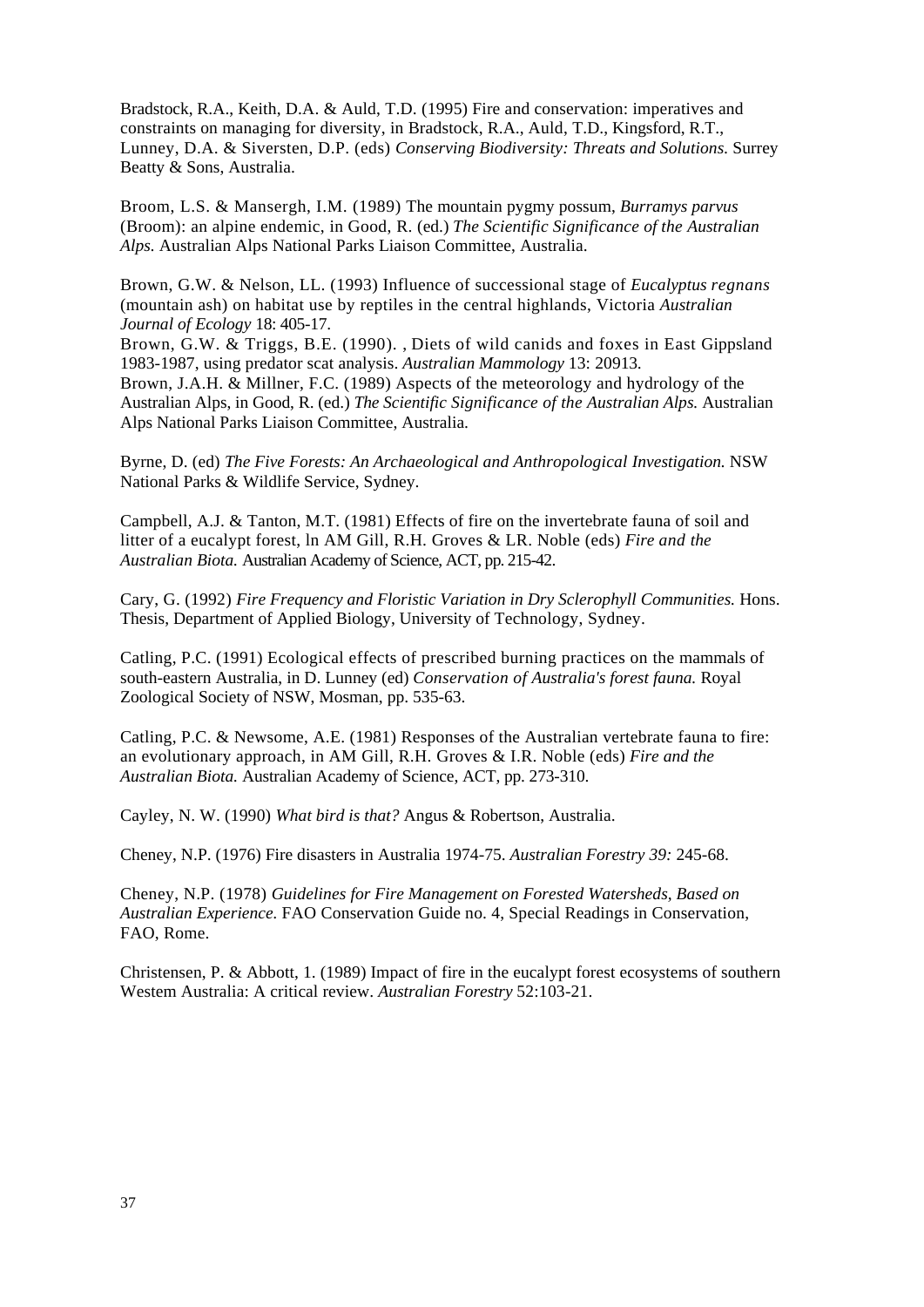Christensen, P.E., Recher, H.F. & Hoare, J. (1981) Responses of open forests (dry sclerophyll forests) to fire regimes, in A.M. Gill, R. H. Groves & I.R. Noble (eds) *Fire and the Australian Biota* Australian Academy of Science, Canberra, pp. 367-93.

Christensen, P.E., Wardell-Johnson, G. & Kimber, P. (1985) Birds and fire in south-western forests, in A Keast, H.F. Recher, H. Ford & D. Saunders (eds) *Birds of eucalypt forests and woodlands: Ecology, conservation, management.* Surrey Beatty & Sons, Sydney, pp. 291- 99.

Claridge, A.W., Tanton, M.T. & Cunningham, R.B. (1993). Hypogeal fungi in the diet of the Long-nosed Potoroo *(Potorous tridactylus)* in mixed-species and regrowth eucalypt forest stands in south-eastern Australia. *Australian Wildlife Research* 20: 321-337. Clark, R.L. (1983) Pollen and charcoal evidence for the effects of Aboriginal burning on the vegetation of Australia. *Archaeology in Oceania* 18: 32-37.

Clark, S.C. (1988) Effects of hazard-reduction burning on populations of understorey plant species on Hawkesbury sandstone. *Australian Journal of Ecology* 13: 473-84.

Cockburn, A (1995) Smoky Mouse, in Strahan, R. (ed). *The Mammals of Australia,* Reed Books, Chatswood, NSW.

Cogger, H.G. (1994) *Reptiles and amphibians of Australia* (5<sup>s ed</sup>). Reed Books, Chatswood. NSW.

Collect, N.G., Neumann, F.G. & Tolhurst, K.G. (1993) Effects of two short-rotation prescribed fires in spring on surface-active arthropods and earthworms in dry sclerophyll eucalypt forest of west-central Victoria. *Australian Forestry* 56:49-60.

Department of Conservation and Natural Resources Victoria (1993). *Snowy River National Park, Draft Management Plan.* DCNR, East Melbourne.

Department of Conservation and Natural Resources Victoria (1994). *Long footed Potoroo,*  Potorous longipes, *Action Statement No. 58.* DCNR Victoria, East Melbourne. Department of Conservation and Natural Resources Victoria (1995). *Code of practice for fire management on public land.* DCNR, East Melbourne.

Department of Natural Resources & Environment (1997). *Victoria's Biodiversity, Directions in Management,* DNRE, East Melbourne.

Dickinson, K.J.M. & Kirkpatrick, J.B. (1986) The short-tens effects of clear-felling and slash-burning on the richness, diversity and relative abundance of higher plant species in two types of eucalypt forest on dolerite in Tasmania. *Australian Journal of Botany* 35: 601-16.

Dodson, 1.R. (1986) Holocene vegetation and environments near Goulburn, New South Wales. *Australia Journal of Botany 34: 231-49.*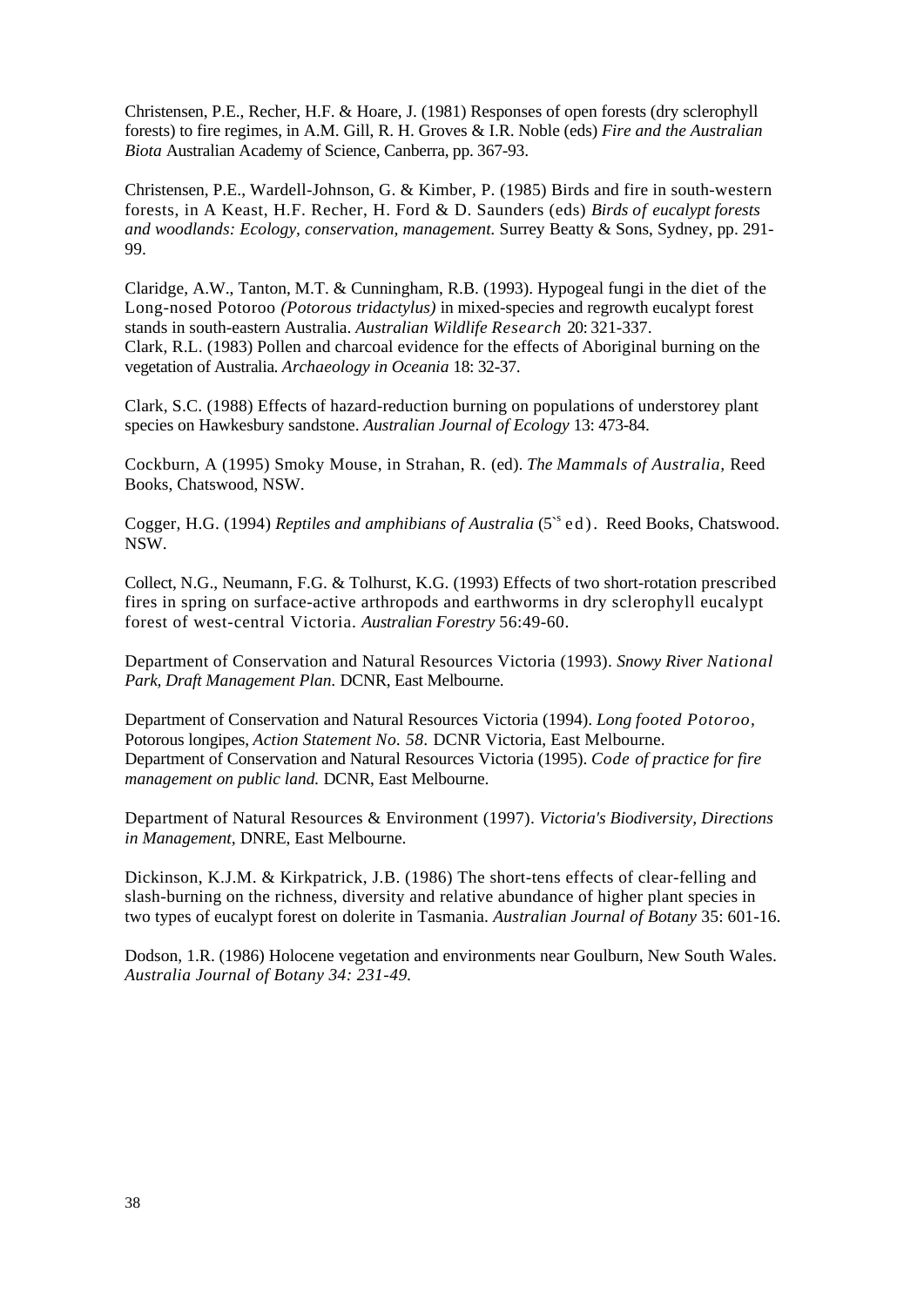Dodson, J.R., Greenwood, P.W. & Jones, R.L. (1986) Holocene forest and wetland vegetation dynamics at Barrington Tops, New South Wales. *Journal of Biogeography* 13:561-85.

Duggins, J.A. & Saunders, J.C. (1978) Forestry, in Flemming, P.M. & Stokes, J. (eds) *Land Functions Studies.* (part of a series on: Land Use on the South Coast of New South Wales, M.P. Austin & K.D. Cocks (eds)), CSIRO, pp 52-77.

Ellis, R.C. & Thomas, L (1988) Pre-settlement and post-settlement vegetation change and probable Aboriginal influences in a highland forested area in Tasmania, in K.J. Frawley & N. Semple (eds) *Australia's Ever Changing Forests.* Special Publication no. l, Department of Geography and Oceanography, Australian Defence Force Academy, Canberra, pp. 199-216. Fairbridge, D. (1993) The consequences of habitat fragmentation for faunal communities: A review. Submitted as part of a Master of Applied Science Degree, Charles Sturt University, NSW.

FCNSW (1991) *Forestry Operations in Eden Management Area* Environmental Impact Statement, Forestry Commission of New South Wales, Sydney.

FCNS W (1993) *Environmental Impact Statement Kempsey Wauchope Management Areas* (Vol. 1). Prepared by Truyard Pfy Ltd, Forestry Commission of NSW, Sydney.

Feary, S. (1988) Aboriginal use of forests in south-easfem Australia Past and present, in K.J. Frawley & N. Semple (eds) *Australia's Ever Changing Forests.* Special Publication no. I, Department of Geography and Oceanography, Australian Defence Force Academy, Canberra, pp. 279-305.

Fensham, R.J. (1990) Interactive effects of fire frequency and site factors in tropical Eucalyptus forests\_ *Australian Journal of Ecology* 15.255-66.

Ferraro, T.J. & Burgin, S. (1993) Review of environmental factors influencing the decline of Australian frogs, in Lunney, D. & Ayers, D. (eds) *Herpetology in Australia.* Surrey Beatty & Sons, NSW.

Fox, B.J. & McKay, G.M. (1981) Small mammal responses to pyric successional changes in eucalypt forest. *Australian Journal of Ecology 6:* 29A1.

Friend, G.R. (1993) Impacts of fire on small vertebrates in mallee woodlands and heathlands of temperate Australia. *Biological Conservation* 65: 99-114.

Garnett, S. (1992) *Threatened and extinct birds of Australia.* RAOU Report no. 82, National Library, Canberra.

Gell, P.A. & Stuart, I.M. (1989) *Human settlement history and environmental impact. the Delegate River catchment, East Gippsland Victoria.* Monash Publications in Geography no. 36, Department of Geography and Environmental Science, Monash University, Melbourne.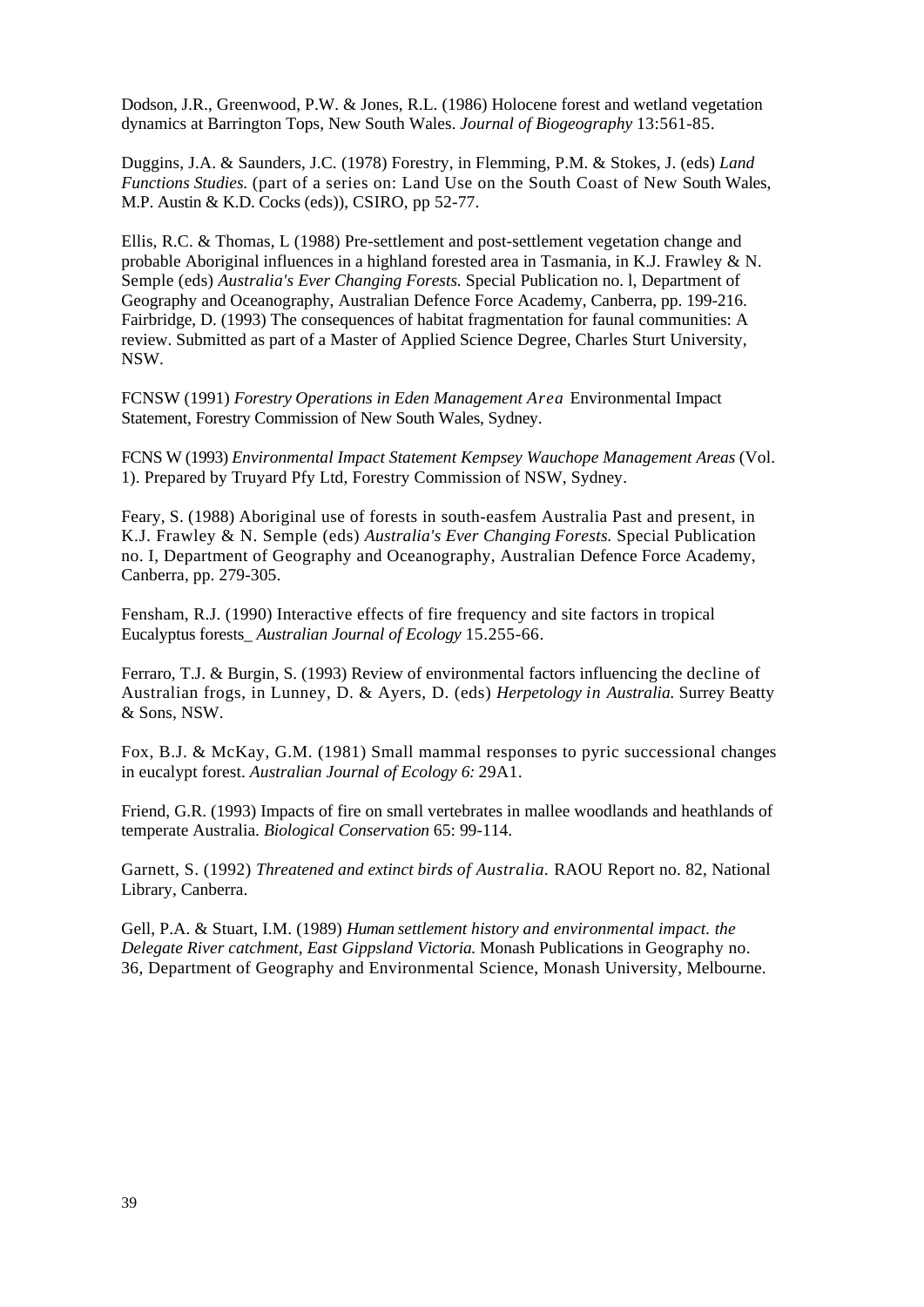Gill, A.M. (1975) Fire and the Australian flora: A review. *Australian Forestry* 38: 425.

Gill, A.M. (1977) Management of fire-prone vegetation for plant species conservation in Australia. *Search 8:* 20-26.

Gill, AM. & Moore, P.H.R. (1990) Fire intensities in eucalyptus forests of southeastern Australia, in *Proceedings of the International Conference on Forest Fire Research,* Coimbra, Portugal B24: 137-51.

Gillespie, G.R. (1990) Distribution, habitat and conservation status of the Giant Burrowing Frog *(Helioporus australiacus)* (Myobatraehidae), in Victoria. *Vic. Nat.* 107 5-6 Gilmore, A.M. (1985) The Influence of Vegetation Structure on the Density of Insectivorous Birds, in A. Keast, H.F. Recher, H. Ford & D. Saunders (eds) *Birds of Eucalypt Forests and Woodlands: Ecology, Conservation, Management.* Surrey Beatty & Sons Pty Limited, NSW.

Goldingay, R.L. &Kavanagh, P. (1991). The Yellow-bellied Glider: a review of its ecology, and management considerations, in D. Lunney (ed) *Conservation of Australia's forest fauna.*  Royal Zoological Society of NSW, Mosman, pp. 145-59.

Good, R.B. (1973) Preliminary assessment of erosion following wildfires in Kosciusko National Park in 1973. *Journal of the Soil Conservation Service of New South Wales* 29: 191- 99.

Good, R.B., (1992) *Kosciusko Heritage.* The National Parks and Wildlife Service of NSW.

Graetz, D., Fisher, R. & Wilson, M.G.A. (1992) *Looking Back: The Changing Face of the Australian Continent, 1972-1992.* CSIRO Office of Space Science and Applications, Canberra.

Giant, T.R (1991) *The biology and management of the Platypus* (Ornithorhynchus anatinus) *in NSW* NSW National Parks and Wildlife Service, NSW.

Green, B. & King, D. (1993) *Goanna:: the biology of Varanid bards.* New South Wales University Press, Kensington.

Green, D., Singh, G., Polach, H., Moss, D., Banks, J. & Geissler, E.A (1988) A fine resolution palaeoecology and palaeoclimatology from south-eastern Australia *Jounal of Ecology* 76: 790-806.

Green, K. & Osborne, W. (1994) *Wildlife of the Australian snow country.* Reed Books, Australia

Green, K., Tory, M.K., Mitchell, AT., Tennant, P. & May, T.W. (in press). The diet of the Long-footed Potoroo *(Potorous longipes).* Submitted to Australian Wildlife Research, April 1997.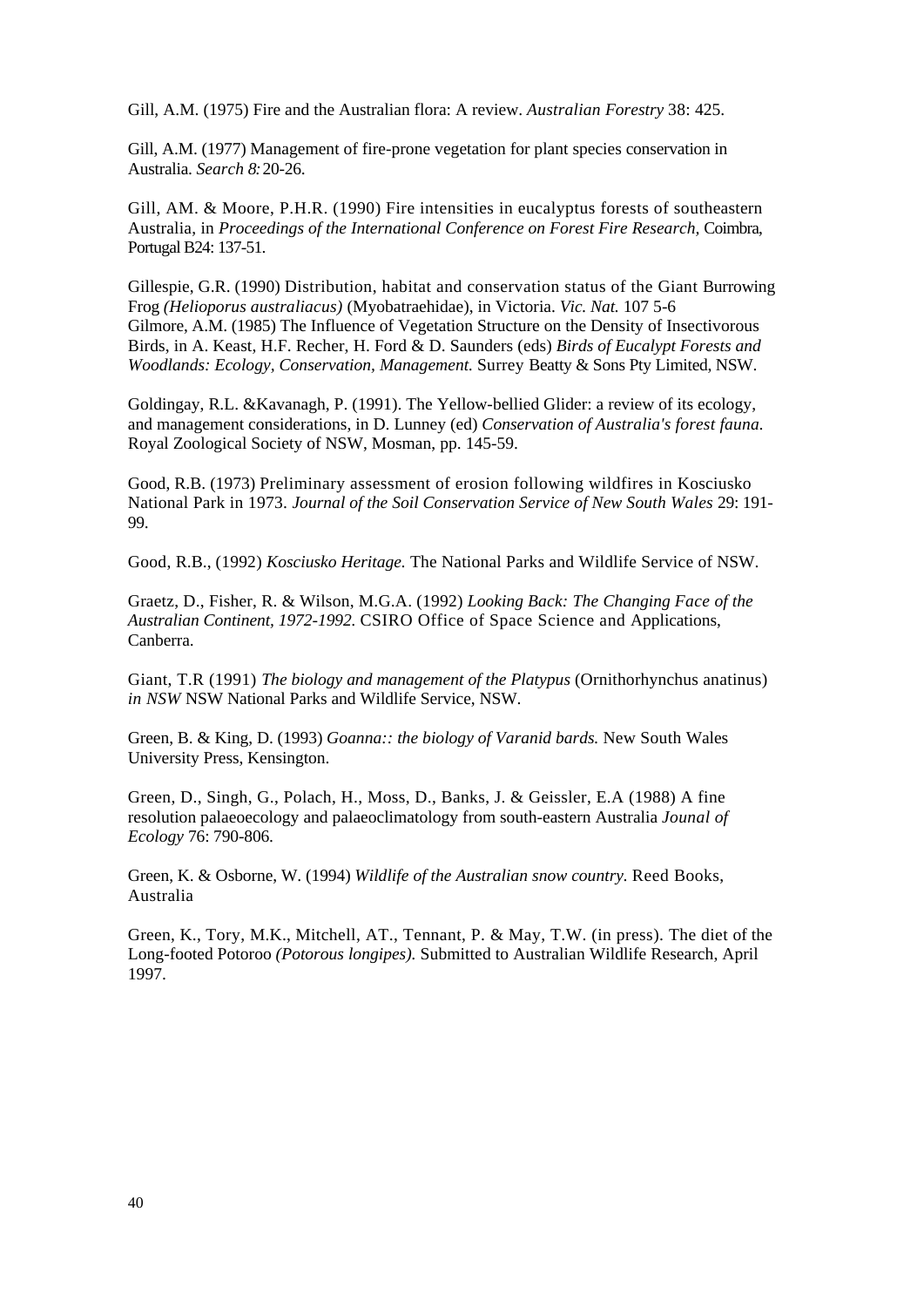Greenslade, P. & Rosser, G. (1984) Fire and soil-surface insects in the Mount Lofty Ranges, South Australia, in B. Dell (ed) *Medecos IV. Proceedings of the 4 International Conference on Mediterranean Ecosystems.* University of Western Australia, Nedlands, pp. 63-64.

Hallam, S. (1975) *Fire and Hearth: A Study of Aboriginal Usage and European Usurpation in South-Western Australia.* Australian Institute of Aboriginal Studies, Canberra

Hallam, S. (1985) The history of Aboriginal fires, in J.R. Ford (ed) *Fire Ecology and Management of Western Australian Ecosystems.* WAIT Environmental Studies Group Report no. 14, Perth, pp. 7-20.

Head, L. (1989) Prehistoric Aboriginal impacts on Australian vegetation: An assessment of the evidence. *Australian Geographer* 20: 3716.

Hero, J-M., Littlejohn, M. & Marantelli, G. (1991) *Frogwatch field guide to Victorian frogs.* Department of Conservation and Environment, Melbourne.

Horton, D.R. (1982) The burning question: Aborigines, fire and Australian ecosystems. *Mankind* 13: 237-51.

Hughes, P.J. & Sullivan, M.E. (1981) Aboriginal burning and late Holocene geomorphic events in eastern NSW. *Search* 12: 277-78.

Hughes, P.J. & Sullivan, M.E. (1986) Aboriginal landscape (effects of Aboriginal occupation and fires on erosion), in J.S. Russell & RF. Isbell (eds) *Australian Soils: The Human Impact.* University of Queensland Press, St Lucia, pp. 117-33.

Inions, G.B.. Tanton, M.T. & Davey, S.M. (1985) Effect of fire on the availability of hollows in trees used by the common brush-tail possum, *Trichosaurus vulpecula* Kerr, 1792, and the ring-tail possum, *Pseudocheirus peregrinus* Boddaerts, 1785. *Aust. Wildl. Res.*  16:449-58.

Johnson, C.N. (1997) Fire and habitat management for a mycofagous marsupial, the Tasmanian Bettong *(Betrongia gairmardia). Australian Journal of Ecology 22:* 101-5.

Jones, R.M. (1969) Fire-stick farming. *Australian Natural History* 16: 224-28.

Kavanagh, RP. (1991) The target species approach to wildlife management: gliders and owls in the forests of southeastern New South Wales, in D. Lunney (ed) *Conservation of Australia's forest fauna* Royal Zoological Society of NSW, Mosman, pp. 377-83.

Kirkpatrick, J.B., Meredith, C.M, Norton, T.W., Plumwood, V. & Fenshaw, R. (1990) *The Ecological Future of Australia's Forests.* Australian Conservation Foundation, Melbourne.

Lamont, B.B. & Downes, S. (1979) The longevity, flowering and fire history of the grasstrees *Xanthorrhoea preisii and Kingia australia. Journal of Applied Ecology* 16: 893-99.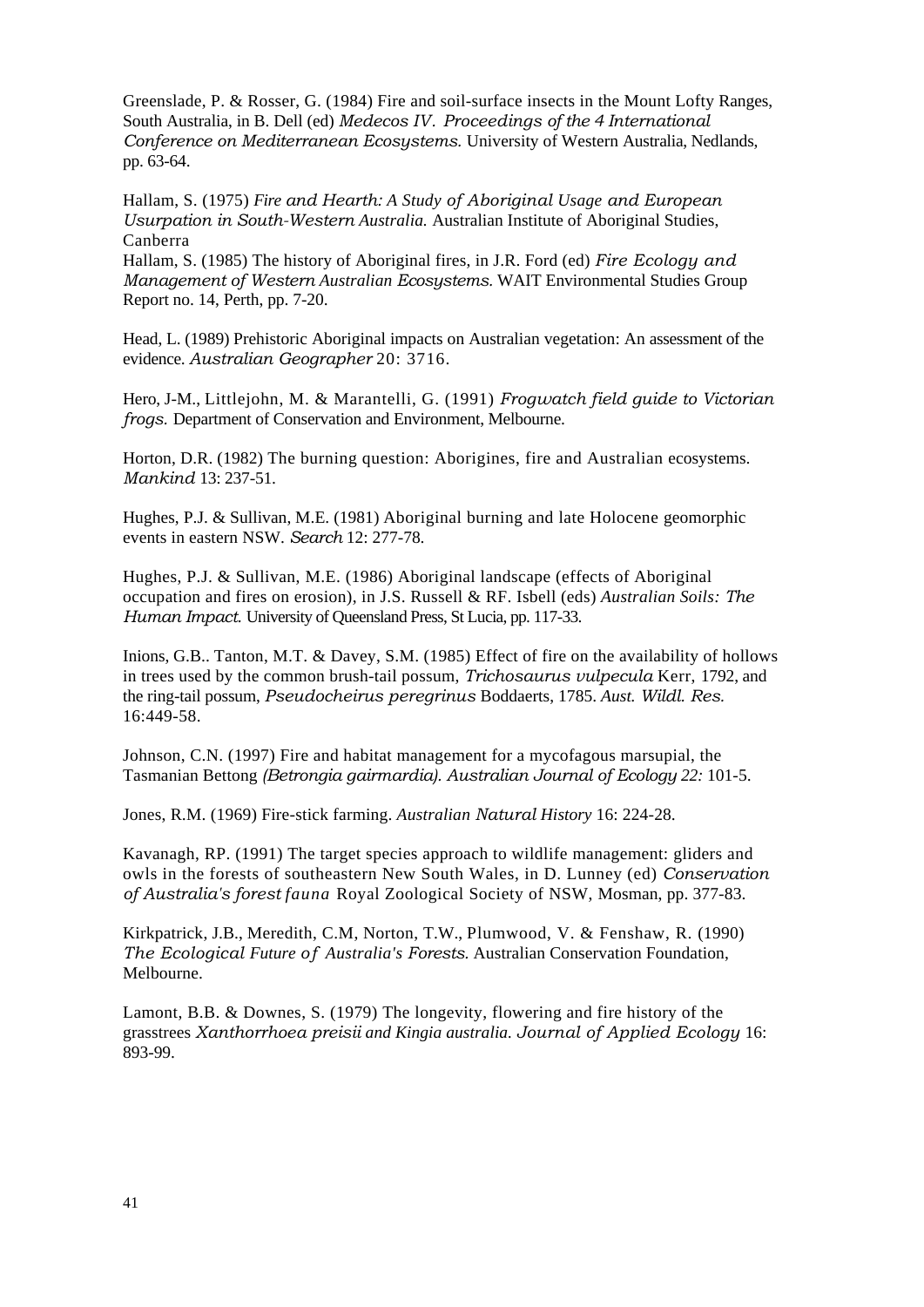Lampert, R.J. (1971) Coastal Aborigines of south-eastern Australia, in D.J. Mulvaney & J. Golson (eds) *Aboriginal Man and Environment in Australia.* Australian National University Press, Canberra, pp. 114-32.

Land Conservation Council (1991) *Wilderness Special Investigation Final Recommendations.* LCC, Melbourne.

Lee, A.K. & Cockbum, A. (1985) *Evolutionary ecology of Marsupials.* Cambridge University Press, London\_

Lindenmeyer, D (1996) *Wildlife and Woodchips.* University of New South Wales Press, Sydney.

Loane, I .T. & Gould, J.S. (1986) *Aerial Suppression of Bushfires. Cost-benefit study for Victoria.*  National Bushfire Research Unit, CSIRO Division of Forest Research, Canberra, ACT. ,:Loyn, RH., McNabb, E.G., Belvedere, M., Gibbons, D., Maher, P., Tzaros, C., Webster, R., Volodina, L., Clausen, L., Thompson, B. & Willig, R. (1998) Owls and arboreal mammals in north east Victorian Forests, 1996/97. ARI Melbourne, in prep.

Lumsden, L. & Menkhorst, P. (1995a) Common Bent-wing Bat, in Menkhorst, P. (ed.) *Mammals of Victoria; Distribution, ecology and conservation.* Oxford University Press, Australia. Lumsden, L. & Menkhorst, P. (1995b) Eastern False Pipistrelle, in Menkhorst, P. (ed.) *Mammals of Victoria; Distribution, ecology and conservation. Oxford* University Press, Australia.

Lunney, D. (1987) Effects of logging, fire and drought on possums and gliders in the coastal forests near Bega, NSW. *Australian Wildlife Research 14:263-74.* 

Lunney, D. (1995) White-footed Dunnart, in R. Sfrahan (ed.) *The Mammals of Australia.* Reed Books, Australia.

Lunney, D. & Ashby, E. (1987) Population changes in *Smithopsis leucopus* (Gray) '. Marsupalia. Dasyuridae), and other small mammal species, in forests regenerating from logging and fire near Bega, New South Wales. *Australian Wildlife Research 14:* 275-84. Lunney, D., Cullis, B. & Eby, P. (1987) Effects of logging and fire on small mammals in Mumbulla State Forest on the south coast of New South Wales. *Australian Wildlife Research 14:* 163-81.

Lunney, D., Eby, P. & O'Connel, M. (1991) Effects of logging, fire and drought on three species of lizards in Mumbulla State Forest on the south coast of New South *Wales. Australian Journal of Ecology* 16: 33-46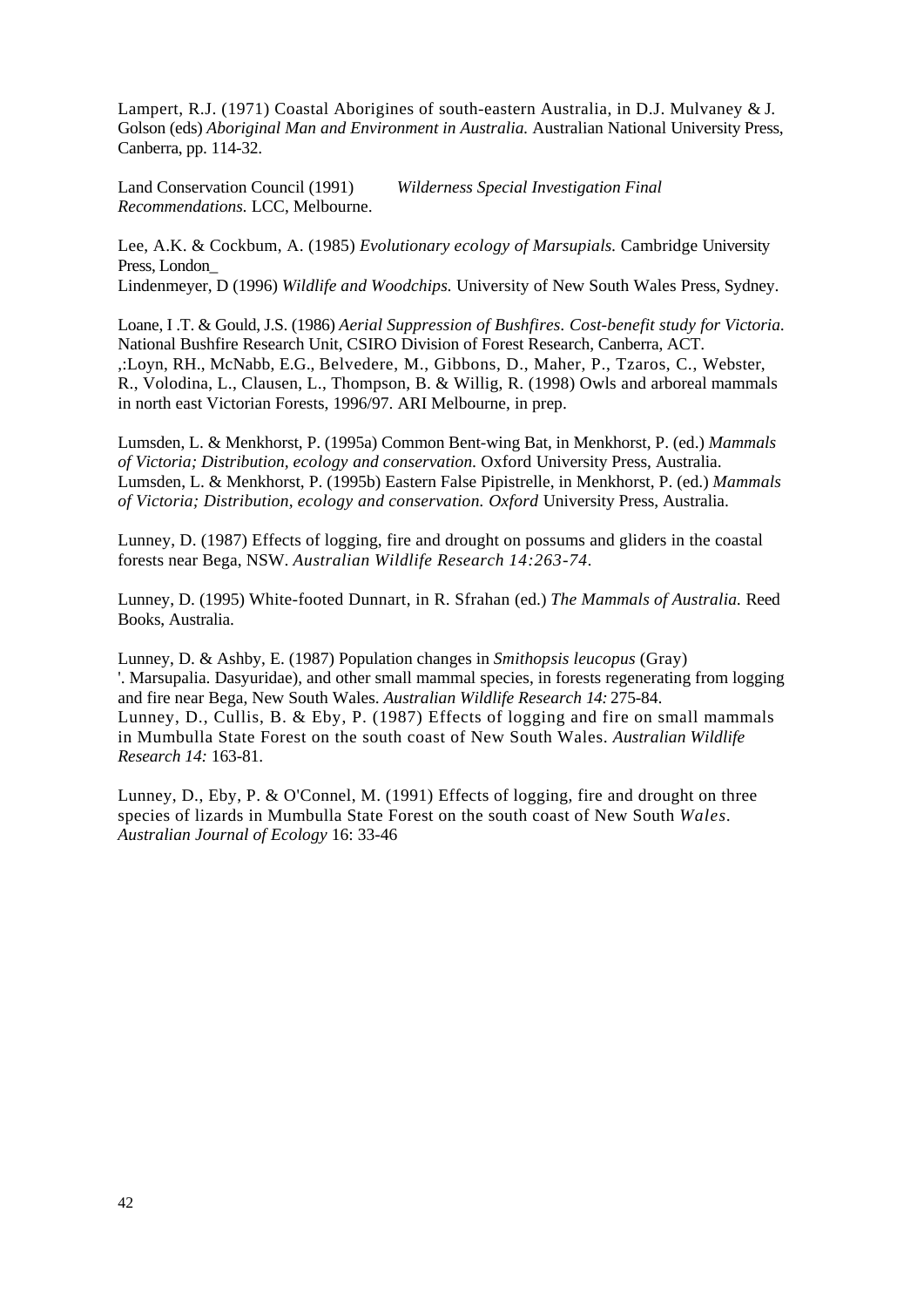Lunney, D. & O'Connell, M. (1988) Habitat selection by the swamp wallaby, *Wallabia bicolor,* the red-necked wallaby, *Macropus rufogriseus,* and the common wombat, *Vombatus ursinus* in logged, burnt forest near Bega, New South Wales. *Australian Wildlife Research* 15: 595-706.

Lupica, P. (1996a) Corrowong Creek and McLaclan Creek Pre-burn fauna survey. Unpublished report for NSW NPWS Jindabyne District.

Lupica, P. (1996b) Major Clews & Powerline Block Pre-burn fauna survey. Unpublished report for NSW NPWS Jindabyne District.

Mackowski, C. (1984) The ontogeny of hollows in blackbutt *(Eucalyptus pilularis)* and its relevance to the management of forests for possums, gliders and timber, in A. Smith  $& 1$ . Hume (eds) *Possums and Gliders.* Surrey Beatty & Sons, Sydney, pp. 553-67. Majer, J.D. (1985) Fire effects on invertebrate fauna of forests and woodlands, in JR. Ford (ed) *Fire Ecology and Management of Western Australian Ecosystems.* WAIT Environmental Studies Group Report no. 14, Perth, pp. 103-6.

Mansergh, LM. (1995) Spot-failed Quoll, ln Menkhorst, P. (ed.) *Mammals of Victoria; Distribution, ecology and conservation.* Oxford University Press, Australia.

McBryde, 1. (1974) *Aboriginal Pre-history in New England. An Archaeological Survey of North-eastern New South Wales.* Sydney University Press, Sydney.

Menkhorst, P. (1995a) Short-beaked Echidna, in Menkhorst, P. (ed.) *Mammals of Victoria; Distribution, ecology and conservation.* Oxford University Press, Australia.

Menkhorst, P. (1995b) White-footed Dunnart, in Menkhorst, P. (ed.) *Mammals of Victoria; Distribution, ecology and conservation.* Oxford University Press, Australia.

Menkhorst, P. (1995c) Smoky Mouse, in Menkhorst, P. (ed.) *Mammals of Victoria; Distribution, ecology and conservation.* Oxford University Press, Australia. Menkhorst, P. (1995d) Broad-toothed Rat, in Menkhorst, P. (ed.) *Mammals of Victoria; Distribution, ecology and conservation.* Oxford University Press, Australia

Menkhorst, P. (1995e) Brush-tailed Rock Wallaby, in Menkhorst, P. (ed.) *Mammals of Victoria; Distribution, ecology and conservation.* Oxford University Press, Australia.

Menkhorst, P. (1995f) Eastern Wallaroo, in Menkhorst, P. (ed.) *Mammals of Victoria; Distribution, ecology and conservation.* Oxford University Press, Australia.

Menkhorst, P. (1995g) *Eastern* Pygmy Possum, in Menkhorst, P. (ed.) *Mammals of Victoria; Distribution, ecology and conservation.* Oxford University Press, Australia.

Menkhorst, P. (1995h) Mountain Pygmy Possum, in Menkhorst, P. (ed.) *Mammals of Victoria; Distribution, ecology and conservation.* Oxford University Press, Australia.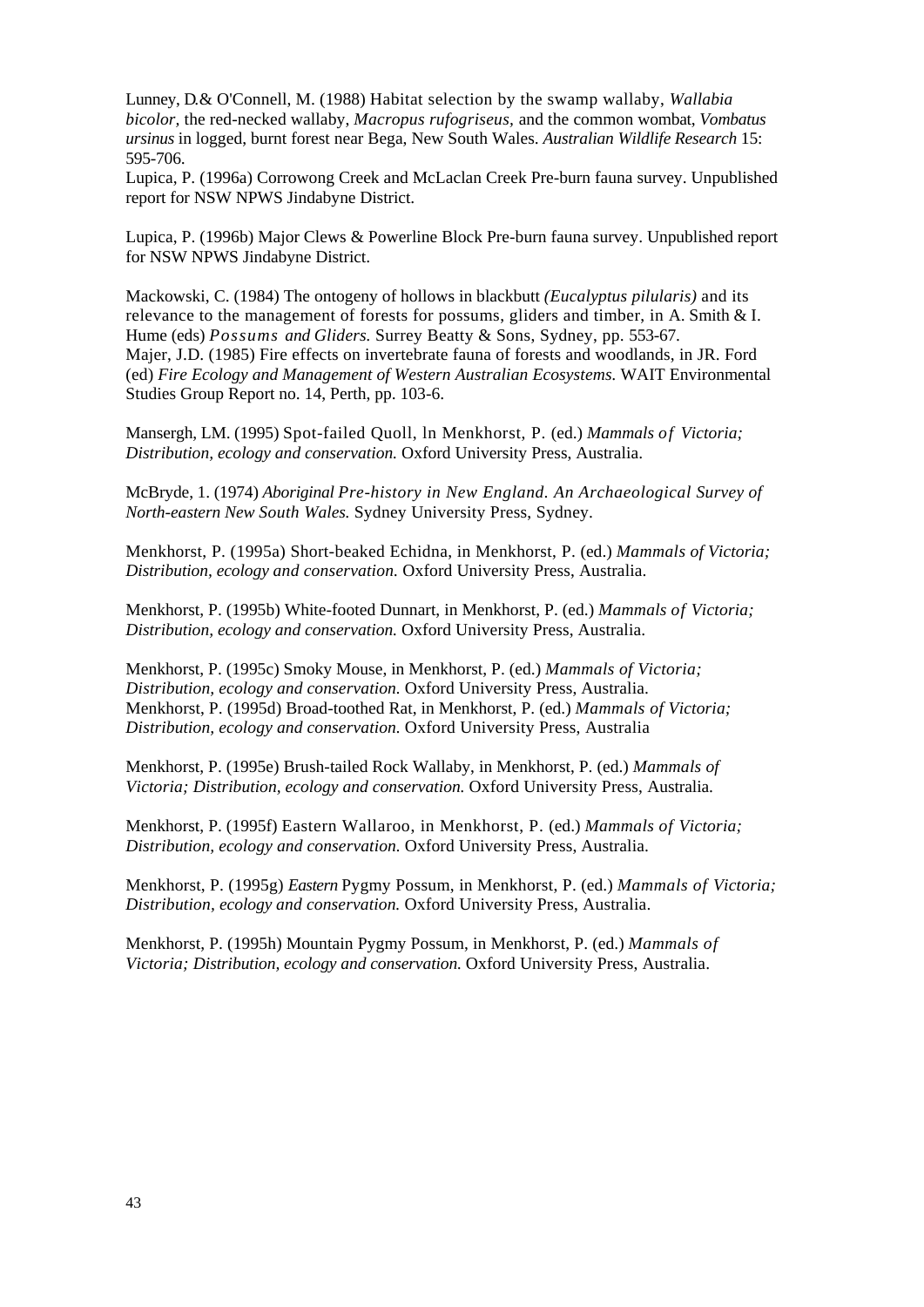Menkhorst, P. (1995i) Brush-tailed Phascogale, in Menkhorst, P. (ed.) *Mammals of Victoria; Distribution, ecology and conservation.* Oxford University Press, Australia.

Menkhorst, P. (1995j) Common Dunnart, in Menkhorst, P. (ed.) *Mammals of Victoria; Distribution, ecology and conservation.* Oxford University Press, Australia.

Menkhorst, P. & Seebeck, J. (1990) Distribution and conservation status of bandicoots in Victoria, in J. Seebeek, P. Brown, R. Wallis & C. Kemper (eds) *Bandicoots and bilbies* Surrey Beatty & Sons, Chipping Norton, NSW.

Mott, J.J. & Groves, R.H. (1994). Natural and derived grasslands, in, Groves (ed.) Australian Vegetation (2<sup>od</sup> ed). Cambridge University Press, Great Britian.

Neumann, F.G. & Tolhurst, K. (1991) Effects of fuel-reduction burning on epigeal arthropods and earthworms in dry sclerophyll eucalypt forest of west-central Victoria. *Australian Journal of Ecology* 16: 315-30.

Newsome, A.E., Mcllroy, J.C. & Calling, P. (1975) The effects of an extensive wildfire on populations of twenty ground vertebrates in south-east Australia. *Proceedings of the Ecological Society of Australia 9:* 107-23.

Nicholson, P.H. (1981) Fire and the Australian Aborigine - an enigma, in A.M. Gill, R.H. Groves & I.R. Noble (eds) *Fire and the Australian Biota.* Australian Academy of Science, Canberra, pp. 55-76.

Nieuwenhuis, A (1987) The effects of fire frequency on the sclerophyll vegetation of the West Head, New South Wales. *Australian Journal of Ecology* 12: 373-85.

Noble, J.C. (1989) Fire regimes and their influence on herbage and mallee coppice dynamics, in J.C. Noble & R.A. Bradstock (eds) *Mediterranean landscapes in Australia. Mallee ecosystems and their management.* CSIRO, Melbourne, pp. 16880.

Norton, T.W. (1987a). The ecology of small mammals in north-eastern Tasmania 1. *Rattus lutreolus velutinus. Australian Wildlife Research,* 14: 415-33.

Norton, T.W. (1987b). The ecology of small mammals in north-eastern Tasmania 11. *Pseudomys novaelaollandiae* and the introduced M*us musculus. Australian Wildlife Research,* 14:435-41.

NSW National Parks & Wildlife Service (1987). *Cooleman Plain Karst Area Management Plan, A supplementary plan to the Kosciusko National Park Plan of Management,* NSW NPWS.

NSW National Parks & Wildlife Service (1997). Kosciuszko National Park Fire resource management document, NSW NPWS.

Oliver, D.L. (1997) Regent Honeyeater ecological research: current findings future directions, in Birds Australia 1997 Congress, *Birds and Woodlands.* Charles Sturt University, Albury.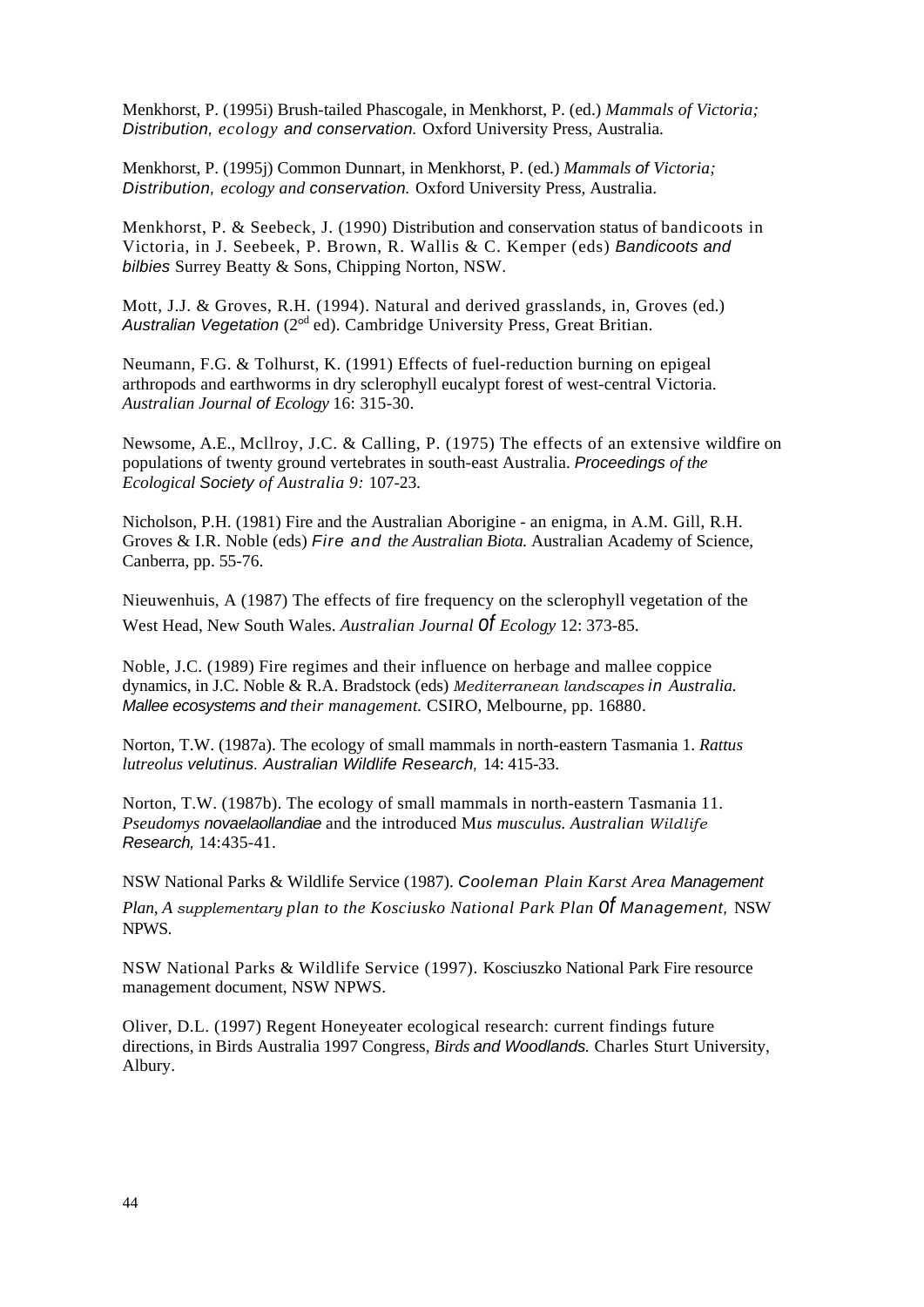Olsen, P.D. (1995) *Australian birds of prey.* University of NSW Press, Sydney.

Osborne, W.S. (1991) *The biology and management of the Corroboree Frog* (Pseudophryne *corroboree) in NSW. NSW* National Parks and Wildlife Service, NSW.

Pizzy, G. (1980) *Afield guide to the birds of Australia.* Collins, Sydney.

Prosser, I.P. (1987) The history of Holocene alluviation in the south-eastern highlands of Australia. *Search 18: 201-2.* 

Pulsford, F., Banks, J.C.G. & Hodges, S. (1992) Environmental history: an example from white cypress pine forests in the Australian alps, in *The Australian Alps,* Revue De Geographie Alpine Tome LXXX nos 2-3, Institut de Geographie Alpine, France, pp. 65-95.

Pyne, S.J. (1991) *Burning Bush - A Fire History of Australia.* Henry Holt & Co., New York. Quinn, B.R. (1997) The Turquoise Parrot: Adapting to a changing environment? in Birds Australia 1997 Congress, *Birds and Woodlands.* Charles Sturt University, Albury.

Recher, H.F. (1981) Death of an Australian myth: fire and its effects on wildlife, in P.J. Stanbury (ed) *Bushfires: Their effect on Australian life and landscape.* Macleay *Museum,*  University of Sydney, Sydney, pp. 39-48.

Recher, H.F., Allen, D. & Gowing, G. (1985) The impact of wildfire on birds in an intensively logged forest, in Keast, A., Recher, H.F., Ford, H. & Saunders, D. (eds) *Birds of Eucalypt Forests and Woodlands: Ecology. Conservation, Management.* Surrey Beaty & Sons Pty Limited, NSW.

Recher, H.F. & Christensen, P.E. (1981) Fire and the evolution of the Australian biota, in A. Keast (ed) *Ecological Biogeography of Australia.* Monographiae Biologicae, vol. 41, Dr W. Junk, The Hague, pp. 137-62.

Recher, H.F., Lunney, D. & Posamentier, H. (1975) A grand natural experiment. The Nadgee wildfire. *Australian Natural History* 18: 154-63.

Rowley, I. & Brooker, M. (1987) The response of a small insectivorous bird to fire in heathlands, in D.A. Saunders, G.W. Arnold, A.A. Burbidge & A.J.M. Hopkins (eds) *The role of remnants of native vegetation.* Surrey Beatty & Sons, Chipping Norton, NSW, pp. 2t 1-18.

Russell-Smith, J. (1995) Fire Management, in Press, A.J., Lea, D., Webb, A. & Graham, A. (eds.) *Kakadu; Natural and Cultural Heritage Management.* Australian Nature Conservation Agency North Australia Research Unit, & The Australian National University, Darwin.

Scotts, D.J. (1991) Old-growth forests: their ecological characteristics and value to forestdependent vertebrate fauna of south-east Australia, in D. Lunney (ed)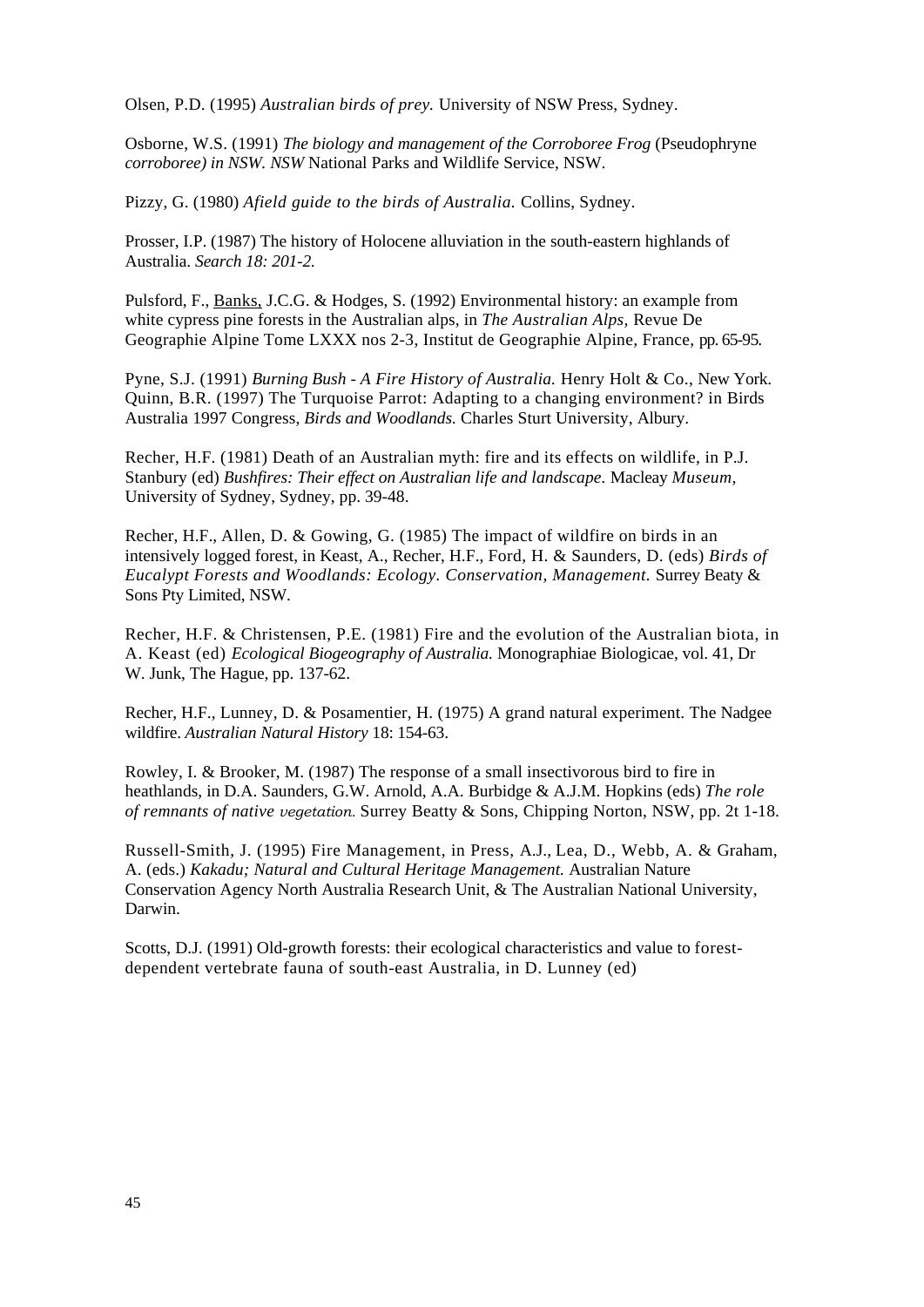*Conservation of Australia's forest fauna.* Royal Zoological Society of NSW. Mosman, pp. 145-59.

Seebeck, J. (1995a) Swamp Rat, in Menkhorst, P. (ed.) *Mammals of Victoria; Distribution, ecology and conservation.* Oxford University Press, Australia.

Seebeck, J. (1995b) Long-footed Potoroo, in Strahan R. (ed.) *The Mammals of Australia.*  Reed Books, Australia.

Simpson, K. & Day, N. (1996) *Field guide to the birds of Australia.* Penguin Books, Australia.

Singh, G. & Geissler, E.A. (1985) Late Cainozoic history of vegetation, fire, lake levels and climate at Lake George, NSW Australia. *Philosophical Transactions of the Royal Society of London* Series B. 311, pp. 379-447.

Singh, G., Kershaw, A.P. & Clark, R. (1981) Quarternary vegetation and fire history in Australia, in AM. Gill, R.H. Groves & JR. Noble (eds) *Fire and the Australian Biota*  Australian Academy of Science, Canberra, pp. 23-54.

Singleton, G. (1995) House Mouse, in Strahan R. (ed.) *The Mammals of Australia.* Reed Books, Australia.

Spate, A. & Houshold, I. (1988). The significance of the alpine karst areas of mainland Australia, in Good, R (ed.) *The Scientific Significance of the Australian Alps.*  Australian Alps National Parks Liaison Committee, Australia.

Springett, J.A. (1976) The effects of prescribed burning on the soil fauna and litter decomposition in Western Australian forests. *Australian Journal of Ecology* 1: 77-82.

Springett, J.A. (1979) The effects of a single hot summer fire on soil fauna and on litter decomposition in jarrah *(Eucalyptus marginata)* forest in Western Australia. *Australian Journal of Ecology 4:* 279-92.

Suckling, G.C. (1984) The population ecology of the sugar glider *(Petaurus breviceps)* in a system of fragmented habitats. *Aust. Wildl. Res.* I1: 49-75.

Sullivan, H. (1982) Aboriginal usage of the forest environment. (Appendix 1), ln D. Byrne (ad) *The Five Forests: An Archaeological and Anthropological Investigation* NSW National Parks & Wildlife Service, Sydney, pp. 1-102.

Sutton, P. (1991) Forest management in Victoria beyond the 1990s: a bright green, socially just, high economic growth scenario, in D. Lunney (ed) *Conservation of Australia's forest fauna.* Royal Zoological Society of NSW, Mosman, pp. 315-29.

Tidermann, C. (1995) Grey-headed Flying-fox, in Strahan R. (ed.) *The Mammals of Australia.* Reed Books, Australia.

Tolhurst, K.G. (1992) Fire; An ecological catalyst. *Trees and Natural Resources* 34(4):13- 16.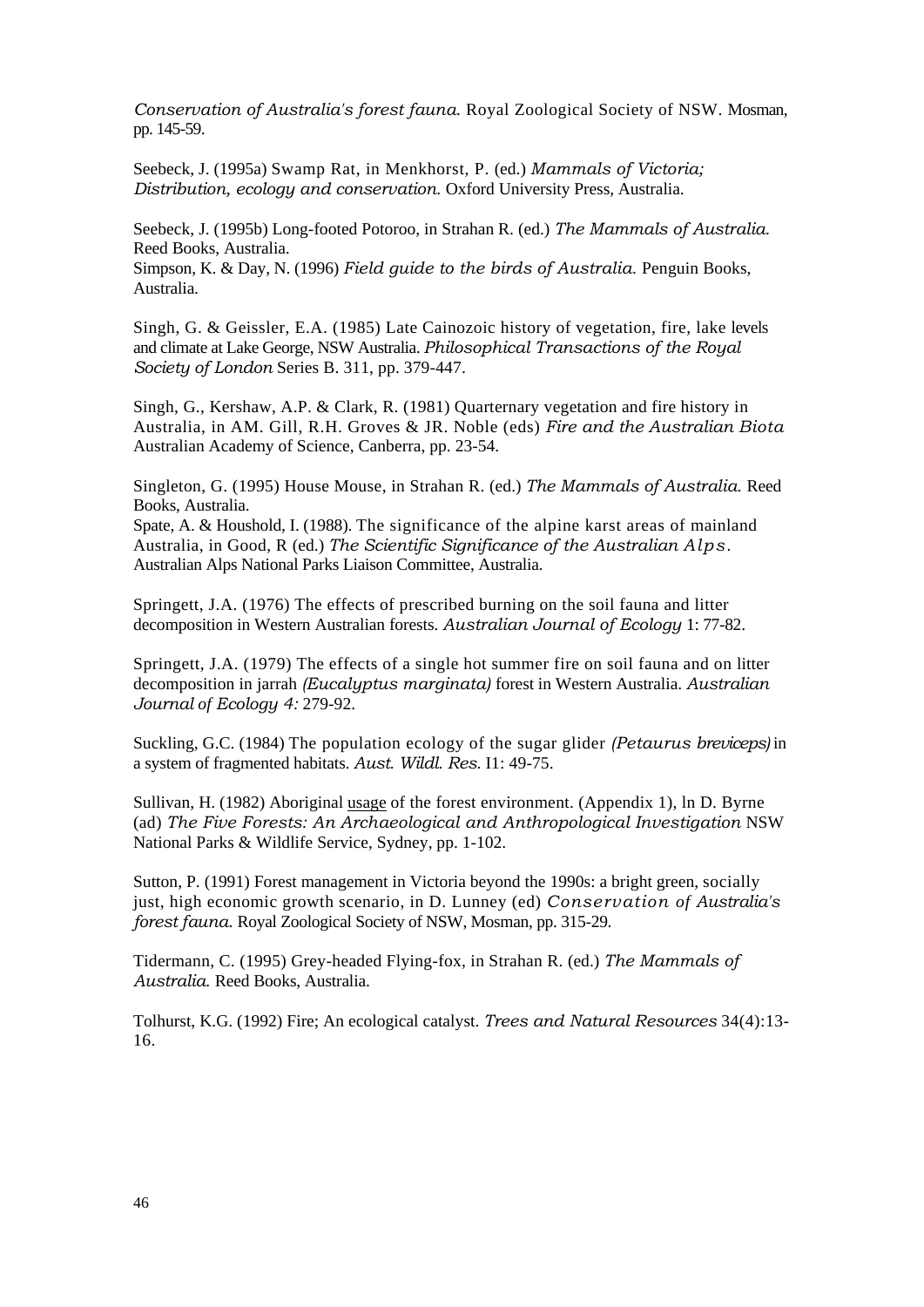Tolhurst, K.G., Flinn, D.W., Loyn, R.H., Wilson, A.A.G. & Foletta, I. (1992) *Ecological effects of fuel reduction burning in a dry sclerophyll forest: a summary of principal research findings and their management implications.* Department of Conservation and Environment, Victoria.

Vines, R.G. (1974) *Weather Patterns and Bushfire Cycles in Southern Australia* CSIRO Australia, Division of Chemical Technology, Technical Paper no. 2, Melbourne.

Wakefield, N.A. (1970) Bushfire frequency and vegetational change in south-eastern Australian forests. *Victorian Naturalist* 87:15258.

Walter, M. (1997) The effect of Fire on Fauna in the Australian Alps National Parks: A Review. A report to the Australian Alps Liaison Committee.

Whelan, R.J. (1995) *The ecology of fire.* Cambridge University Press, Melbourne.

Woodgate, P.W., Peel, W.D., Ritman, K.T., Corman, J.E., Brady, A., Rule, A.1. & Banks, J.C.G. (1994) *A study of the Old-Growth Forests of East Gippsland* Department of Conservation and Natural Resources, Victoria.

Woods, D. (1996) NPWS fauna species-habitat matrix. NSW NPWS, Jindabyne.

Wooller, R.D. & Calver, M.C. (1988) Changes in an assemblage of small birds in the understorey of dry sclerophyll forest in south-western Australia after fire. *Australian Wildlife Research* 15: 331-38.

Wright, R. (1986) How old is zone F at Lake George? *Archaeology in Oceania* 21: 138-39.

York, A., Andrew, N. & Rodgerson, L. (1997) Frequent fuel-reduction burning: The role of fallen trees and logs in the conservation of invertebrate fauna, in CSIRO Tropical Ecosystem Research Centre. *Bushfire '97 Proceedings.* Australian Bushfire Conference 8-10 July 1997, Darwin N.T.

Young, R. W., Nanson, G.C. & Bryant, E.A. (1986) Alluvial chronology for coastal New South Wales: Climate control or random erosional events? *Search* 17: 270-72.

#### <span id="page-52-0"></span>*Personal Communications*

 Foreman, P. DNRE, Melbourne. Green, K. NSW NPWS, Jindabyne. Lupica, P. NSW NPWS, Queenbeyan.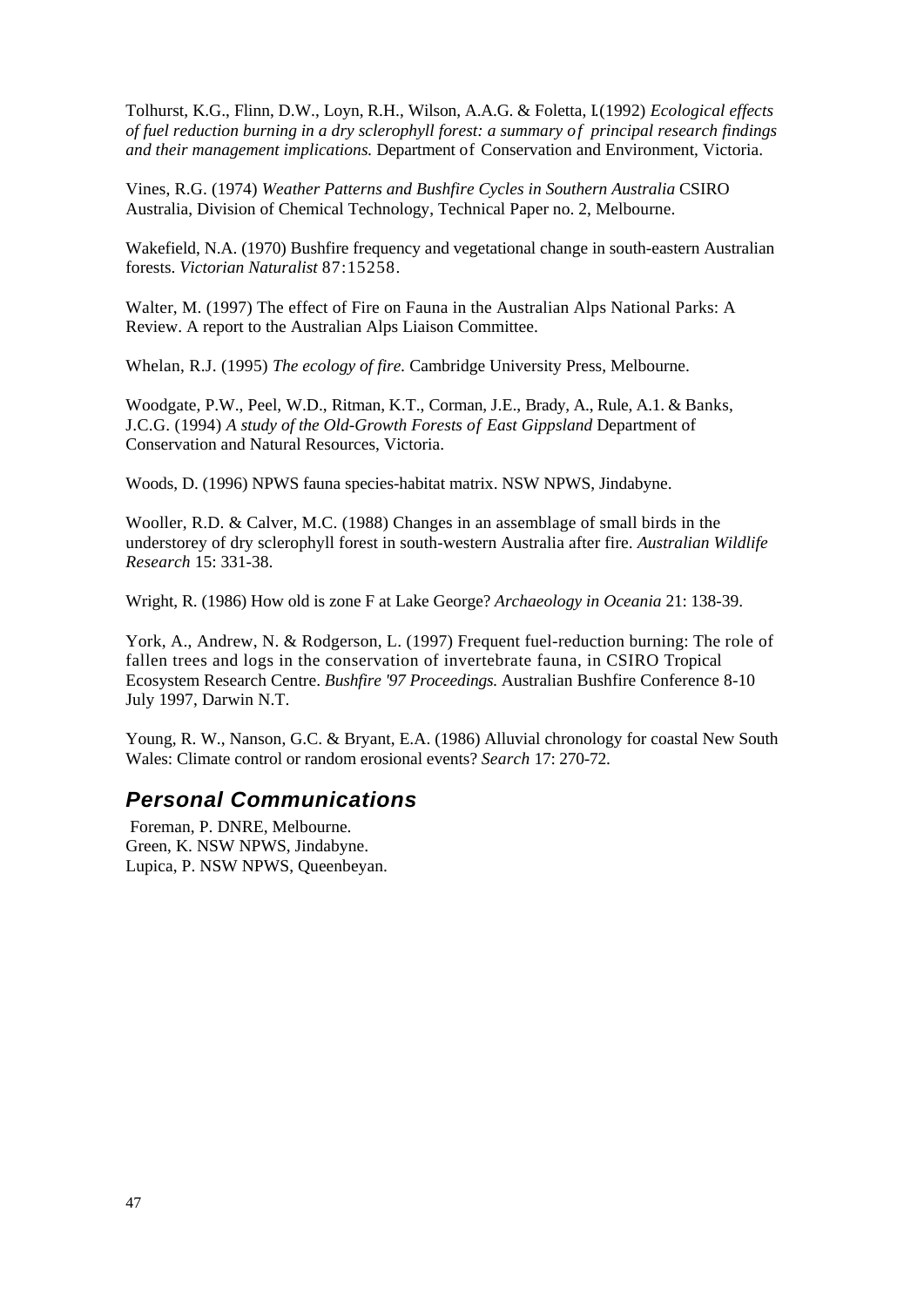#### ANNNEXURE A: PROJECT BRIEF

#### Fire and Fauna

### <span id="page-53-0"></span>*1. SCOPE*

The initial phase of this project reviewed the literature in relation to the effects of fire on the fauna of the AANP's. The knP findings of the review were that little specific information was published on AANP fauna, and the effect of fire on habitat was likely to be the key determinant in assessing the effects of fire on fauna.

The current project aims to extend this by compiling a matrix of fauna species in relation to AANP habitat types (forest, woodland, shrublands, grassland, wetland, caves, etc) and predicted behaviour (e.g- home range, mobility, etc), and documenting `expert' recommendations as to how best critical habitat can be rapidly identified, assessed and protected in the fire planning process.

This project will draw on the existing expertise of AANP and other agency staff, and it is expected that recommendations for management of habitat in wildfire situations may also be drawn.

The work will be carried out by the Johnstone Centre

Peer scientist advice will be sought from Dr Ken Green (NPWS Fauna Conservation Officer-Snowy Mountains Region)

### <span id="page-53-1"></span>*2. STUDY AREA*

The project will be cared out to encompass the geographic range of the parks and reserves covered in the AALC MOU, ie: Namadgi National Park, Brindabella National Park, Bimberi Nature Reserve, Scabby Range Nature Reserve, Kosciuszko National Park, Snowy Rver National Park, Alpine National Park and the Avon Wilderness Park.

### <span id="page-53-2"></span>*3. TASKS*

In liaison with the Service contact officer:

(i) Review the current NPWS fauna species-habitat matrix (Woods, 1997);

( ii ) Obtain fauna species lists and habitat information from relevant areas of the AANP agencies.

(iii) Using the published literature, available verified data and expert opinion, compile a master list of the fauna species of the AANP's;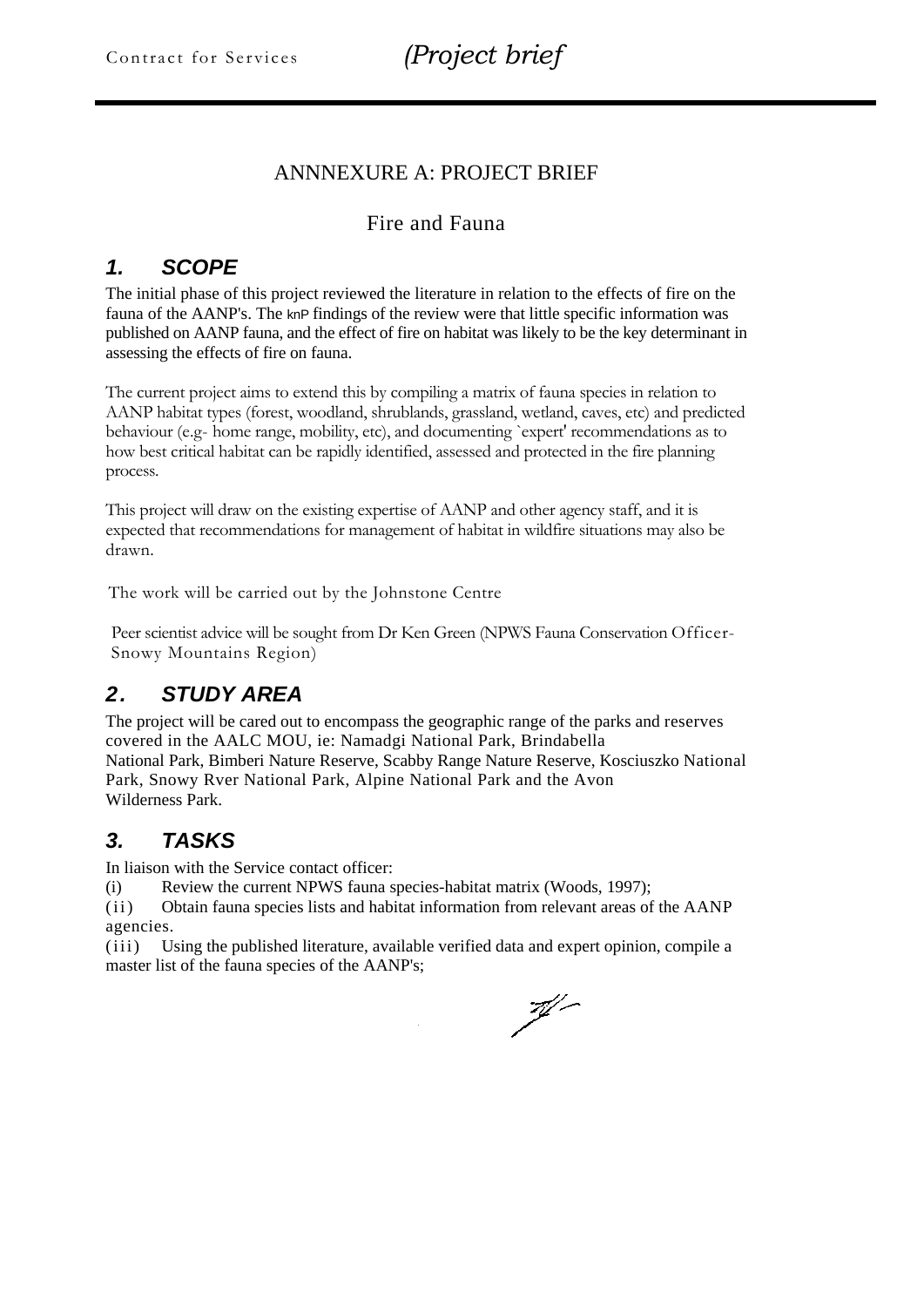# *(Project brief*

Contract for Services

(iv) Using the master list and the published literature, available verified data and expert opinion, extend the NSW/KNP species/habitat matrix to cover all AANP reserves. This task will require identifying, where possible, the likely/predictable effects of fire. The information is to be recorded on a suitable database (NSW information currently in MS-EXCEL);

(v) Summarise literature/expert opinion/best management practice in relation to protection of critical fauna habitat when planning for, or during, fire events;

(vi) Prepare a project report detailing the methods, assumptions, findings and management applications of the system, and a schedule for its update and review.

### <span id="page-54-0"></span>*4. REPORTING & TIMESCALE*

### <span id="page-54-1"></span>*4.1 Progress Reports*

Report monthly on progress of the brief in terms of:

a) budget expended;

```
b) tasks/project components completed; c) problems encountered; d) claims for payment 
submitted.
```
### <span id="page-54-2"></span>*4.1 Interim Report*

Submit 2 copies of Draft Report documenting the Tasks (i)-(vi) above to the Service contact officer by C.O.B Friday 8th Mac 1998.

### <span id="page-54-3"></span>*4.2 Final Report*

Submit 2 copies of the ::-.al report, one bound, one unbound (incorporating comments received on the draft report) to the Service contact officer by C.O.B. Friday 5th June 1998.

#### <span id="page-54-4"></span>*5. QUALITY PLAN*

(i) The methodology data analysis and recommendations of the study will be subjected to rev '.v by a suitably qualified (scientific) peer at agreed stages of the study;

(ii) The Contractor will maintain liaison with the NPWS contact officer according to an agreed schedule. The purpose of this liaison is to discuss the progress of the project, any difficulties encountered or any new developments relating to the project:

(iii) The Contractor will give 7 days faxed notice to contact staff at AANP Field locations before carrying out field work, and will carry out any instructions